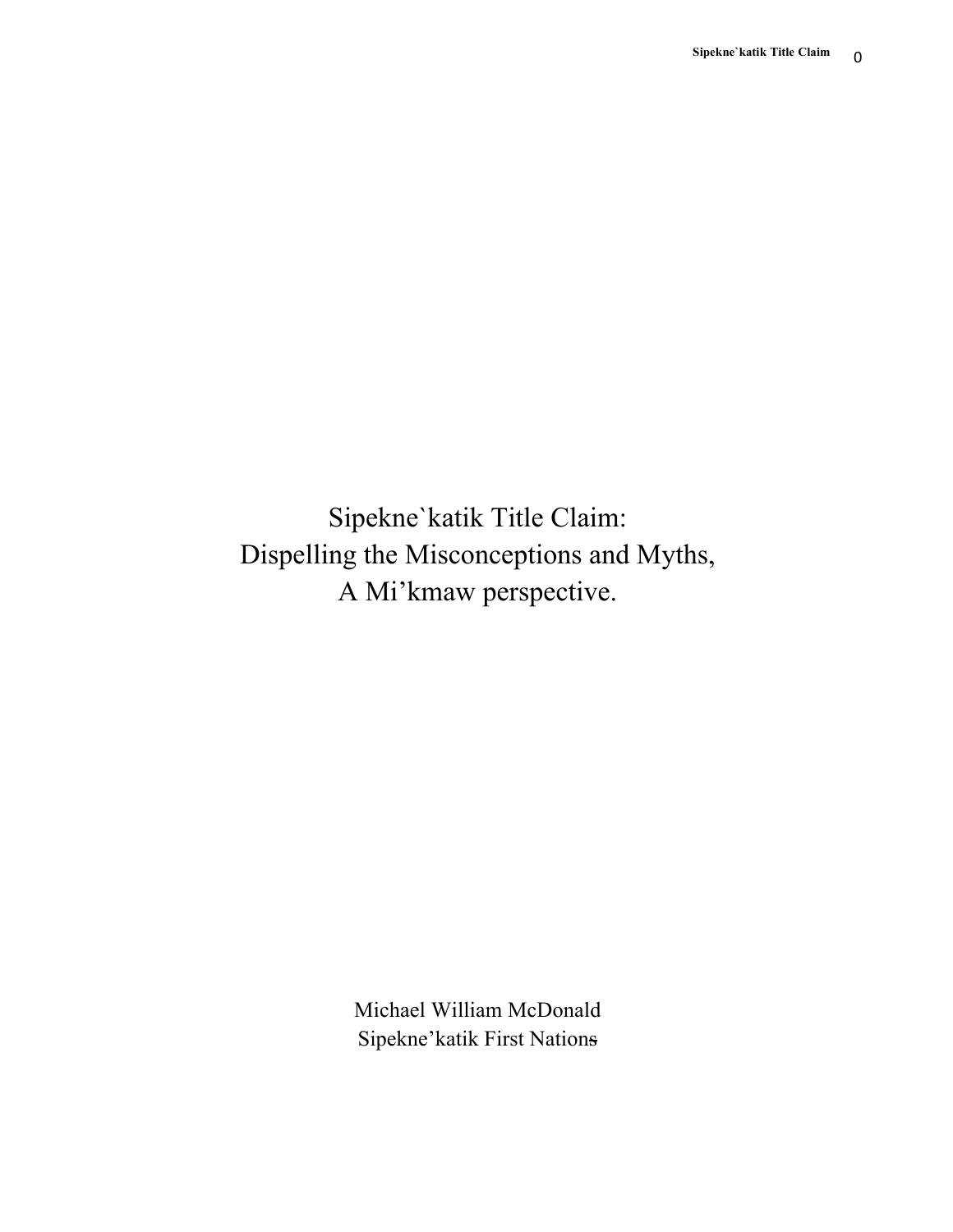## **Preface**

The biggest difficulty for any First Nation group claiming aboriginal title lies in the huge disconnect between the First Nation claiming title and the Government entities discrediting the claim. Most academic writing on Aboriginal people have been written by non-Aboriginal people whose views are corrupted by their Eurocentric ideologies and perspectives. Much of what has been written and what the courts have relied on as secondary sources are inherently incorrect and are fundamentally unfair for the First Nation group claiming title since the source of information relied on is based on non-aboriginal perspectives that have been influenced by Eurocentric views.

# **Introduction**

For any First Nation-in Canada, going to court ill-prepared with a title claim will have the most detrimental, problematic, and long lasting effects. This seems to have been the case in the Supreme Court of Canada's (SCC) ruling in *Marshall; Bernard*.<sup>1</sup> Although, it is not clear how much evidence was presented in *Marshall; Bernard,* based on Chief Justice McLachlin (McLachlin) comments, it seems that not enough evidence was presented to give a clear understanding of the title claim. However, I do not think that this was a result of a lack of evidence, but rather, how the evidence was presented. Much of findings coming out of *Marshall; Bernard* was based on prevailing misconceptions, myths, and assumptions surrounding Mi'kmaq occupancy, culture, beliefs, and traditions, as well as, social and political structure.<sup>2</sup> In the end, what we learnt from *Marshall; Bernard*, is that, proof of occupation for "Aboriginal title" is

<sup>&</sup>lt;sup>1</sup> *R. v. Marshall; R. v. Bernard*, [2005] 2 S.C.R. 220, 2005 SCC 43, [*Marshall; Bernard*].<br><sup>2</sup> Mi'kmaa is derived from the word Ni'kmaq which means "kin-relations or family", Mi'kmaw refers to the language of the people, Mi'kma'ki is the land of the people, Mi'kma'kik is the overall territory of the people. L'nuk is the people. (As a Mi'kmaq, I feel that it is appropriate that I can provide such definitions to Mi'kmaq words, however a Mi'kmaq lexicon is available online at: http://firstnationhelp.com/ali/lexicon.pdf.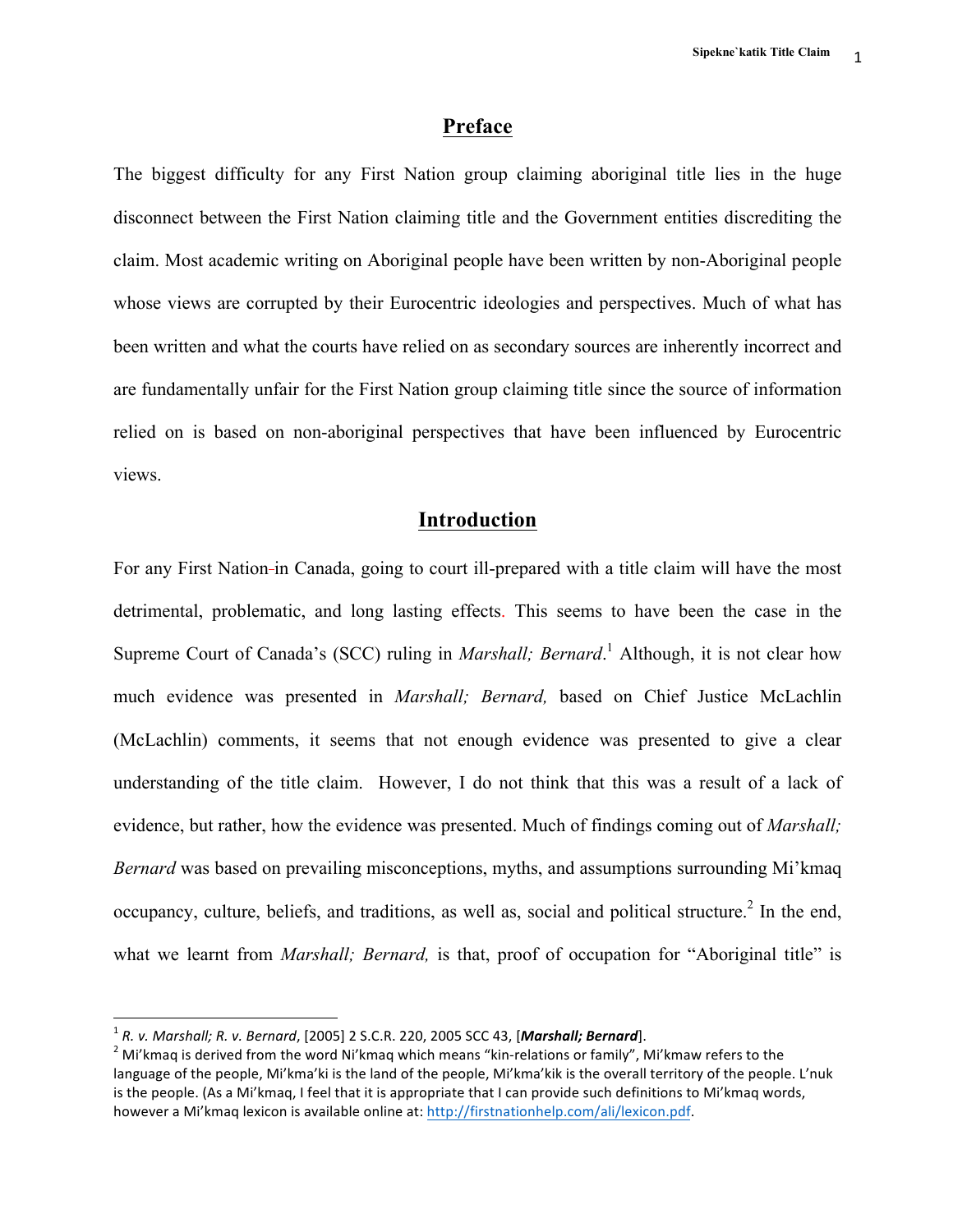highly contextual and fact-specific, as well as, fact-dependent.<sup>3</sup> When there is a failure to present facts the claim is weakened. However, in 2014 the SCC in *Tsilhqot'in*, elaborated that the courts must also consider the laws and perspectives of the First Nations group claiming title.<sup>4</sup> Sadly however, this was not the same view seen in the 2005 *Marshall; Bernard* case.

One might argue that the decision to include a title claim in a harvesting rights claim was over ambitious on the part of defense council in *Marshall; Bernard*. Moreover, it seems the defense council in *Marshall; Bernard* were ill-prepared to properly present evidence and in doing so inadvertently gave a false representation of Mi'kmaq people.<sup>5</sup> Whatever the reason was to include title claim in that case, the resulting jurisprudence coming out of *Marshall; Bernard* did not justly represent the true complexity of pre-contact Mi'kmaq social, political and cultural realities. Instead the courts relied on Eurocentric concepts and belief systems to take precedent in their conclusions. Much of these concepts and belief systems stem from long standing misconceptions and myths surrounding Mi'kmaq people. One misconception presented in the case was that the Mi'kmaq population numbers were low and that the lands in Mi'kma'kik were mostly empty sparsely populated and therefore barely used. Such a misconception only strengthens the Eurocentric concept of *Terra Nullius*. <sup>6</sup> Even though, the SCC in *Tsilhqot'in* made it clear that; the "*doctrine* of *terra nullius"* (that no one owned the land prior to European

<sup>&</sup>lt;sup>3</sup> Marshall; Bernard supra note 1 at para 66. The term "Aboriginal Title" has been commonly referred to in modern jurisprudence as "regular use of definite tracts of land for hunting, fishing or otherwise exploiting its resources" (Tsilhqot'in v BC at para 44).<br><sup>4</sup> Tsilhqot'in Nation v British Columbia, 2014 SCC 44 at para 41 [**Tsilhqot'in SCC**].<br><sup>5</sup> In Marshall; Bernard defense council only provided one elder to give oral testimony but later subtra

statements on account of inconsistencies, unlike in *Tsilhqot'in* where a large number of elders were presented to provide oral testimony.

 $6$  "terra nullius"  $-$  which describes land belonging to no one but that could, in some cases, be acquired through occupation. United Nations Economic and Security Council 2012, ""Doctrine of discovery": used for centuries to justify seizure of Indigenous land, subjugate people, must be repudiated by United Nations, permanent forum told', published 8 May 2012. Online: http://www.un.org/press/en/2012/hr5088.doc.htm.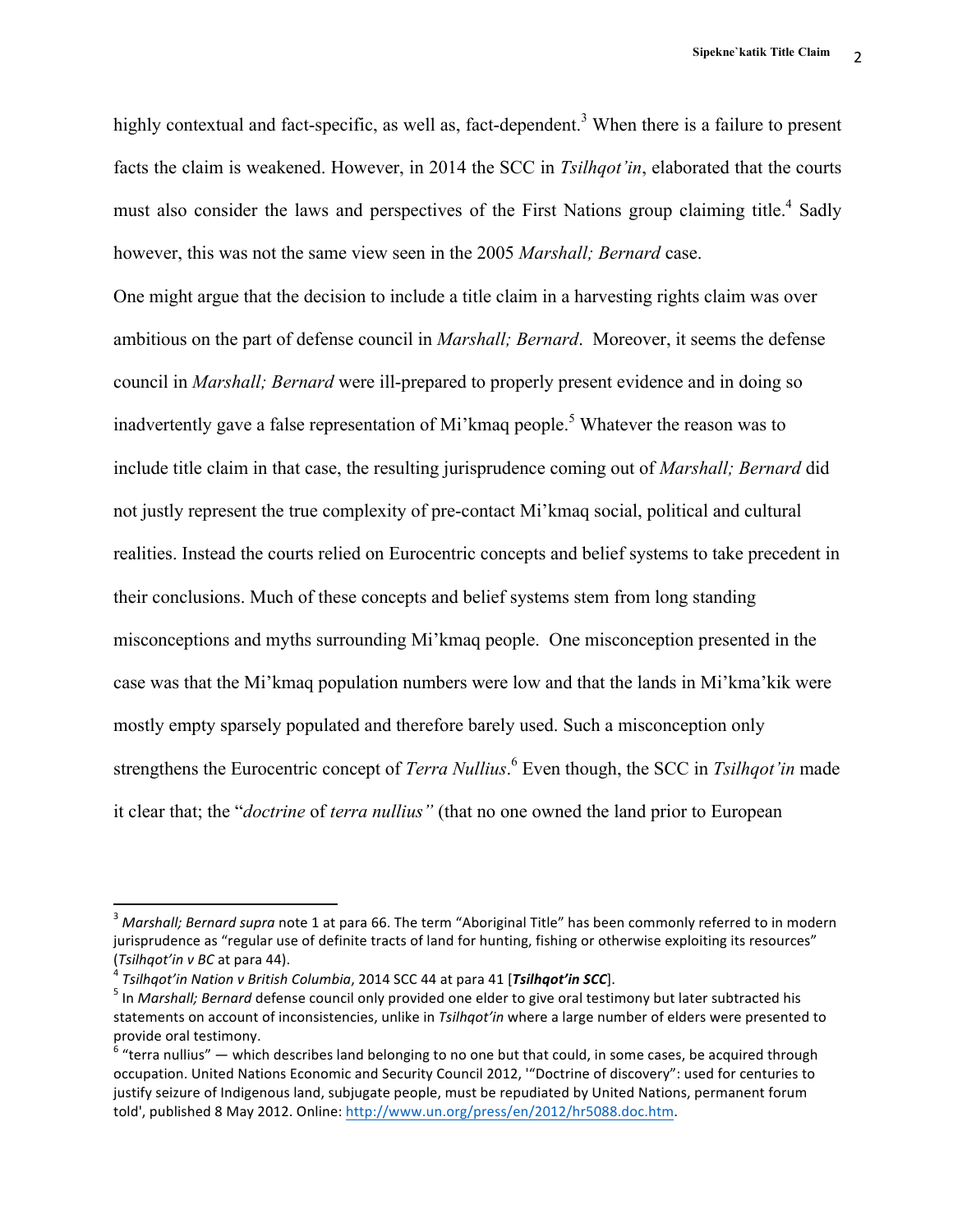assertion of sovereignty) never applied in Canada, as confirmed by the *Royal Proclamation*."7 I would argue that, the ideology behind *Terra Nullius* continues to have, a direct influence on Canadian jurisprudence in relation to title claims.

Another strong influence on jurisprudence in title claim cases has been the continued use of the word, "semi-nomadic", when describing the First Nation claiming title. The word semi-nomadic has long been used to describe Mi'kmaq people. It has been used for so long that even today, many Mi'kmaq people themselves believe their ancestors were semi-nomadic. However, this word paints a false picture on early Mi'kmaq life and fails to take into account the historical, anthropological and oral evidence that demonstrates Mi'kmaq were anything but seminomadic. In relying on this word, the Courts in *Marshall; Bernard* state that; "*in the absence of evidence of intensive and regular use of the land, semi-nomadic lifestyle may not give rise to aboriginal title*." <sup>8</sup> Moreover, McLachlin stated that, "*seasonal hunting and fishing may establish aboriginal rights but not aboriginal title*." <sup>9</sup> Being fact-specific and fact-dependent, the Court found that the Mi'kmaq did not present enough sufficient evidence to prove their Aboriginal title claim. I feel much of this presumption had to do with the limited number of witnesses brought in to present all the available evidence. Whereas, in *Tsilhqot'in*, a large number of Elders were brought in to present Oral evidence along with a large amount of data and research, while in *Marshall; Bernard,* only a couple of witnesses were called upon and limited data was presented. Another misconception that affected the Mi'kmaq title claim is that the Mi'kmaq did not hold any true conceptualization of title or land ownership that would give rise to a fee simple right in common law. The Black Law's Dictionary described "Title in fee simple" as "*the unconditional* 

<sup>&</sup>lt;sup>7</sup> Tsilhqot'in SCC, supra note 4 para 69.<br><sup>8</sup> *Marshall; Bernard, supra* note 1 at para 126. 9 *Ibid* at 58.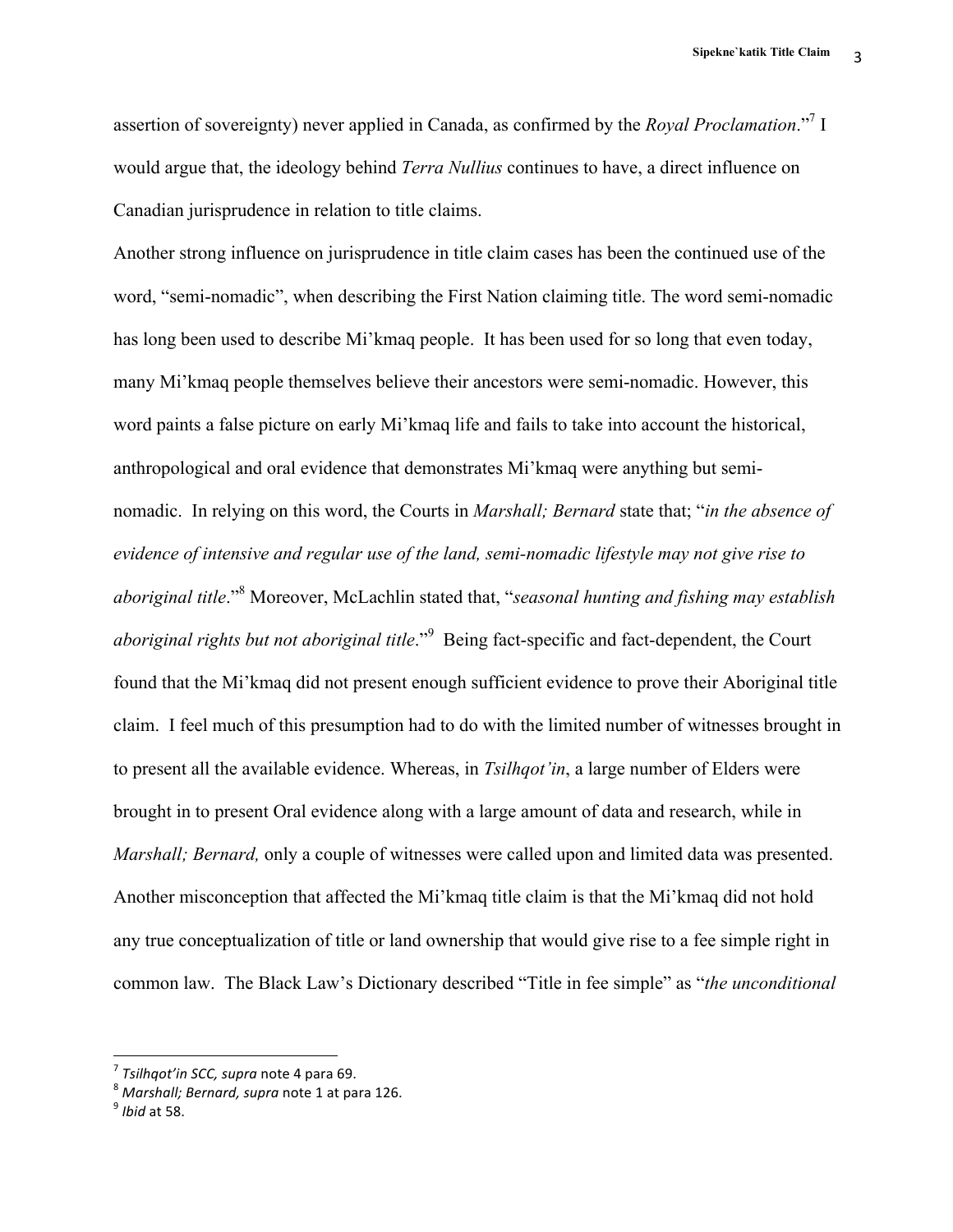*and complete and total ownership of property*". <sup>10</sup> Since the common notion is that First Nation people lived in tandem with the land and all living things, it was therefore deduced that Mi'kmaq, like other First Nation groups, did not hold a belief that they owned the land. Moreover, that such a notion could not show any commonality with the European perspectives of land ownership nor could it give rise to common law property rights. However, this paper will show that this is far from the truth. If we are to look at it in a common-law perspective, we need to consider a Mi'kmaq perspective.<sup>11</sup> This can be done by looking at historical data by Mi'kmaq and those who had direct contact with them.

In order to assess a First Nation's title claim, a court must look at the pre-contact practices and try to tie those practices into a modern legal right.<sup>12</sup> However, these pre-contact practices should have room to naturally evolve and not be frozen in time.<sup>13</sup> The Courts in *Marshall; Bernard* failed to do this. By focusing too much on common law and not on Aboriginal law, the court gave no room for natural evolution. By not focusing enough on Aboriginal law aspect of the Mi'kmaq people, the Courts failed to recognize a long standing knowledge that Mi'kma'kik was and has always been divided into 7 districts since time immemorial.<sup>14</sup> Furthermore, that each district held a specific land mass with well-defined and maintained borders that were protected

 $^{10}$  Black's Law Dictionary Free Online Legal Dictionary 2nd Ed. Definition of TITLE IN FEE SIMPLE; Online: http://thelawdictionary.org/title-in-fee-simple/.<br><sup>11</sup> Kent McNeil touches base on this type of Indigenous/Aboriginal common-law perspective; "*Indigenous peoples* 

were in occupation of their traditional territories because they had laws, including laws in relation to land, that *applied in those territories"* McNeil, Kent, "Aboriginal Title in Canada: Site-Specific or Territorial?" (2013). All Papers. Paper 19 at 6.<br><sup>12</sup> Delgamuukw v British Columbia, [1997] 3 SCR 1010, paras 140, 166, 169 [**Delgamuukw**].<br><sup>13</sup> R v Sparrow, [1990] 1 S.C.R. 1075.<br><sup>14</sup> Wicken.William C., Thesis: Encounter with Tall Sails and Tall T

University, 1994 at 135 [*Tall Sails and Tall Tales*]. Oral history tells us that the Mi'kmaq Nation was divided into seven districts. When the districts were formed is not precisely known. Bernard Hoffman's research suggests a pre contact division existed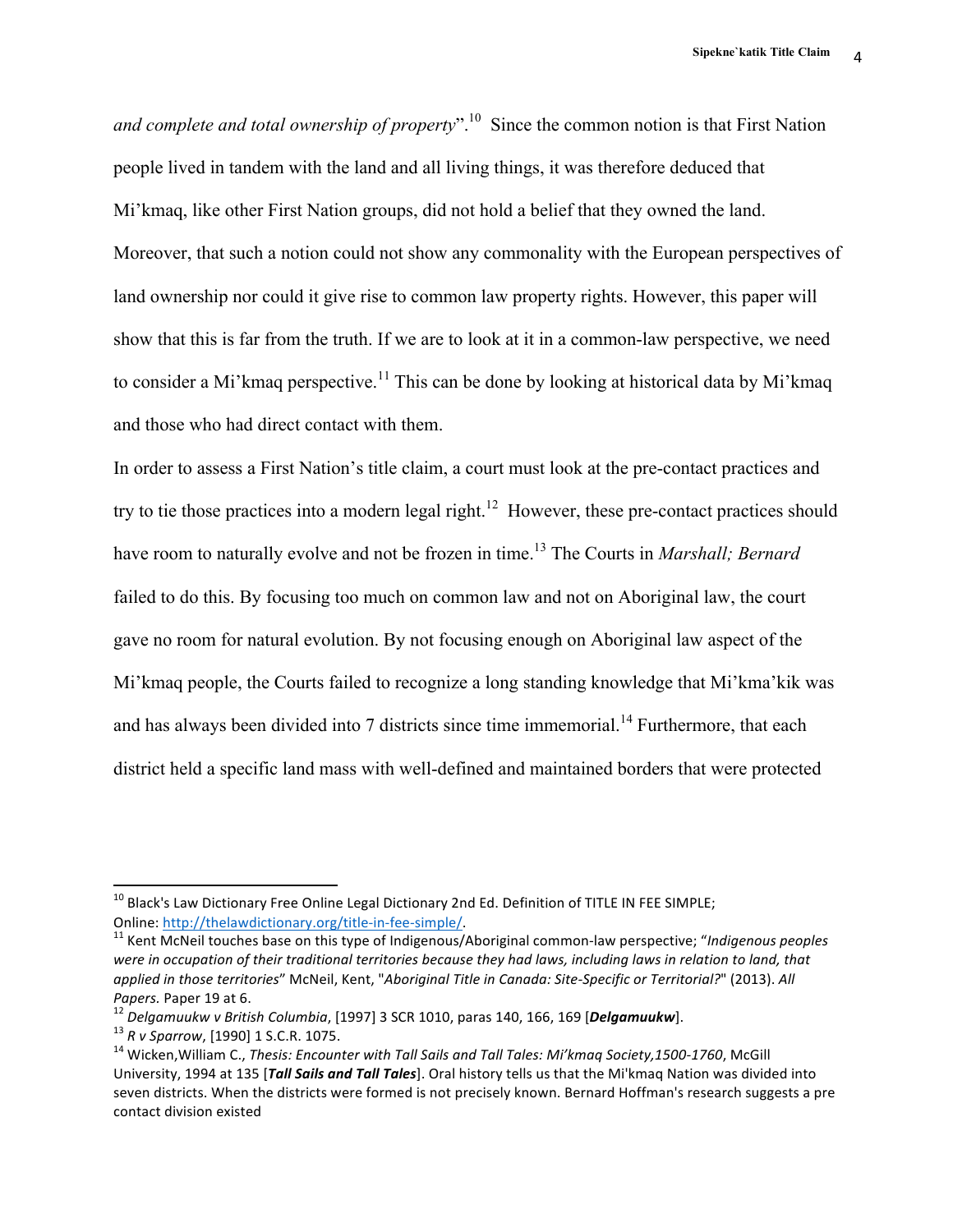and respected.<sup>15</sup> Whereas, well-defined and maintained borders gave rise to the exclusionary right concepts found within modern common law perspectives of property law.<sup>16</sup> As well as, each district also maintained a social and political infrastructure with their own Mi'kmaq laws that were important in maintaining social order, peace and harmony.<sup>17</sup>

In this paper I will explore each of these misconception more thoroughly based on research, material evidence, along with oral evidence presented in such a way it adds a Mi'kmaq perspective. I will re-explore the title claim argument presented in *Marshall; Bernard* in a more fact-based and fact-specific presentation which includes Mi'kmaq legal perspective. However, instead of looking at title claim on a Mi'kmaq Nation level, I will instead, focus more on a specific individual District. The District I will be looking at specifically is the District of Sipekne'katik.<sup>18</sup> Looking at individual Districts instead of all of Mi'kma'ki as a whole is analogous to McLachlin's "site-specific approach" in *Marshall; Bernard*:

"*Therefore, anyone considering the degree of occupation sufficient to establish title must be mindful that aboriginal title is ultimately premised upon the notion that the specific land or territory at issue was of central significance to the aboriginal group's culture.*" 19

In other words, McLachlin is stating that Aboriginal title is established through either physical occupation or use of a specific area or territory.

Along with exploring the prevailing misconceptions and myths, I will also provide enough evidence to show that Mi'kmaq occupation in Sipekne'katik was sufficient, was continuous and

<sup>&</sup>lt;sup>15</sup> LeClercq, Chrestien, *New Relation of Gaspesia. With the Customs and Religion of the Gaspesian Indians. By* Father Chrestien Le Clercq. Translated and Edited, with a reprint of the original, by William F Ganong Toronto. The Champlain Society, Publication No 5. 1910 at 237 [*Gaspesian Indians*].<br><sup>16</sup> Adam Mossoff, *What is Property? Putting the Pieces Back Together*, 45 ARIZ. L. REV. 371, 375 (2003) (identifying

this as the "exclusion theory of property").<br><sup>17</sup> Gaspesian Indians, supra note 15 at 236-37.<br><sup>18</sup> Hoffman, Bernard, "*Historical Ethnography of the Micmac of the sixteenth and seventeenth centuries"*. PhD

dissertation, Berkley: University of California, 1955 at 533. The district Sipekne'katik, "ground nut place" consisted of the modem day counties of Colchester, Hants, Kings, Halifax and Lunenburg.[*Hoffman, 1955*]<br><sup>19</sup> *Marshall; Bernard, supra* note 1 at para 140.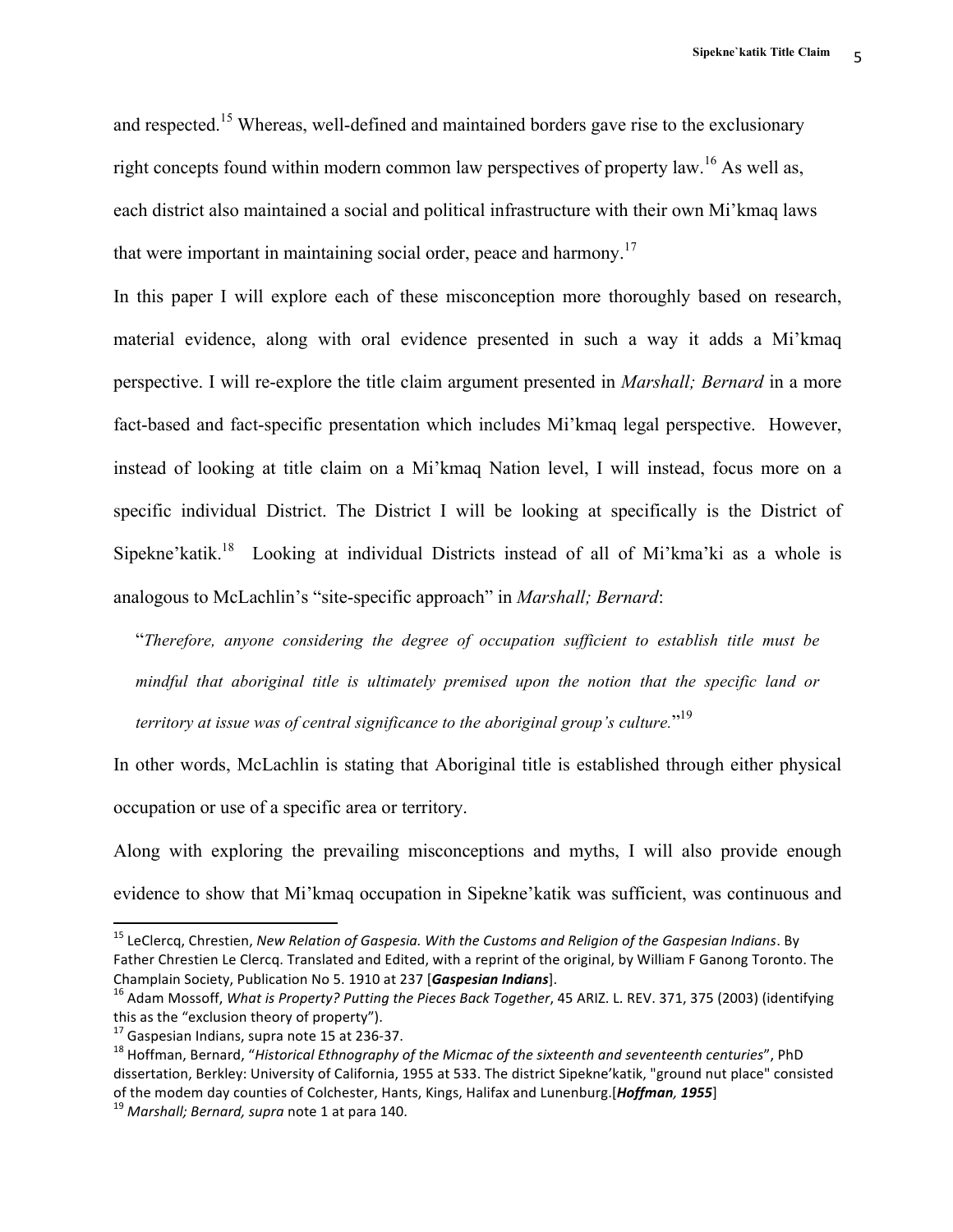was exclusive. I will explore the complexity of the Sipekne'katik Mi'kmaq social, political, cultural and tradition realities, pre-contact and post-contact while providing a Mi'kmaq perspective to my analysis.

### **Addressing the misconceptions: Separating fact from fiction**

### **a. The Doctrine of Terra Nullius was never applied in Canada.**

As stated earlier, the Court in *Tsilhqot'in* claim that the doctrine of *terra nullius* never applied in Canadian law.<sup>20</sup> This was also expressed in *Marshall; Bernard* when the Court stated:

"*The natural and inevitable consequence of rejecting enlarged terra nullius was not just recognition of indigenous occupants, but also acceptance of the validity of their prior possession*  and title"<sup>21</sup>

However, in the same paragraph the courts state that; "*aboriginal interest in the land is a burden on the Crown's underlying title*."<sup>22</sup> Basically, the Crown has absolute title, and Aboriginal title only operates on the premise that it is a burden to the Crown's pre-existing title. So what is the basis behind the assertion of the Crown's title? Especially when it is in direct conflict with Aboriginal title that existed before the Crown asserted title, if it is without the precondition of terra nullius?

The Doctrine of "*Terra Nullius*" originated from classical Roman law, under which the doctrine of "*Occupatio*" acted to confer title upon the discoverer of an object that was "*res nullius*", that is, "belongs to nobody".<sup>23</sup> In post-Renaissance Europe, this doctrine was applied to the acquisition of territories and lands by the State. If a Territory was discovered to be "*res nullius*"

<sup>&</sup>lt;sup>20</sup> *Tsilhqot'in SCC,supra* note 4 para 69.<br><sup>21</sup> *Ibid* at 134.<br><sup>22</sup> *Ibid*<br><sup>23</sup> *The Catholic Encyclopedia, An International Work of Reference on the Constitution, Doctrine, Discipline And History Of The Catholic Church*, edited by Charles George Herbermann, New York, The Encyclopedia Press, 1913.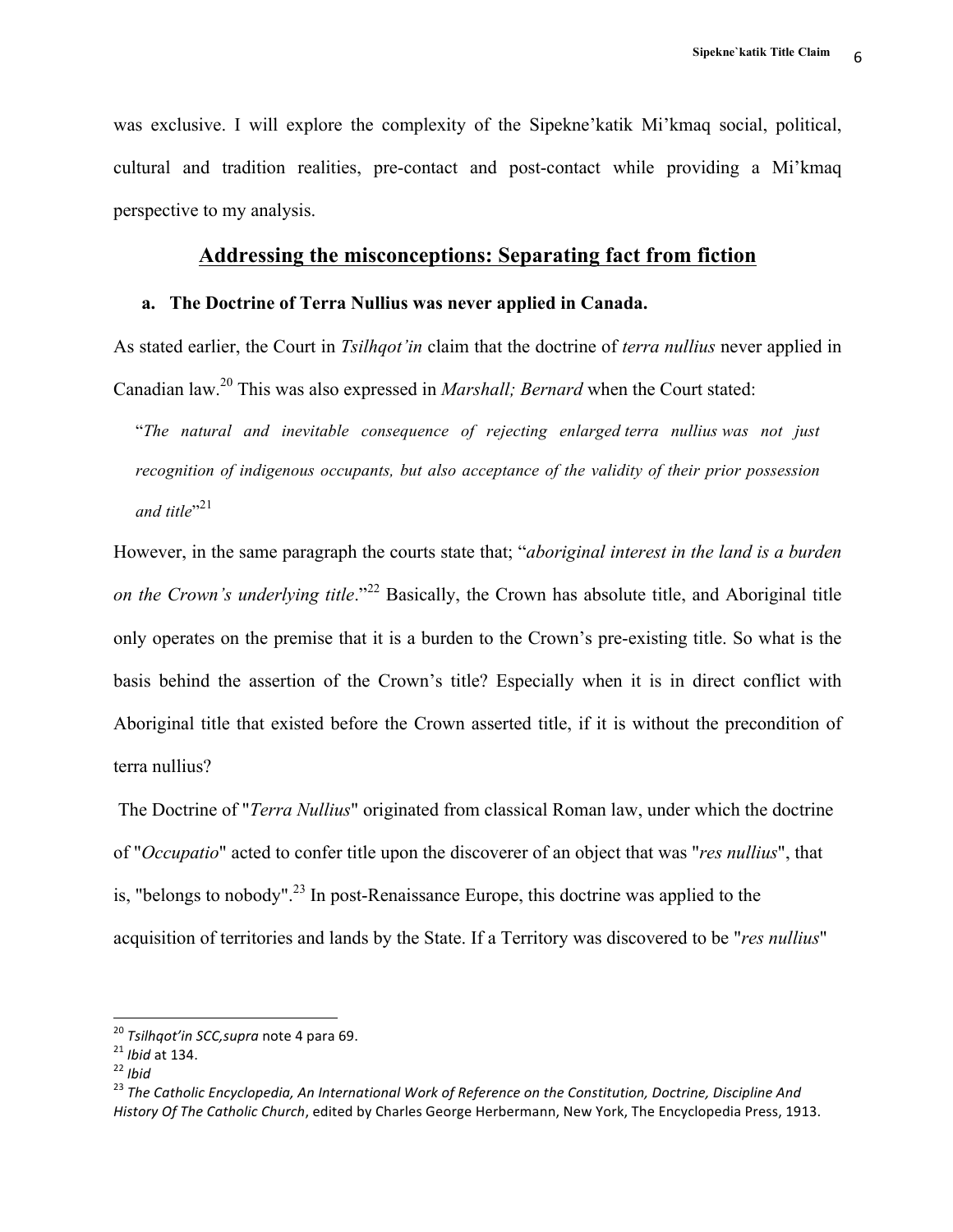it could then be lawfully acquired by a state through simple occupation. This occupation was then said to be "*terra nullius*". 24

When the Courts requires the claimant to prove they have title to a specific territory and then the claimant somehow fails to prove that they have title, it inadvertently creates a position of *terra nullius*, as in, the land belonging to no one. In other words, that territory is now effectively claimed by Canada as *terra nullius*. Since the claimant failed to "prove" Aboriginal title, Canada will not recognize the rights of that First Nation to the territory it was asserting a claim to. The territory will now be governed by Canada. This inevitably creates a vehicle for Canadian Courts to facilitate an acquisition of territory by "*terra nullius*" since the basis behind Canada's claim to a specific territory is that; no First Nations claimant could 'prove' title.

Mi'kma'kik was occupied prior to any Europeans arriving in Mi'kmaq territory, so how exactly did Canada end up with sovereign rights over all of our Mi'kmaq territory, particularly since Mi'kmaq lands were never ceded by treaty?<sup>25</sup> In *Taku River*<sup>26</sup>, the SCC carefully avoided any suggestion that the Crown gained sovereignty over Aboriginal peoples in a lawful or legitimate manner. The courts in *Taku River* stated that;

"*The purpose of s. 35(1) of the Constitution Act, 1982 is to facilitate the ultimate reconciliation of prior Aboriginal occupation with de facto Crown sovereignty.*" 27

In other words, section  $35^{28}$  provides a contemporary legal vehicle to translate or 'reconcile' "prior Aboriginal occupation with *de facto* Crown sovereignty." In the Black Law's dictionary

<sup>24</sup> Connor, Michael. "*The invention of terra nullius*", Sydney: Macleay Press, 2005.

<sup>&</sup>lt;sup>25</sup> Michael, James A. (Director, Treaty & Aboriginal Rights Research Centre), *Oral History and the Mi'kmaq Land Claim*, paper presented to "THE ORGANIZATION OF AMERICAN HISTORIANS", Toronto, Ontario, April 22, 1999. Online: http://mikmaki.ca/PDFs/Michael\_Oral\_History.pdf.<br><sup>26</sup> Taku River Tlingit First Nation v. British Columbia (Project Assessment Director), [2004] S.C.J. No. 69, [2004] 3

S.C.R. 550 [*Taku River*].<br><sup>27</sup> *Ibid* at 42.<br><sup>28</sup> Constitution Act, 1982, being Schedule B to the *Canada Act 1982 (UK), 1982,* c 11, s 35 [*Section 35*].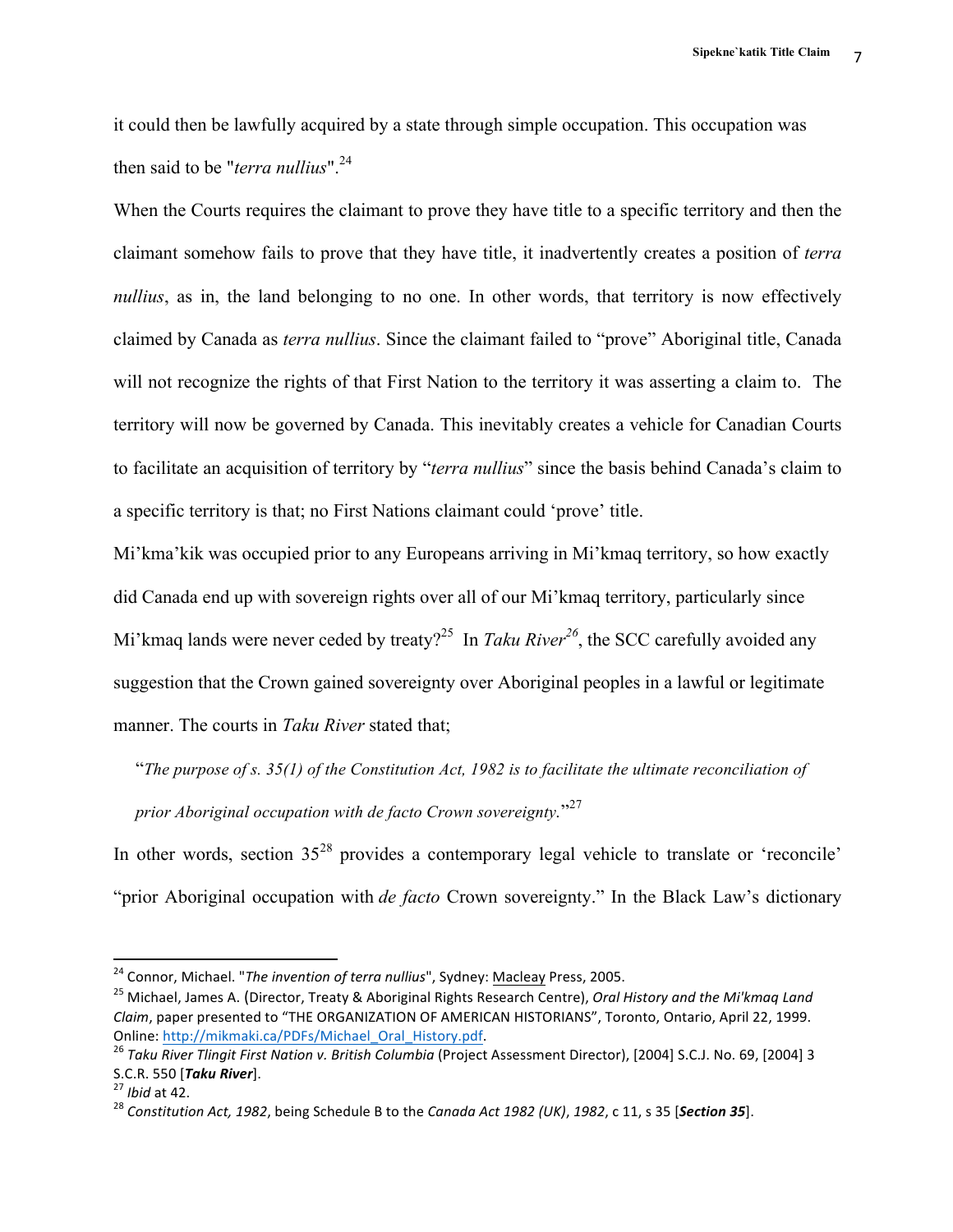the term *de facto* characterizes a state of affairs that is "illegal or illegitimate" (emphasis added) but accepted for *practical purposes*. <sup>29</sup> What is extremely important to recognize in the assertion made in *Taku River* is the fact that the Courts recognize that Canada was already occupied prior to the Crown's claim to sovereignty.<sup>30</sup> As such, this recognition gave rise to the principle of the "Honour of the Crown"<sup>31</sup>. Furthermore, it is suggestive that one of the reasons for section 35 is to reconcile or ameliorate the effects caused by *terra nullius*. 32

The Courts have been careful not to state the "acquisition of Sovereignty", so instead they use the term "assertion of sovereignty". For this paper I shall refer to it as the "acquisition of sovereignty" to demonstrate the absurdity of such a notion. In order to lawfully acquire land *via* acquisition then those lands have to be first recognized as; "*Res Nullius*". Once recognized as "*res nullius*" then acquisition can occur by simple occupation. However, *res nullius* is a fallacy, for at the time the Europeans first landed on the shores of "The New World"<sup>33</sup> there was already a thriving population of people that were just as diverse as they were plenty.

#### **b. Population size.**

Over the years there has been a number of academics who have attempted to place a number on Mi'kmaq population sizes in Mi'kma'kik at the time of contact. Much of the present day research regarding population numbers come out of the work of Bernard Hoffman, Virginia Miller, Patricia Nietfeld, and William C. Wicken. Of these, the most prevailing figures come

<sup>&</sup>lt;sup>29</sup> Black's Law Dictionary, 5th ed. (St. Paul: West Publishing Co., 1979), at 375 and 382. Online: http://thelawdictionary.org/de-facto/.<br>
<sup>30</sup> Taku River, supra note 26.<br>
<sup>31</sup> Ibid.<br>
<sup>32</sup> Ibid.<br>
<sup>33</sup> The Western Hemisphere. The term was first used by the Italian historian Peter Martyr (1457 -1526), whose De

*Rebus Oceanicis et Novo Orbe*(1516) chronicled the discovery of America.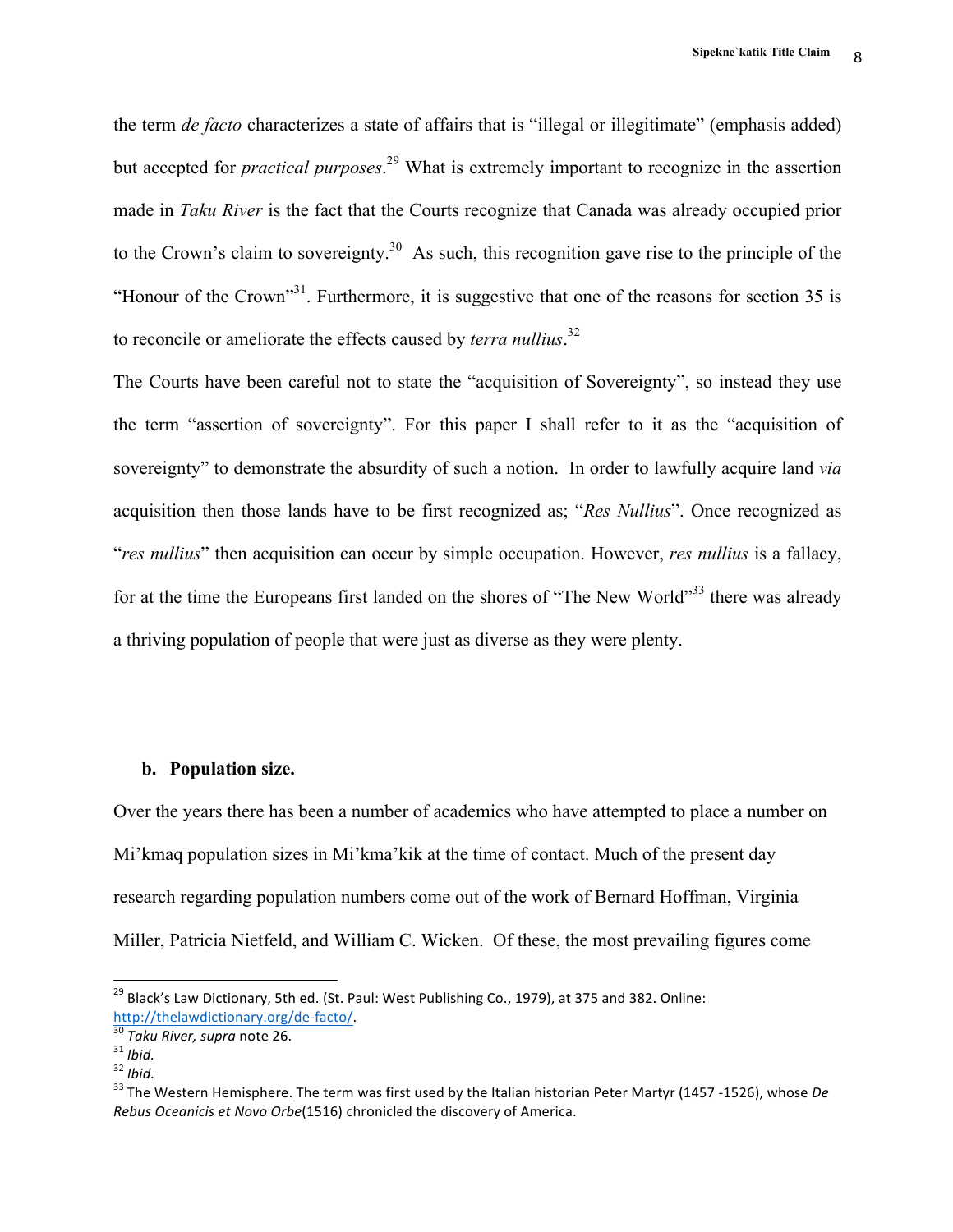from Anthropologist Virginia Miller (Miller). Miller places Mi'kmaq population numbers at the time of contact somewhere between thirty-five thousand and seventy thousand.<sup>34</sup> However, even though the range provided by Miller was between thirty-five thousand and seventy thousand it seems many only focus on Miller's lowest numbers.<sup>35</sup> I would argue however, this lower number is just another long-standing misconception about Mi'kmaq people. It serves no justice to Mi'kmaq people and only takes away from the true complexity of pre-contact Mi'kmaq society. The only purpose it would seem to serve is to keep a belief that Mi'kmaq lands were mostly empty and sparsely populated.

Although pre-contact Mi'kmaq population on its face, did not present an issue surrounding Mi'kmaq title in *Marshall; Bernard*, since title is determined by the date of acquisition of sovereignty, it still inadvertently influenced the outcome. If we are to get a true estimate of precontact Mi'kmaq population size we must look at it from all perspectives. Not just how population sizes are influence when we determine growth and decline but we must also consider population sizes of other First Nation groups in the America's at the time of contact. The now recent prevailing position is that the Americas were well-populated rather than "*res nullius*". The Spanish priest, Bartolome de las Casas (Las Casa), spent more than 50 years in the America's and had extensive knowledge of the eastern coast line of what is now the United States ranging from Florida to New England. Las Casas described the Indigenous population along the Eastern Sea-board in 1549 as following;

"*more than ten thousand leagues of maritime coast have been discovered, and more is discovered every day; all that has been discovered up to the year forty-nine (1549) is full of people, like a hive* 

<sup>&</sup>lt;sup>34</sup> Miller, Virginia. "Aboriginal Micmac Population: A Review of the Evidence." Ethnohistory 23.2 (Spring 1976):117-127 [Miller 1976].<br><sup>35</sup> Example Mi'kmaq Ecological Knowledge Study (MEKS) research studies regurgitating the same lower number at

<sup>8.</sup> Online: https://www.novascotia.ca/nse/ea/meks/Mi'kmaq-Ecological-Knowledge-Study.pdf.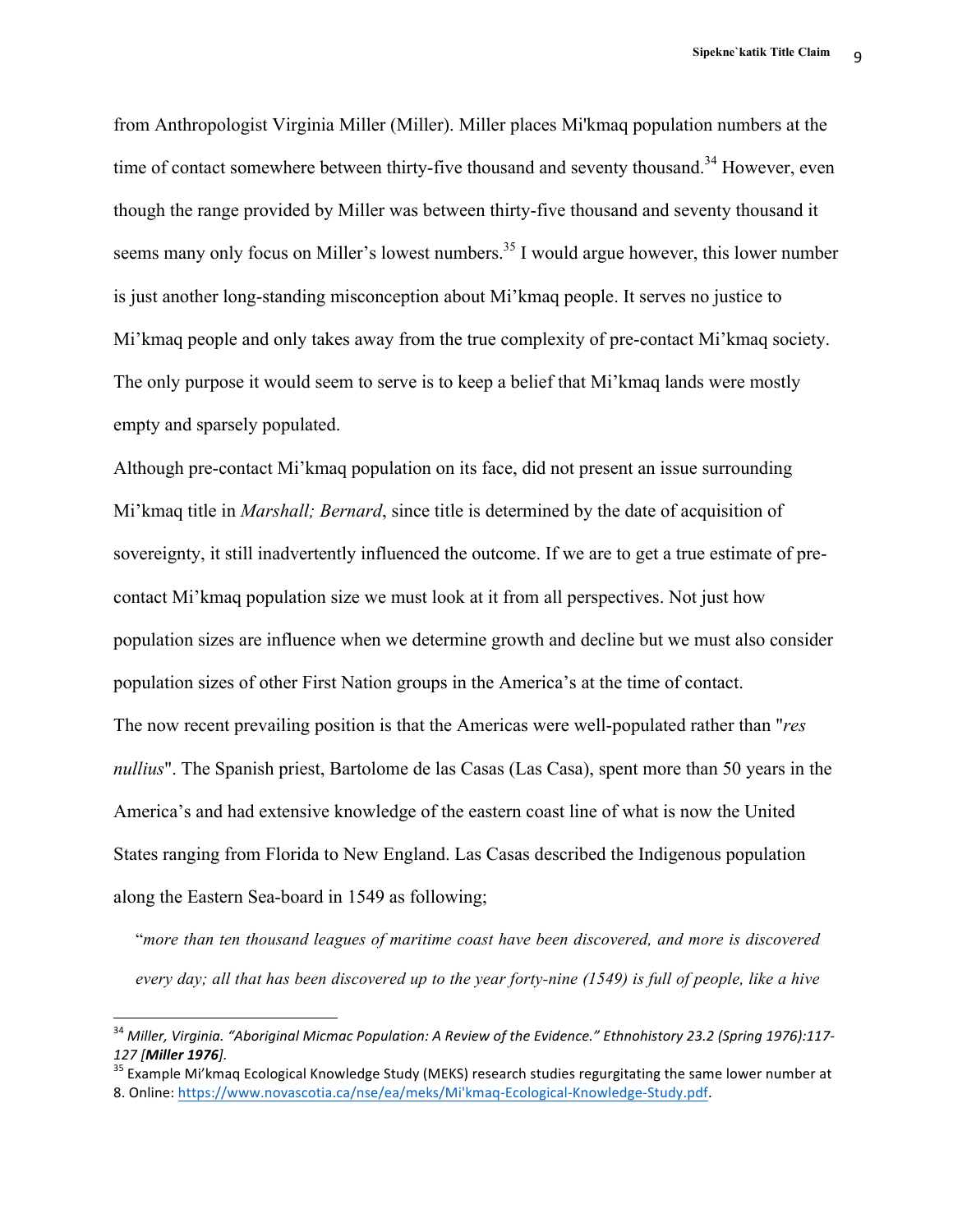*of bees, so that it seems as though God had placed all, or the greater part of the entire human race in these countries."*. 36

Since his first arrival on Christopher Columbus's second voyage to the America's in 1493, Las Casas had witnessed countless atrocities of the Indigenous population. In his letter to the Emperor in 1542, describing the treatment of Aboriginal people Las Casas stated:

"*Thus, most illustrious Sirs, have I thought since forty-nine years, during which I have witnessed evil-doings in America and since thirty-four years that I have studied law*".<sup>37</sup>

Las Casas believed that in just under a 50 year period some 12 to 15 million Aboriginal people died as direct result of these "*evil-doings*" he witnessed. Las Casas further stated:

"*We give as a real and true reckoning, that in the said forty years, more than twelve million persons, men, and women, and children, have perished -unjustly and through tyranny, by the infernal deeds and tyranny of the Christians; and I truly believe, nor think I am deceived, that it is more than fifteen*."38

The well-respected French attorney of law and historian Marc Lescarbot (Lescarbot) in his reports to the Parliament of France during the early 1600's, spoke of the atrocities committed by the English.39 Lescarbot claimed that just 70 years prior to the English permanent settlements in Virginia, the Indigenous population along the East Coast of what is now the United States numbered at over 20 million.<sup>40</sup> Lescarbot further stated that in just 25 of those 70 years, the English had killed the majority of the native population along the East Coast.<sup>41</sup> Lescarbot stated:

<sup>&</sup>lt;sup>36</sup> MacNutt, F. A. 1909. *Bartholomew de las Casas: His life, his apostolate, and his writings.* New York: Putnam's at<br>314-3. Online: http://archive.org/stream/bartholomewdelas005204mbp/bartholomewdelas005204mbp divu.txt. 33 Ibid at 7.<br><sup>33</sup> Ibid at 7.<br><sup>38</sup> Marc Lescarbot, *La Conversion des Savvages qui ont esté baptizés en la Novvelle France, cette année 1610* (Paris,

<sup>1610),</sup> p 59.availabe on line: http://puffin.creighton.edu/jesuit/relations/relations\_01.html. [Des Savages].<br><sup>40</sup> Ibid. 41 Ibid.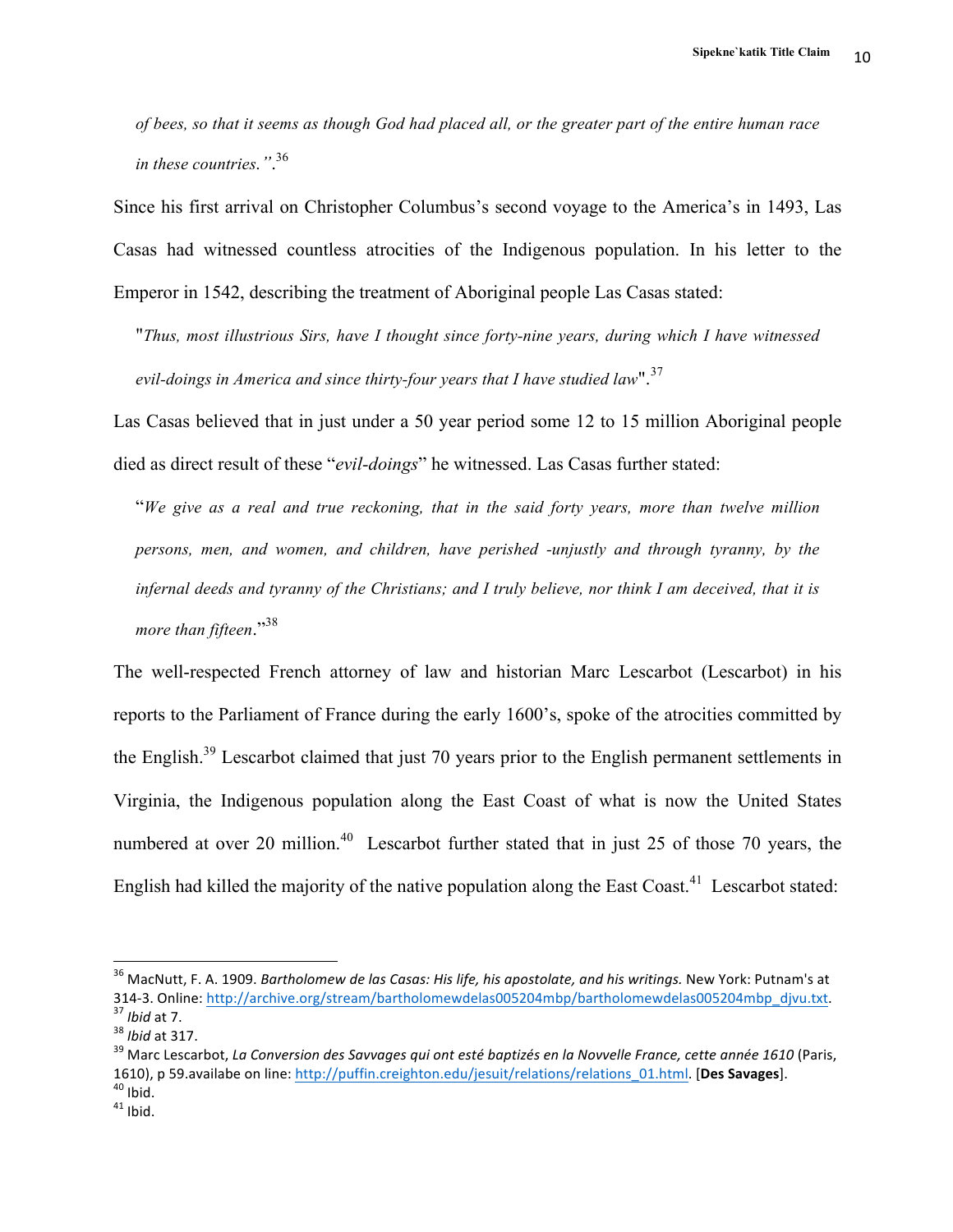"*But this was so little that it should not receive much consideration, since by the very confession of those who have written their histories, they have killed almost all the natives of the country, who, only seventy years ago, according to a certain historian, numbered more than twenty millions. For more than twenty-five years, the English have retained a foothold in a country called, in honor of the deceased Queen of England, Virginia, which lies between Florida and the land of the Aumouchiquois. But that country carries on its affairs with so much secrecy, that very few persons know"<sup>42</sup>*

When it comes to pre-contact Mi'kmaq population size, many Academics have come to rely on Miller's estimates.<sup>43</sup> Considering the accounts by Las Casas and Lescarbot pre-contact Mi'kmaq population numbers, Miller's higher estimate of 75,000 should always be considered.

In the 1950s, Bernard Hoffman suggested that ninety percent of the Mi'kmaq diet came from fishing in the ocean, lakes and rivers.<sup>44</sup> Patricia Nietfeld argued that the abundance of aquatic resources encouraged Mi'kmaq to live in large villages.<sup>45</sup> Miller's research revealed that the stable food supplies in Mi'kma'kik permitted a greater population density.<sup>46</sup> Considering the large number of spawning fish species and other marine life enter the waterways in and around Mi'kma'kik, a larger population size could easily be sustained.

Lescarbot described the abundance of marine life found in Mi'kma'kik in his reports.

"*Furthermore, there can be caught in this port, in their season, great quantities of herring, smelt, sardines, barbels, codfish, seals and other fish; and as to shell-fish, there is an abundance of lobsters, crabs, palourdes, {14} cockles, mussels, snails, and porpoises. But* 

<sup>&</sup>lt;sup>42</sup> *Ibid.*<br><sup>43</sup> *Miller 1976 supra* note 34.<br><sup>44</sup> Hoffman 55, supra note 18 at 151.<br><sup>45</sup> Patricia Nietfeld, Determinants of Aboriginal Micmac Political Structure, (PhD diss. University of New Mexico, 1981), 100-101 [*Nietfeld 81*].<br><sup>46</sup> Miller, Virginia; "The Decline of Nova Scotia Micmac Population, A.D. 1600- 1850". Culture II (3) (1982):107-20.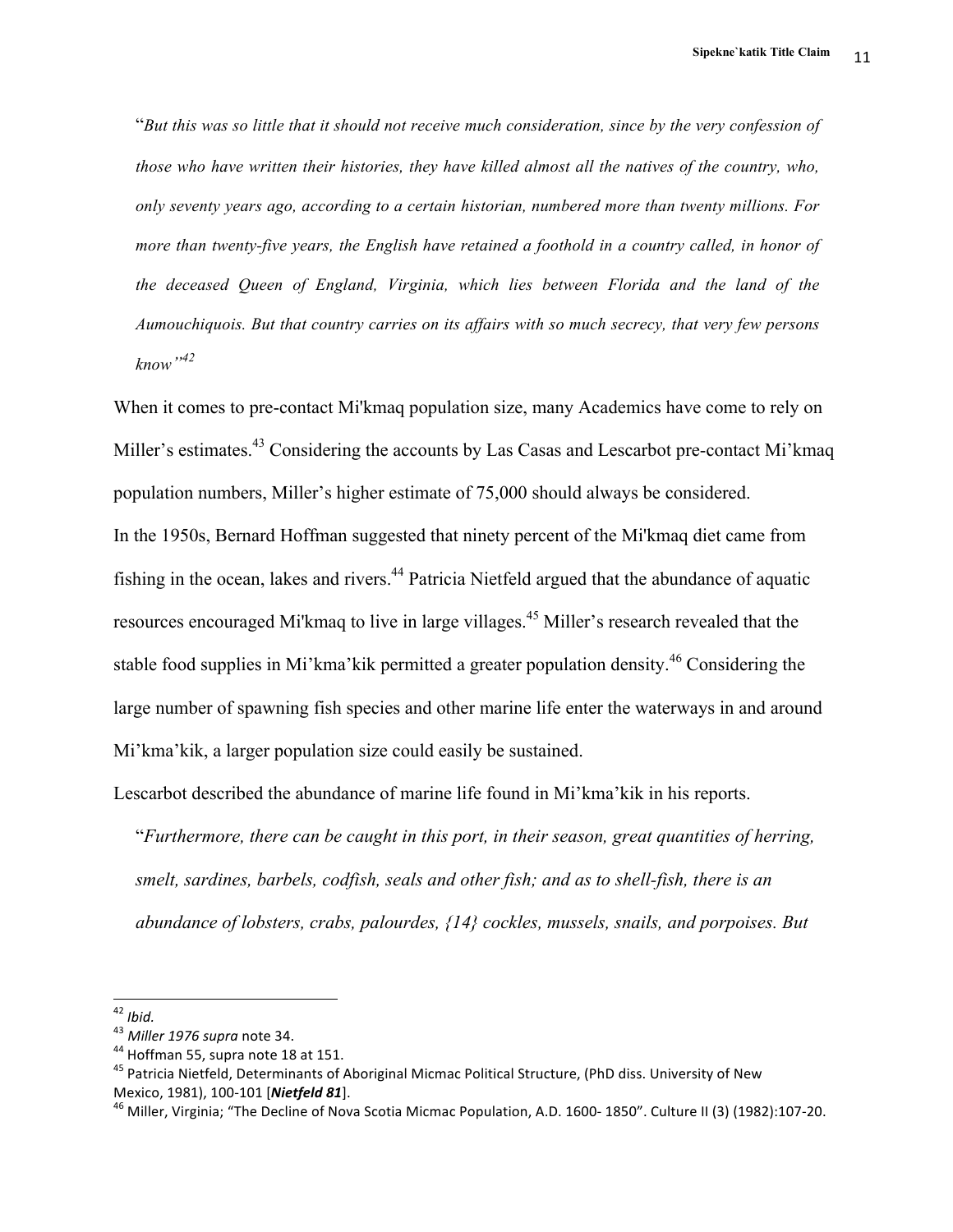*whoever is disposed to go beyond the tides of the sea will find in the river quantities of sturgeon and salmon, and will have plenty of sport in landing them*."47

In 1616, Biard describes the abundance fish and water fowl in Mi'kma'kik as following: "*In the middle of March, fish begin to spawn, and to come up from the sea into certain streams, often so abundantly that everything swarms with them. Anyone who has not seen it could scarcely believe it. You cannot put your hand into the water, without encountering them…*..*"<sup>48</sup>*

One way of determining pre-contact Mi'kmaq population size could arise out of looking at other First Nation groups who shared similar cultural and tradition practices as Mi'kmaq. The First Nation groups found along the St. Lawrence River had very little contact with Europeans during the 1500's.<sup>49</sup> It was not until the early 1600's Europeans started regularly trading with the St. Lawrence First Nation groups.<sup>50</sup> By that time Europeans had already been in contact and trading with the Mi'kmaq for over 100 years. Many of the people living along the St. Lawrence River lived in huge villages, between 1000 to 2000 individuals.<sup>51</sup> Much like the Mi'kmaq, majority of

<sup>&</sup>lt;sup>47</sup> *Des Savages, supra* note 27, at p 67 [*Miller 82*].<br><sup>48</sup> Excerpts from "Letter from Father Biard, to Reverend Father Christopher Baltazar, Provincial of France, at Paris:' in Jesuit Relations and Allied Documents, ed. Reuben Gold Thwaites (Cleveland, OH: Burrows Brothers, 1896), volume 3, ch IV, p 79. [Jesuit Relations]. Online: Creighton University http://puffin.creighton.edu/jesuit/relations/. (This site contains the "entire English translation of the "The Jesuit Relations and Allied Documents", originally compiled and edited by Reuben Gold Thwaites and published by The Burrows Brothers Company, Cleveland, throughout the latter part of the nineteenth century." Properly proofread for scholarly use in their electronic resource: *Early Encounters in North America*."610 to 1791. Online: Alexander Street Press Early Encounters in North America" <http://solomon.eena.alexanderstreet.com/cgi-bin/asp/philo/getobject.pl?c.234:4:4.eena>.)<br><sup>49</sup> Pendergast, James F.. "The Confusing Identities Attributed to Stadacona and Hochelaga." Journal of Canadian

Studies 32, (2010).

 $50$  Innis, H.A. 1999 The Fur Trade in Canada: An Introduction to Canadian Economic History. Revised edition of 1970. University of Toronto Press Inc., Toronto.<br><sup>51</sup> *Ibid*.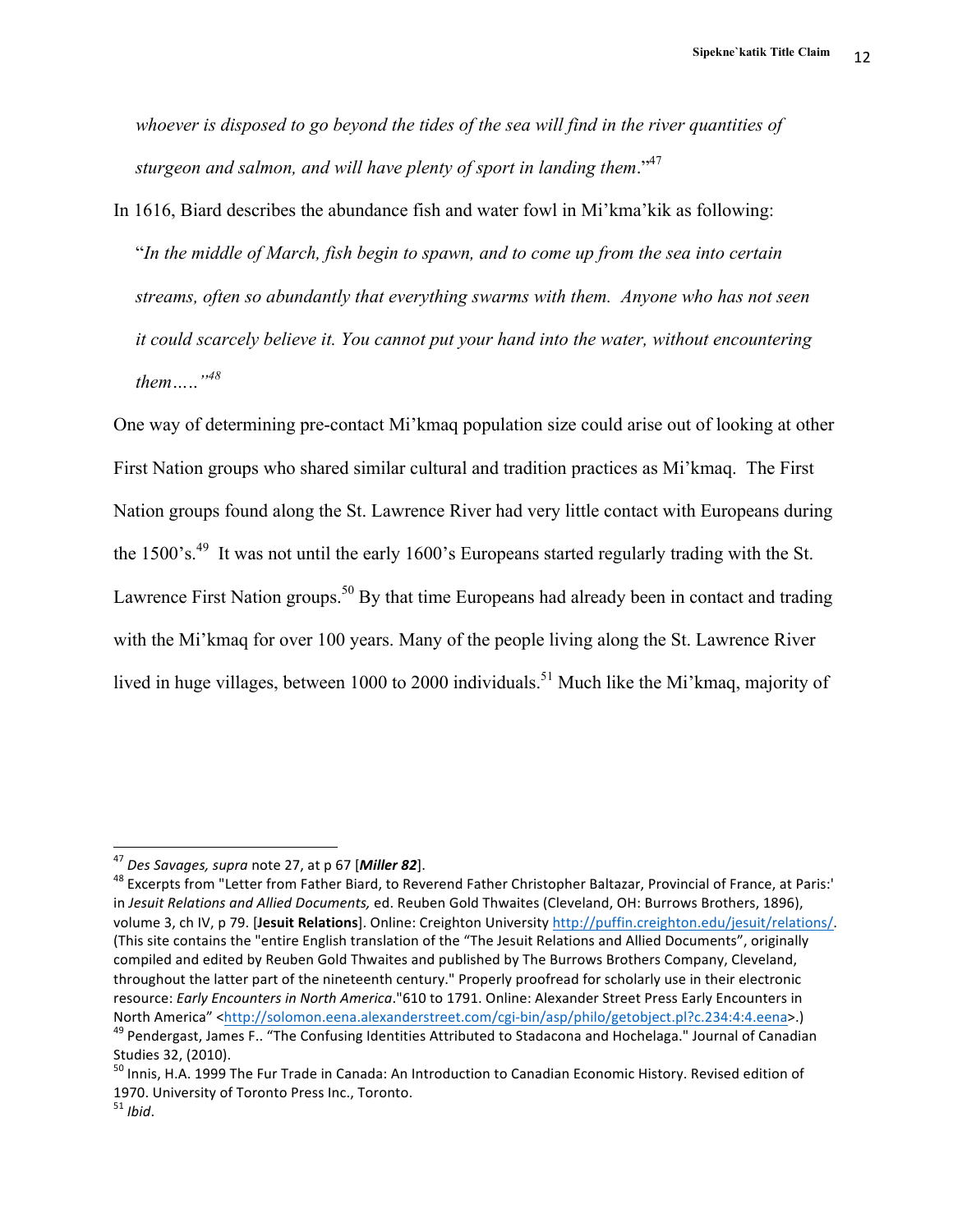13 **Sipekne`katik Title Claim**

their diet consisted of fish and marine life.<sup>52</sup> However, their population sizes were found to be considerably larger than Mi'kmaq population sizes.

The Huron for example, live in over 20 villages along the St. Lawrence River when the French first started trading with them.<sup>53</sup> At that time, over 1000 Huron were living in each of these villages.54 Many have speculated different reasons behind the population differences in villages along the St. Lawrence River compared to Mi'kmaq villages in Mi'kma'kik. Considering the waters around Mi'kma'kik offered a far more abundant food source then the St. Lawrence river it would only be logical Mi'kmaq population size and density should be far greater then St. Lawrence First Nation groups. The real issue therefore has nothing to do with access to food resources but more so to the time and amount of contact each group had with Europeans during the 1500's. When Europeans first started regularly trading with Huron, they had already been regularly trading with Mi'kmaq for almost 100 years. Moreover in just a mere 30 years after the French first established regular trade with the Huron, two-thirds of their entire population died from European diseases.<sup>55</sup> Village population numbers went from 1000 to just a mere couple of hundred and in some villages they were totally wiped out.<sup>56</sup>

If we consider Mi'kmaq contact with European Traders and fisherman were three times the amount of time as the Huron, one could easily understand why Mi'kmaq village numbers in the 1600's were around 200 to 300 Individuals. Mi'kmaq villages could have easily seen the same population sizes as the Huron. In fact there is archeological evidence that Mi'kmaq villages of

 $52$  Cartier's Account of Hochelaga 1535 and his Return to Montreal Island in 1541, Appendix I, reprinted in Cartier's *Hochelaga and the Dawson Site,* Bruce Trigger and James Pendergast, (1972) pp. 333-334. 53 Conrad Heidenreich, "Huron," in *The Handbook of North American Indians,* vol. 15, ed. Bruce Trigger,

<sup>(</sup>Washington: The Smithsonian Institute, 1978), 371.<br><sup>54</sup> *Ibid.* 55 Clarke, Peter D. *Origin and Traditional History of the Wyandotts, and Sketches of Other Indian Tribes of North*<br><sup>55</sup> Clarke, Peter D. *Origin and Traditi* 

<sup>&</sup>lt;sup>56</sup> Warrick, Gary, "*European Infectious Disease and Depopulation of the Wendat-Tionontate (Huron-Petun)", World Archaeology* 35 (October 2003), 258–275.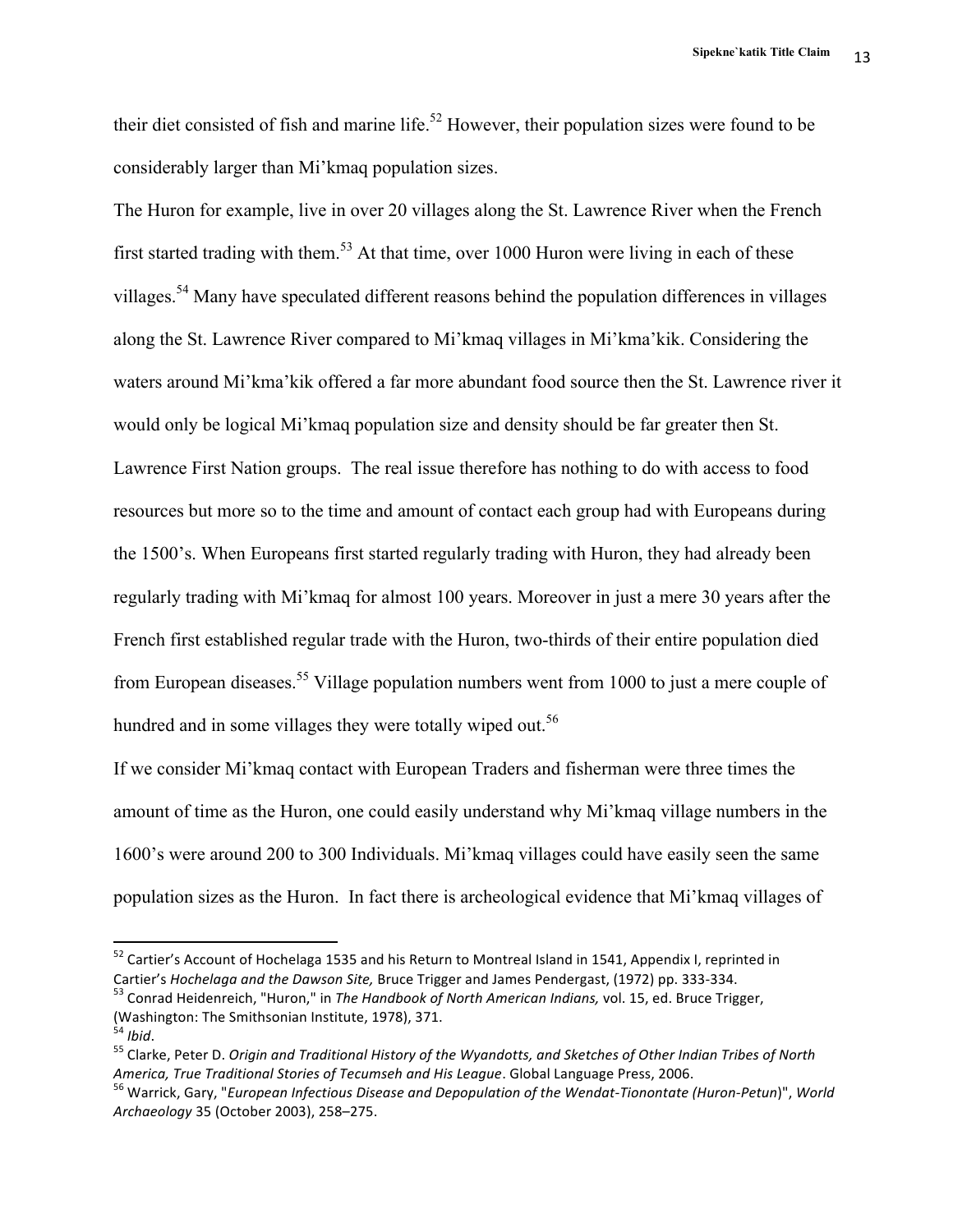that size did in fact existed in the Sipek'nekatik District. The Melanson Site on the Gaspereau River, in Kings County, could have easily sustained 500 to 1000 Mi'kmaq at one time.<sup>57</sup> The village existed right up until the late 1600, possibly as late as  $1698$ <sup>58</sup> It is believed an illness swept thru the village wiping out a large number of them. Given the food source available it could easily sustain a permanent population.<sup>59</sup> Another village site was discovered along a 0.5 kilometre stretch of the southeastern bank of the St. Croix River in St. Croix, Hants County, Nova Scotia.<sup>60</sup> The St. Croix site occupied between 3050 BCE right up until around the middle 1600's.<sup>61</sup> The St. Croix River site is considered a large village site that could have easily supported up to 1000 Mi'kmaq's at any given time.<sup>62</sup> Even though the St. Croix site was used by the Mi'kmaq for over 3000 years, the site was mysteriously abandoned around the same time the Melanson site was abandoned. During the years that both of these large village sites were completely abandoned was around the same time that both Biard and Lescarbot wrote extensively on the negative influence European diseases had on Mi'kmaq population numbers.<sup>63</sup> Since much of the earliest data collected surrounding Mi'kmaq population numbers were based upon shoreline observations with European fur traders and fisherman it is difficult to determine true numbers based on those findings. Shoreline observations never took into account Mi'kmaq numbers far inland, especially along the many major tributaries. Father Pierre Biard (Biard)

<sup>57</sup> Ronald J. Nash and Frances L. Stewart, *Melanson: A Large Micmac Village in King's County, Nova Scotia* (Halifax,

NS: Nova Scotia Museum, 1990).<br><sup>58</sup> Ibid.<br><sup>59</sup> Ibid.<br><sup>60</sup> Youngblood Henderson, J., *The Mikmaw Concordat*, Fernwood Publishing, Halifax, 1997 [*Mikmaq Concordat*].<br><sup>61</sup> Ibid.<br><sup>62</sup> Halwas, Sara. 2006. MA Archaeology, entit

Late Woodland Plant Use at Clam Cove", Nova Scotia.<br><sup>63</sup> Letter from Father Biard, to Reverend Father Christopher Baltazar, Provincial of France, at Paris, 10 June 1611,

Jesuit Relations, vol. 1,175; Lescarbot, Last Relation of What Took Place in the Voyage Made by Sieur de Poutrincourt to New France, twenty months ago, Jesuit Relations, vol. 2, 141, 147.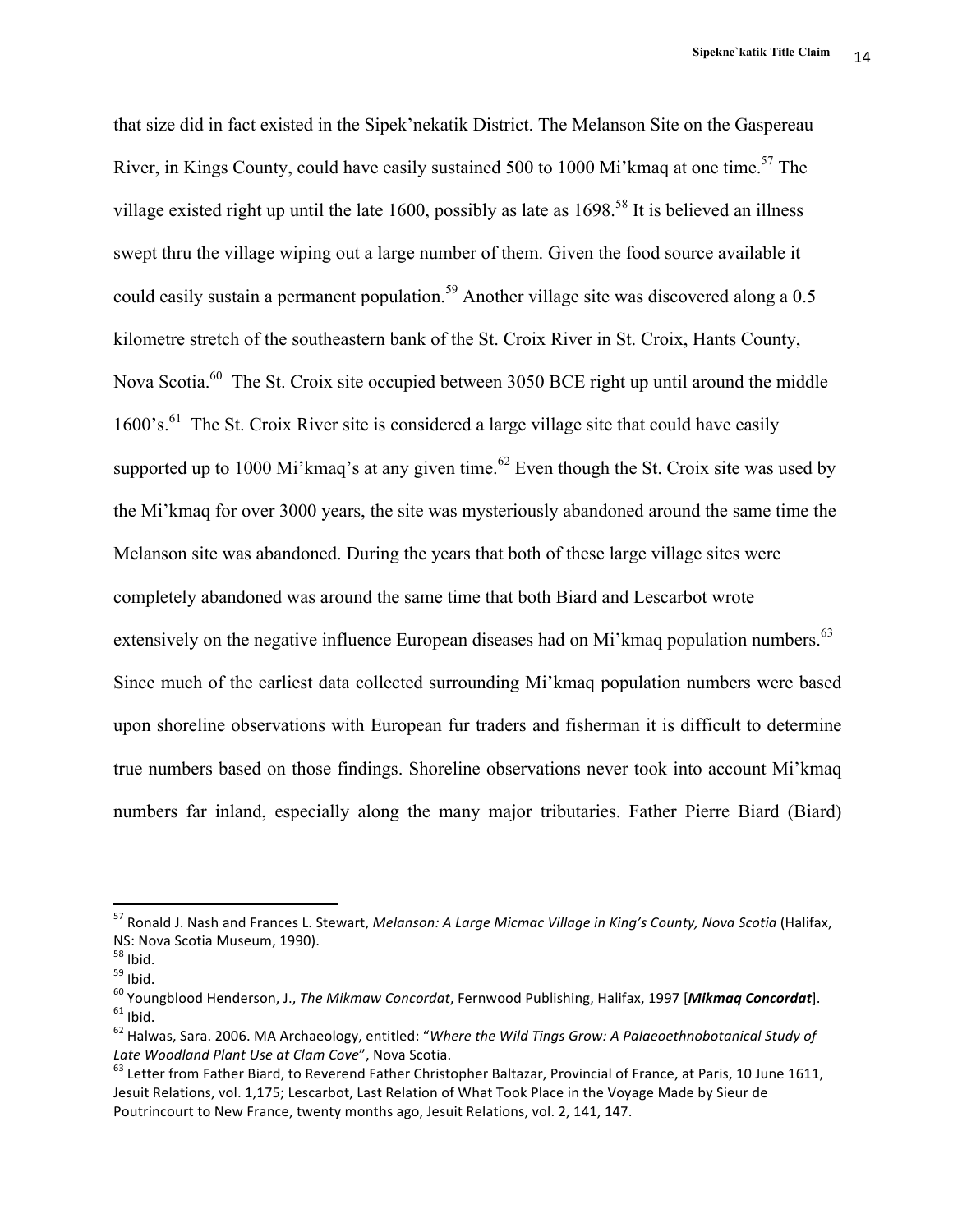spoke of these greater inland population numbers in his letter written on June 10, 1611, to Father Christopher Baltazar in Paris. Biard stated that;

"*What I say about the sparseness of the population of these countries must be understood as referring to the people who live upon the coast; for farther inland ….a great many people*."<sup>64</sup>

It wasn't until after over 100 years of coast-line trading had elapsed did we see any established permanent European settlements in Mi'kmaq territory. By the time any real inland observations were made a large percentage of the population had been decimated by diseases contracted during these brief trade encounters. In 1688 the governor of Port Royal, Louis Alexander de Friches de Meneval stated in his Memoire that the fur trade in Acadia was suffering due to the loss of many of the Mi'kmaq hunters due to diseases.<sup>65</sup>

In his Thesis, titled, "*Tall Sails and Tall Tales*", William Wicken (Wicken) spoke at length on the effect of European-borne diseases to Mi'kmaq populations. Wicken suggested that, prior to 1600, there was not much data of Mi'kmaq people being affected by such diseases.<sup>66</sup> However, Mi'kmaq Grand Chief Membertou insisted that diseases decimated a fair number of the Mi'kmaq population.<sup>67</sup> Grand Chief Membertou claimed that prior to the French coming to their shores; the populations of his people were as thick as the stands of hair on his head.<sup>68</sup> According to Biards' recollection of Membertou:

"*Membertou assures us that in his youth he has seen……Savages, as thickly planted there as the hairs upon his head. It is maintained that they have thus diminished since the French have begun to* 

<sup>&</sup>lt;sup>64</sup> Jesuit Relations, supra note 48 Volume 1 p 177.

<sup>&</sup>lt;sup>65</sup> Memoire du sieur de Menneval, gouverneur de l'Acadie, touchant les affaires de cette Province pour l'ann£e 1688., Sept 10 1688, CI 1D-2, f. lOOv.<br><sup>66</sup> *Tall Sails and Tall Tales, supra* note 14, at p 185.<br><sup>67</sup> *Jesuit Relations, supra* note 48, at volume 1, p 175.<br><sup>68</sup> *Ibid.*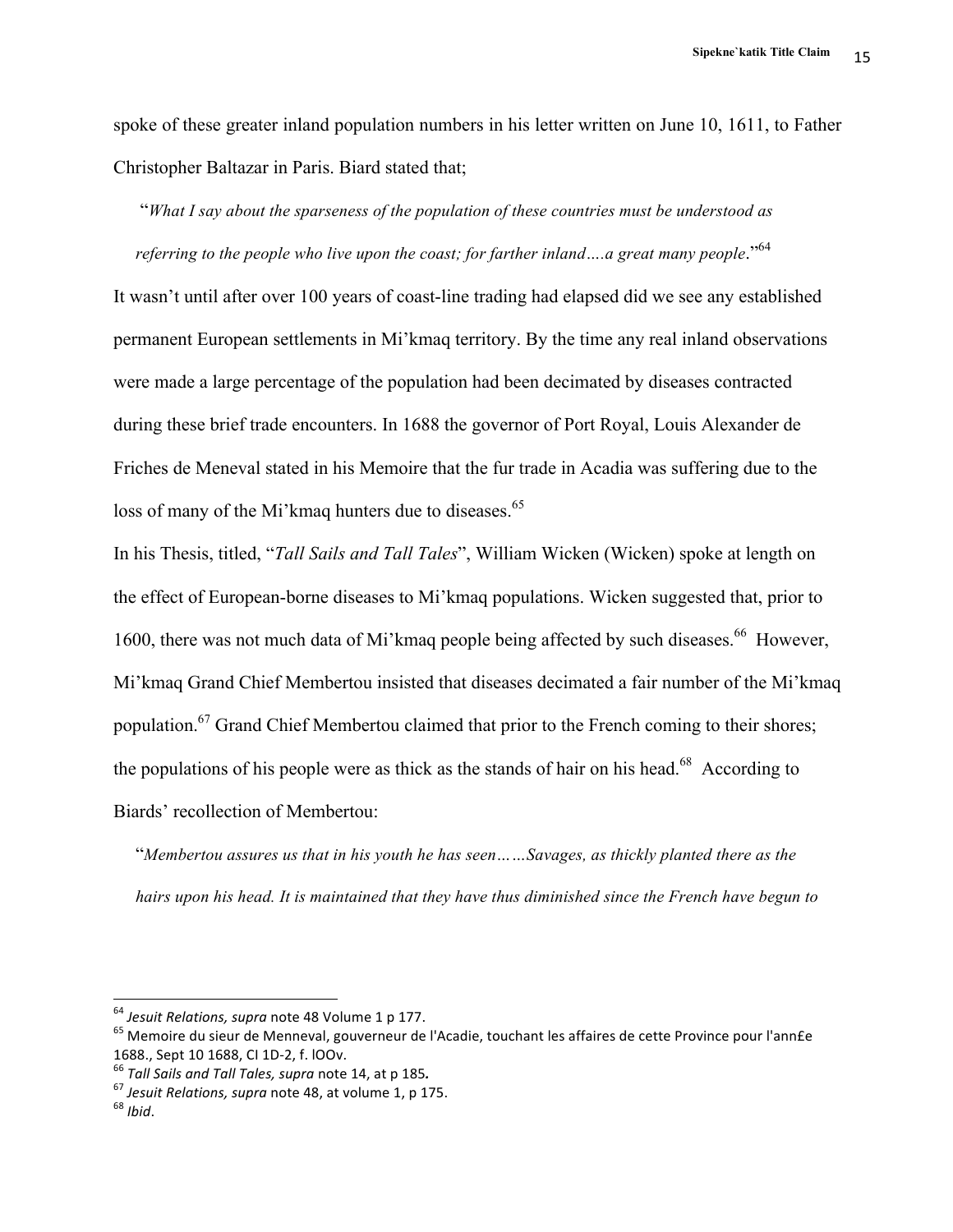*frequent their country…….During this year alone sixty have died at Cape de la Hève, which is the greater part of those who lived there*" 69

At the time Biard documented Membertou's claims regarding Mi'kmaq population density in Mi'kma'kik, Membertou was believed to be over 100 years old.<sup>70</sup> He was not just the District Chief, but also the Grand Chief of the entire Mi'kmaq Nation.<sup>71</sup> Chief Membertou was well known, highly respected and feared among many neighboring Aboriginal groups.  $^{72}$ 

By the time the French had settled in Annapolis Basin, over a 100 years had passed since Europeans first started entering Mi'kma'kik looking to fish the rich waters off the coast line or trade for furs with Mi'kmaq. The waters in and around Mi'kma'kik were so abundant with fish and other marine life that a vast number of European fishing boats started increasingly visiting the Coast line along Mi'kma'kik.<sup>73</sup> With the increase of European fishing boats anchoring along the shore lines of Mi'kma'kik, contact with Mi'kmaq increased. These early contacts had a devastating consequence on Mi'kmaq population since the Mi'kmaq had no initial immunities to the diseases brought to them by early contact.<sup>74</sup>

By 1504 French and Portuguese fisherman were frequently coming into contact with Mi'kmaq.<sup>75</sup> Between 1504 and 1534 Mi'kmaq were regularly in contact with Basque, Breton, British, Normans, French and Portuguese Fisherman and fur traders.<sup>76</sup> In turn, the Mi'kmaq themselves were coming to contact with neighboring Aboriginal groups such as the Abenaki. It is

 

Atlantic Fisheries Science 23: 41-73.<br><sup>74</sup> Bourque, Bruce J, *Twelve Thousand Years, American Indians in Maine*, University of Nebraska Press, 2001.<br><sup>75</sup> Hoffman, Bernard G., *Cabot to Cartier, Sources for a Historical Eth* 

<sup>&</sup>lt;sup>69</sup> *Ibid*.<br><sup>70</sup> Ibid at volume 1, p 73.<br><sup>71</sup> Faragher, John, Mack, A Great and Noble Scheme, W. W. Norton & Company, New York, 2005.<br><sup>72</sup> Ibid.<br><sup>73</sup> Lear, W.H. 1998. *History of fisheries in the Northwest Atlantic: The* 

<sup>&</sup>lt;sup>76</sup> Haviland & Power, *The Original Vermonters: Native Inhabitants, Past and Present* (University Press of New England, Hanover NH, 1981 at 209 [*Original Vermonters*].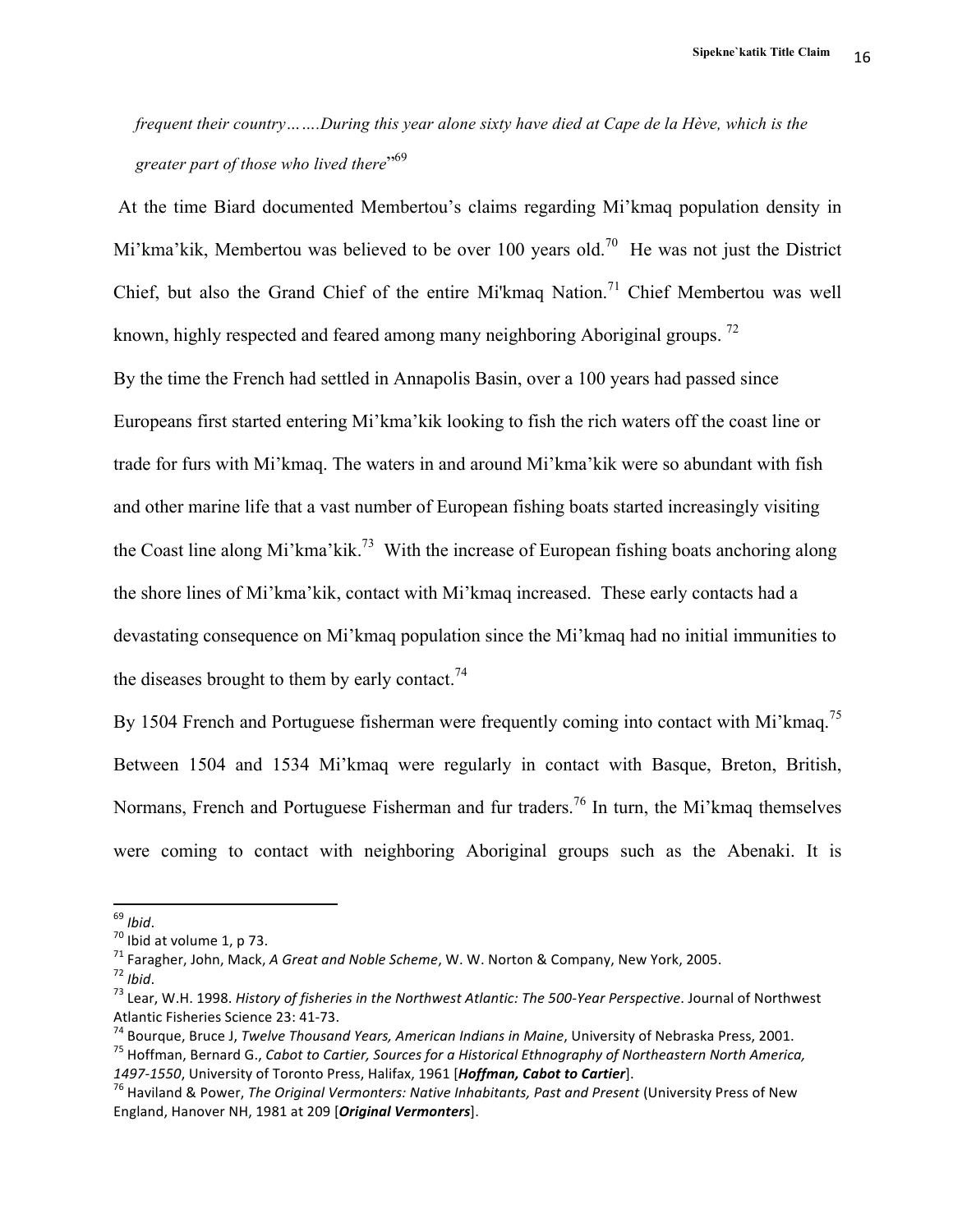inconceivable to state that not one single fisherman on all those boats, hundreds if not thousands of boats, never started an epidemic among Mi'kmaq that then spread to the neighboring groups like the Abenaki.<sup>77</sup> By 1534 the Mi'kmaq had grown so accustomed to trading with the Europeans that when the French explorer, Jacques Cartier, dropped anchor in Chaleur Bay, he suddenly found himself surrounded "*by hundreds of Micmac in canoes waving beaver skins*."<sup>78</sup> Not long after Cartier's encounter with the Mi'kmaq, a mysterious epidemic swept through St. Lawrence First Nation groups in  $1535.^{79}$ 

At the time of Cartier's visit, Mi'kmaq maintained a political structure and hierarchy since time immemorial and all seven Districts maintained constant communication with each other. A couple of times per year the Mi'kmaq held gatherings where all the District Chiefs would assemble.<sup>80</sup> Majority of the time these gatherings were held in the district of Sipekne'katik because of the Shubenacadie water way system and its connecting rivers and lakes linked all seven Districts together. It is documented that even furthest bands could be at the gathering in less than ten days. $81$ 

### Lescarbot wrote:

"*The Savages of Port Royal can go to Kebec in ten or twelve days by means of the rivers, which they navigate almost up to their sources; and thence, carrying their little bark canoes for some distance through the woods, they reach another stream which flows into the river of Canada, and thus greatly expedite their long Voyages*." 82

<sup>&</sup>lt;sup>77</sup> Ibid.<br><sup>78</sup> Gordon, Alan. *The hero and the historians: historiography and the uses of Jacques Cartier*. Vancouver: UBC Press, 2010 at p 15.<br><sup>79</sup> Original Vermonters, supra note 76 at p 209.

<sup>&</sup>lt;sup>80</sup> *Jesuit Relations, supra* note 48, at Volume 3, p 93.<br><sup>81</sup>*Ibid*, at volume 1, p 99. <sup>82</sup> *Ibid.*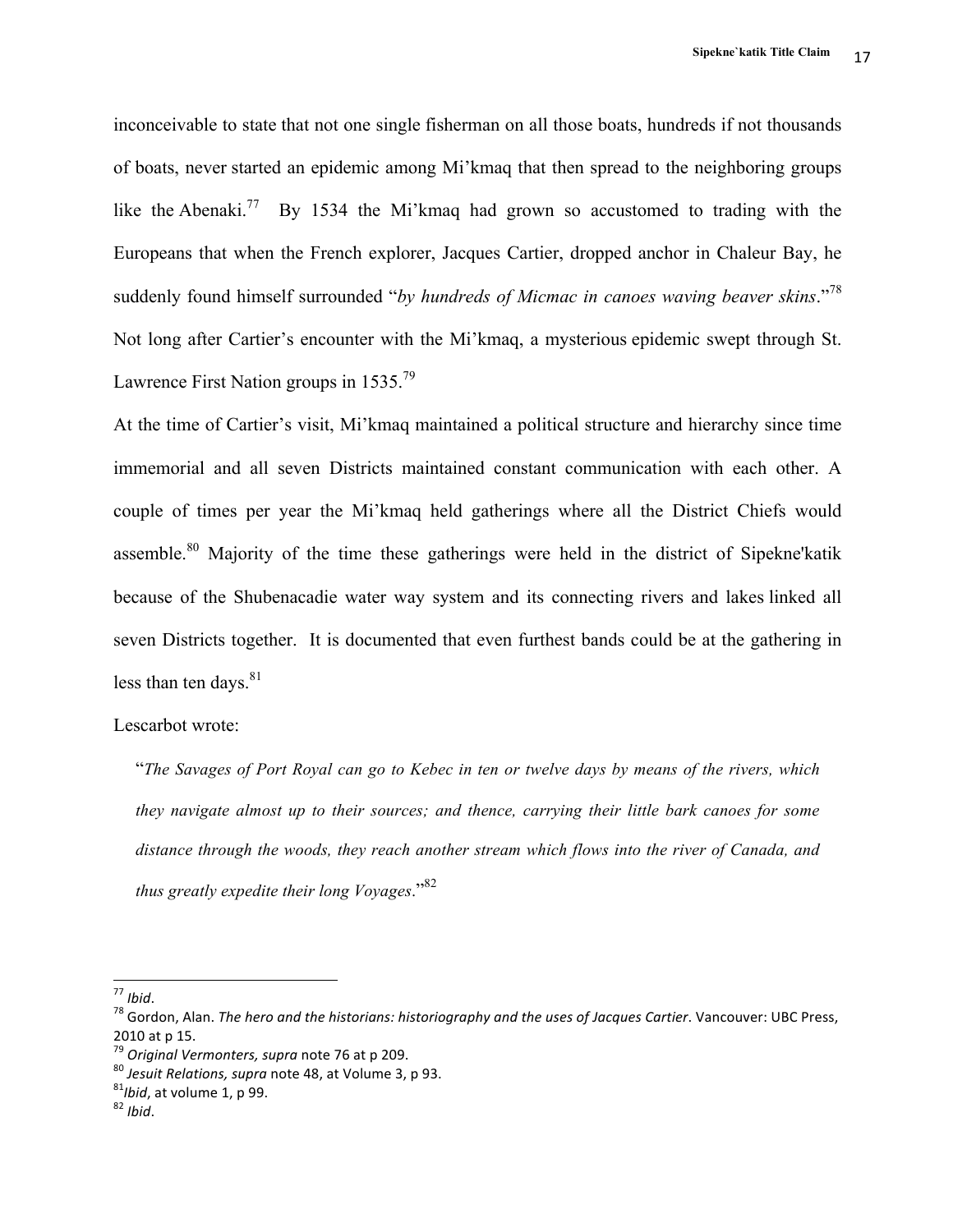Moreover, since the Mi'kmaq were so knowledgeable of their river systems and waterways throughout their entire territory and used them extensively, an epidemic could have easily spread throughout Mi'kma'kik. The English knew this, so in 1746 the English purposely traded contaminated clothing with Mi'kmaq in their ongoing campaign of genocide against Mi'kmaq.<sup>83</sup> As a direct result of the English using an early method of germ warfare tactics, it was reported that in one village alone over 200 Mi'kmaq, included woman and children lost their lives. $84$ 

Father Abbe Maillard reported that;

 

"*In 1746, some stuffs that the savages had bought of the English, who then traded in the bay of Megagouetch at Beau-bassin, there being at that time a great scarcity of goods over all the country, were found to be poisoned, [Is it possible a missionary of the truths of the Gospel could gravely commit to paper such an infernal lie? If even the savages had been stupid enough of themselves to imbibe such a notion, was it not the duty of a Christian to have shewn them the folly of it, or even but in justice to the Europeans? But what must be their guilt, if they suggested it? Surely, scarce less than that of the action itself.] so that more than two hundred savages of both sexes perished thereby*." 85

In the material related to the early history of New Hampshire, New York, Vermont and Maine, there are accounts of mysterious epidemics that killed many aboriginal people between 1564 and 1570 and again in 1586. <sup>86</sup> Many believe the culprit behind these mysterious epidemics was Typhus.87 These have been documented among Abenaki, Penacook and a number of other

<sup>&</sup>lt;sup>83</sup> Miller, Virginia P., "The Micmac: a Maritime Woodland Group", R. Bruce Morrison and C. Roderick Wilson, Native *Peoples: the Canadian experience*, (2d) Toronto: McClelland and Stewart, 1995 at 365 [*The Micmac*]. <sup>84</sup> Maillard, Abbé Antoine Simon Pierre. (1758.) "An Account of the Customs and Manners of the Micmakis and

Maricheets Savage Nations, Now Dependent on the Government of Cape-Breton". From an original unpublished French manuscript letter. London: Printed for S. Hooper and A. Morley at Gay's Head, near Beaufort Buildings in the Strand. Online: http://www.gutenberg.org/files/15567/15567-h/15567-h.htm.<br><sup>85</sup>*Ibid.* 

<sup>&</sup>lt;sup>86</sup> Heald, Bruce D. "A HISTORY OF THE NEW HAMPSHIRE ABENAKI". History Press, 2014. \$19.99 ISBN: 978-1-62619-422-9 at 16.<br><sup>87</sup> *Ibid*.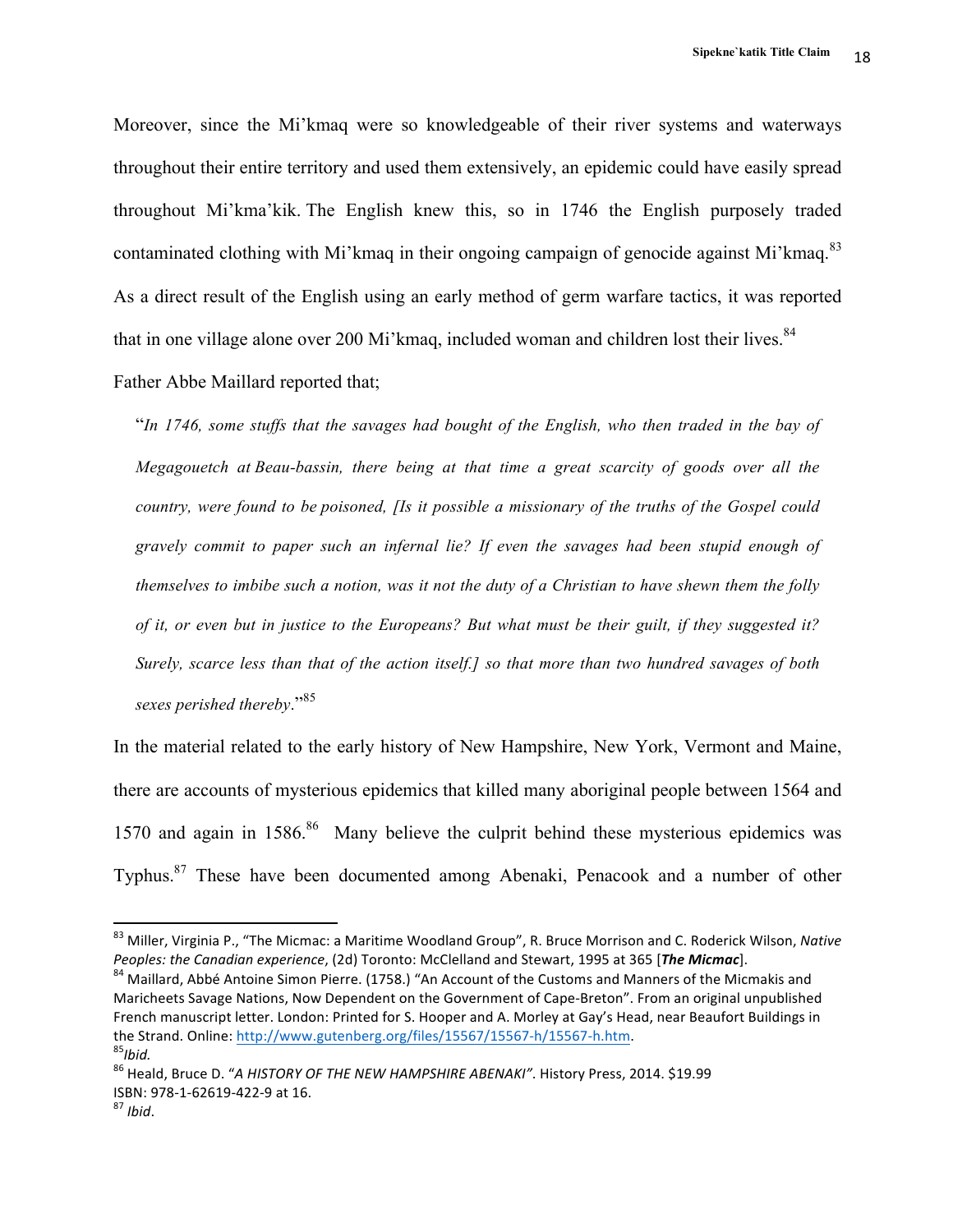Aboriginal groups in Maine and New Hampshire.<sup>88</sup>. The Abenaki and especially the Penacook blamed the Mi'kmaq as the cause of epidemics. The dates of their epidemics would also coincide with Membertou's claims.

Biard wrote in his memoirs that he has often heard Aboriginal people complain that since the French started interacting and trading with them much of their population size have decreased. Biard Stated:

*"They are astonished and often complain [67] that, since the French mingle with and carry on trade with them, they are dying fast, and the population is thinning out. For they assert that, before this association and intercourse, all their countries were very populous, and they tell how one by one the different coasts, according as they have begun to traffic with us, have been more reduced by disease"<sup>89</sup>*

At the time Baird recorded this statement, the French had no conceptualization on how susceptible the Mi'kmaq were to European-borne diseases. This was touched on by Nicholas Denys when he wrote that "*in old times…..they were not subject to diseases, and knew nothing of fevers*." <sup>90</sup> Mi'kmaq had no immunity to European diseases, even common influenza virus's devastated the Mi'kmaq population. The French reported that Mi'kmaq encampments close to Acadian settlements were hit hard by European-borne diseases.<sup>91</sup> No one knows the true extent to the devastation that occurred further inland away from Acadian settlements.

In 1746, the Mi'kmaq of Chebucto "Kjipuktuk"<sup>92</sup> (Bedford Basin) along with hundreds of warriors from the Sipekne'katik District and neighboring District's along with over a dozen Chief's waited for Duc d'Anville fleet of over 70 ships bringing supplies of arms, ammunition,

<sup>&</sup>lt;sup>88</sup> Original Vermonters, supra note 76 at 209.<br><sup>89</sup> Jesuit Relations, supra note 48, at volume 3, ch VI, p 103<br><sup>90</sup> William F. Gangong, ed., "The Description and Natural History of the Coasts of North America (Acadia)" by Nicolas Denys (Toronto, 1908), pp. 445–446.<br><sup>91</sup> *Tall Sails and Tall Tales, supra* note 14 at p 198.<br><sup>92</sup> French wrote it as Chebucto, for the Mi'kmaq word "*Kjipuktuk*" which means great harbour.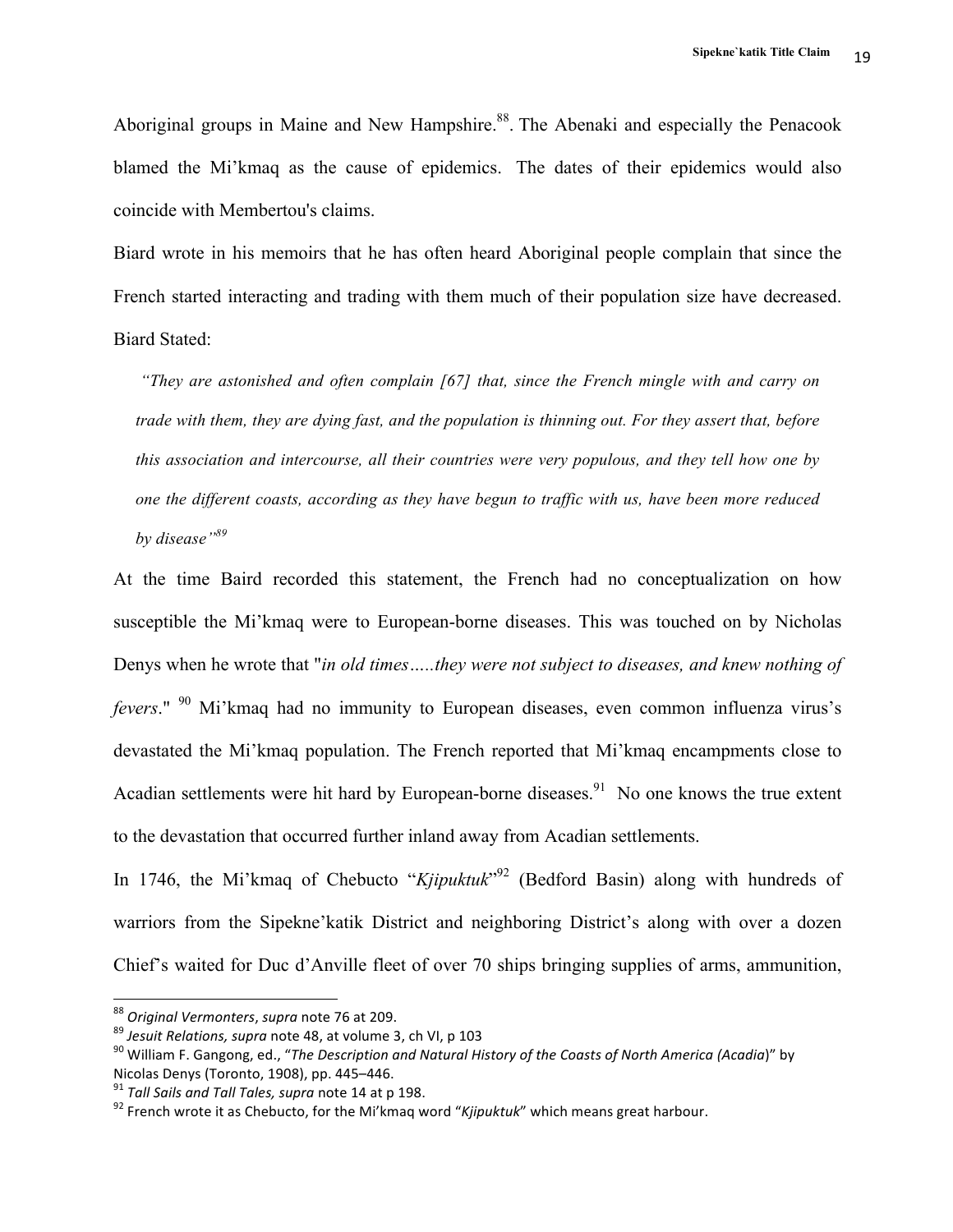along with over a 1000 soldiers to fight the English.<sup>93</sup> Before departing France some of the crewmen on those ships had been infected by European-borne viruses and illness.<sup>94</sup> Fueled by the crowded, unsanitary conditions, along with poor food, and polluted water on the ships, many died on route from a deadly combination of scurvy, typhus, and typhoid.<sup>95</sup> By the time 40 ships of the original 70 arrived in "*Kjipuktuk*" a large number had perished.<sup>96</sup> The Mi'kmaq of "*Kjipuktuk*" and the warriors of Sipekne'katik were expecting ammunition and supplies but instead they were greeted by an armada of death and destruction. Hundreds of Mi'kmaq's died in "*Kjipuktuk*", oral traditional accounts state the numbers of Mi'kmaq deaths were well over 1000. They were buried along with over 1000 French sailors and soldiers in two mass graves. <sup>97</sup> The ones that survived spread the deadly combination of scurvy, typhus, and typhoid all across Mi'kma'kik, which ended up killing over one-third the entire Mi'kmaq population.<sup>98</sup>

Mi'kmaq oral tradition records the catastrophe that decimated their numbers. Many died on their traditional camping grounds, where they were quickly buried. The Mi'kmaq called the disease "the black measles," even naming one of their camping areas "*Iktuk'maqtawe'g'aluso'l*", the "place of the black measles."<sup>99</sup> Before the arrival of English settlers, the Mi'kmaq camped in the sheltered coves around "*Kjipuktuk*" Bedford Basin. One such cove, Birch Cove was used as a semi-permanent camp by four or five families. As a base for resource extraction, Birch Cove was perfectly situated and the upper cove an ideal camp site.

<sup>&</sup>lt;sup>93</sup> Clowes, *History of the Royal Navy*, 3: 116-117; Douglas, *'Nova Scotia and the Royal Navy'*, 116-130;

Graham, Empire of the North Atlantic, 132-134; Jenkins, *History of the French Navy*, 113-114.<br><sup>94</sup> *Ibid.*<br><sup>95</sup> James Pritchard. "Anatomy of a Naval Disaster: The 1746 French Expedition to North America." Montreal and<br>Kin

<sup>&</sup>lt;sup>97</sup> Thomas Chandler Haliburton, in Ruth Holmes Whitehead, The Old Man Told Us: Excerpts from Micmac History, 1500-1950 (Halifax: Nimbus Publishing, 1991) at 108 *[Old Man Told Us*].<br><sup>98</sup> *Ibid.* 99 Ingalls, Sharon and Wayne. "Sweet Suburb: A History of Prince's Lodge, Birch Cove and Rockingham". Glen

Margaret Pub, Publishing, 2010, 1st Edition, 1st Printing 2010 at 14 [*Sweet Suburb*].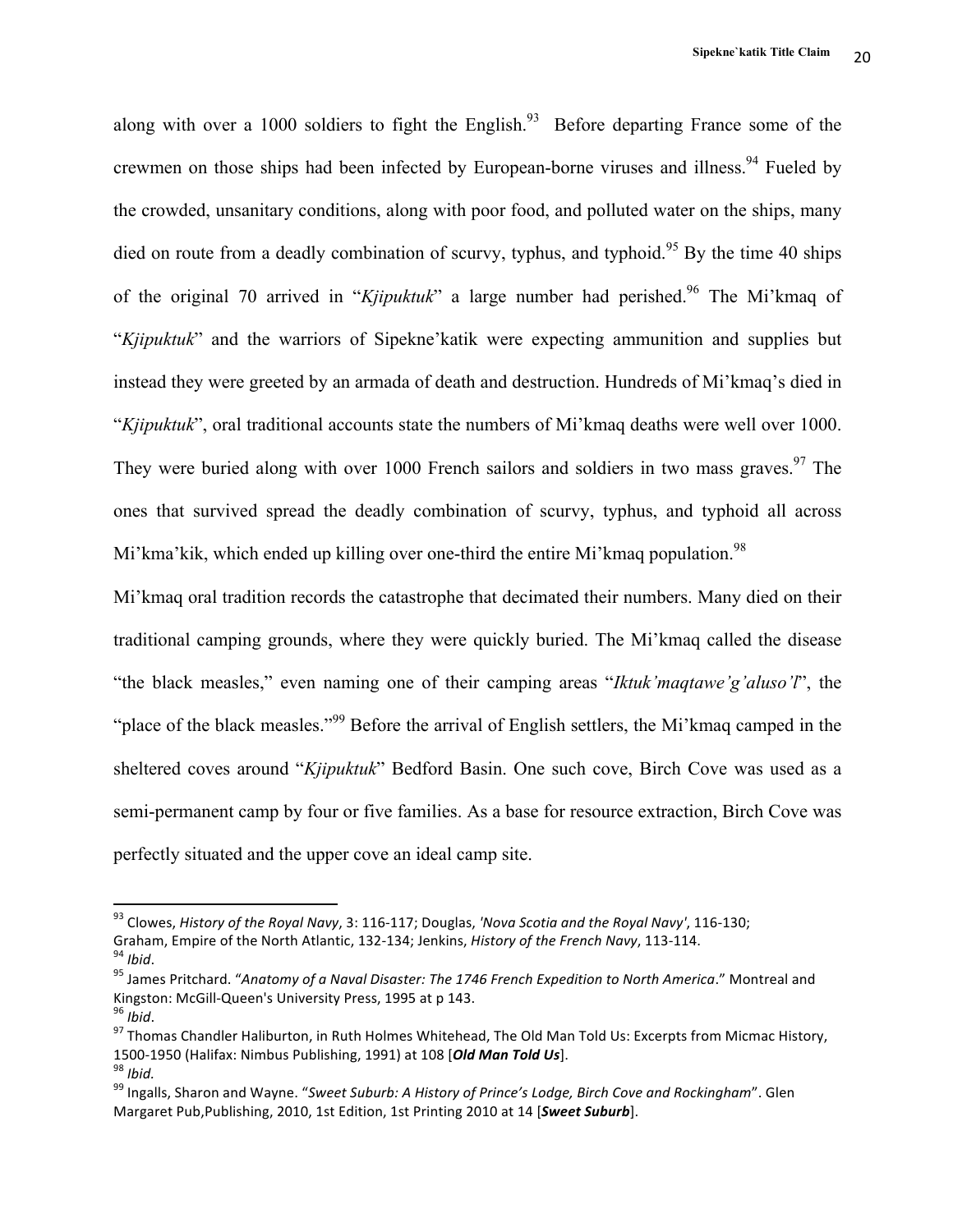Even though we are told population was not the problem in *Marshall; Bernard*, and if we wish to be fact specific, than it must be clearly understand, that "fact"; at the time of Crown's acquisition of sovereignty in Mi'kma'kik, the Mi'kmaq of Sipekne'katik were well populated from the Minas Basin all the way to the protected waters of "*Kjipuktuk*" (Bedford Basin). Fact, not only was Sipekne'katik far from *res nullius*, the Mi'kmaq were well organized with highly complex social and political structure and prepared to defend their District at any cost. If Duc d'Anville fleet never brought with them an armada of deadly disease and illness to "*Kjipuktuk*" in 1746, Cornwallis would have never been able to settle there, only 3 years later. Especially considering as previously noted, this area was highly sacred to the Mi'kmaq of Sipekne'katik  $100$ 

#### **c. Mi'kmaq were semi-nomadic**

 

To describe Mi'kmaq people as "semi-nomadic" is quite misleading and gives a false perception and interpretation of pre-contact Mi'kmaq society. This misconception has prevailed over the centuries and has in many ways caused detriment to Mi'kmaq title claims. The word "nomadic" gets its origins from the word "*nomas*" which means, wandering in search of pasture. A nomad would be a member of a group of people with no fixed home, no fixed address and move according to seasons from place to place in search of food.<sup>101</sup> The word "semi" is a combining form meaning "half," "partially," "somewhat".<sup>102</sup> By placing such a description on the Mi'kmaq people Canada's claim is strengthened while any Mi'kmaq claim is weakened. The use of semi-

 $100$  Halifax Peninsula where, if you follow the Halifax Peninsula around it comes to a small cove that is protected by the rough seas what is now referred to has the Armdale Rotary, it is called Wejkwe'tukwaqn which means "to come to a legend", or "where the legend comes from", it is the place where our Legendary Warrior *Amntu*' resides at his Lodge (Amntu'apsi'kan or "Sprit Lodge") and guards the Eastern Door to protect the *Lnu'k*, "the people" from any dangers that come from the open sea.

<sup>101</sup> The American Heritage® Dictionary of the English Language, Fourth Edition copyright ©2000 by Houghton Mifflin Company. Updated in 2009. Published by Houghton Mifflin Company.<br><sup>102</sup> Random House Kernerman Webster's College Dictionary, © 2010 K Dictionaries Ltd. Copyright 2005, 1997, 1991

by Random House.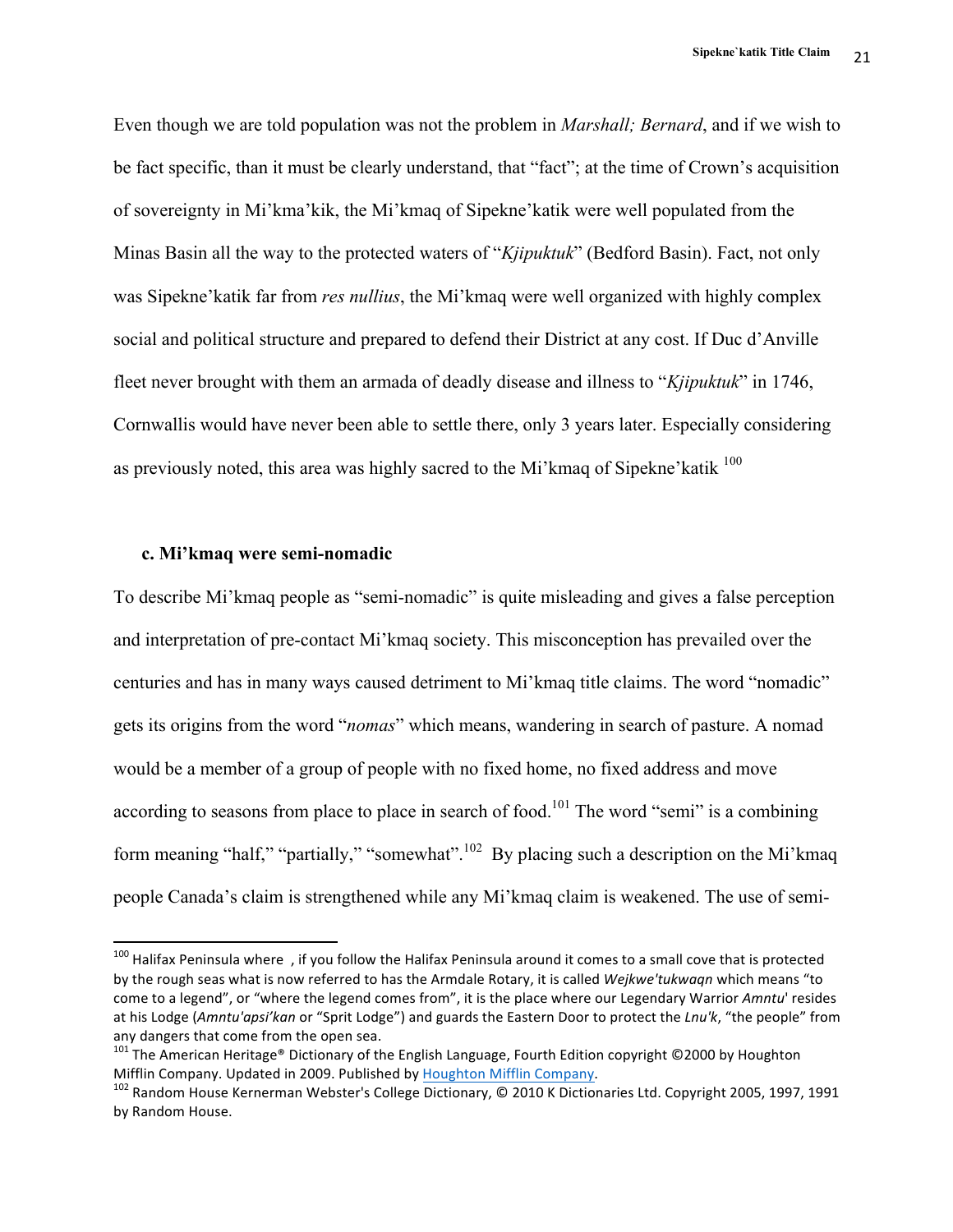nomadic when describing Mi'kmaq only creates false representation of how the Mi'kmaq lived. Furthermore, it takes away from the well-defined and highly respected territories and Districts the Mi'kmaq kept and maintained since time immemorial.<sup>103</sup>

In a modern context, do we describe a Canadian who maintains a winter home in Florida as semi-nomadic? In the end it is a matter of interpretation and how the Courts interpret the term semi-nomadic when describing a particular First Nations group. We see this in *Marshall; Bernard*, where the Court considered whether or not seasonal use of land could give rise to Aboriginal title. In *Marshall; Bernard*, McLachlin wrote:

"*It follows from the requirement of exclusive occupation that exploiting the land, rivers or seaside for hunting, fishing or other resources may translate into aboriginal title to the land if the activity was sufficiently regular and exclusive to comport with title at common law. However, more typically, seasonal hunting and fishing rights exercised in a particular area will translate to a hunting or fishing right. This is plain from this Court's decisions in Van der Peet, Nikel, Adams, and Côté. In those cases, aboriginal peoples asserted and proved ancestral utilization of particular sites for fishing and harvesting the products of the sea. Their forebears had come back to the same place to fish or harvest each year since time immemorial. However, the season over, they left, and the land could be traversed and used by anyone. These facts gave rise not to aboriginal title, but to aboriginal hunting and fishing rights.*" 104

As noted by McLachlin, whether seasonal or nomadic use of land could amount to Aboriginal title, <sup>105</sup> "*depends on the evidence*" and is a "*question of fact*, *depending on all the circumstances*" including the nature of the land and the manner in which it is commonly used.<sup>106</sup> However, what McLachlin did not consider was the wealth of historical data and research that is

 $103$  Gaspesian Indians, supra note 15 at 236-37.

<sup>104</sup> *Marshall; Bernard, supra* note 1 at para 58.<br><sup>105</sup> *Ibid* at Para 66.<br><sup>106</sup> *Ibid*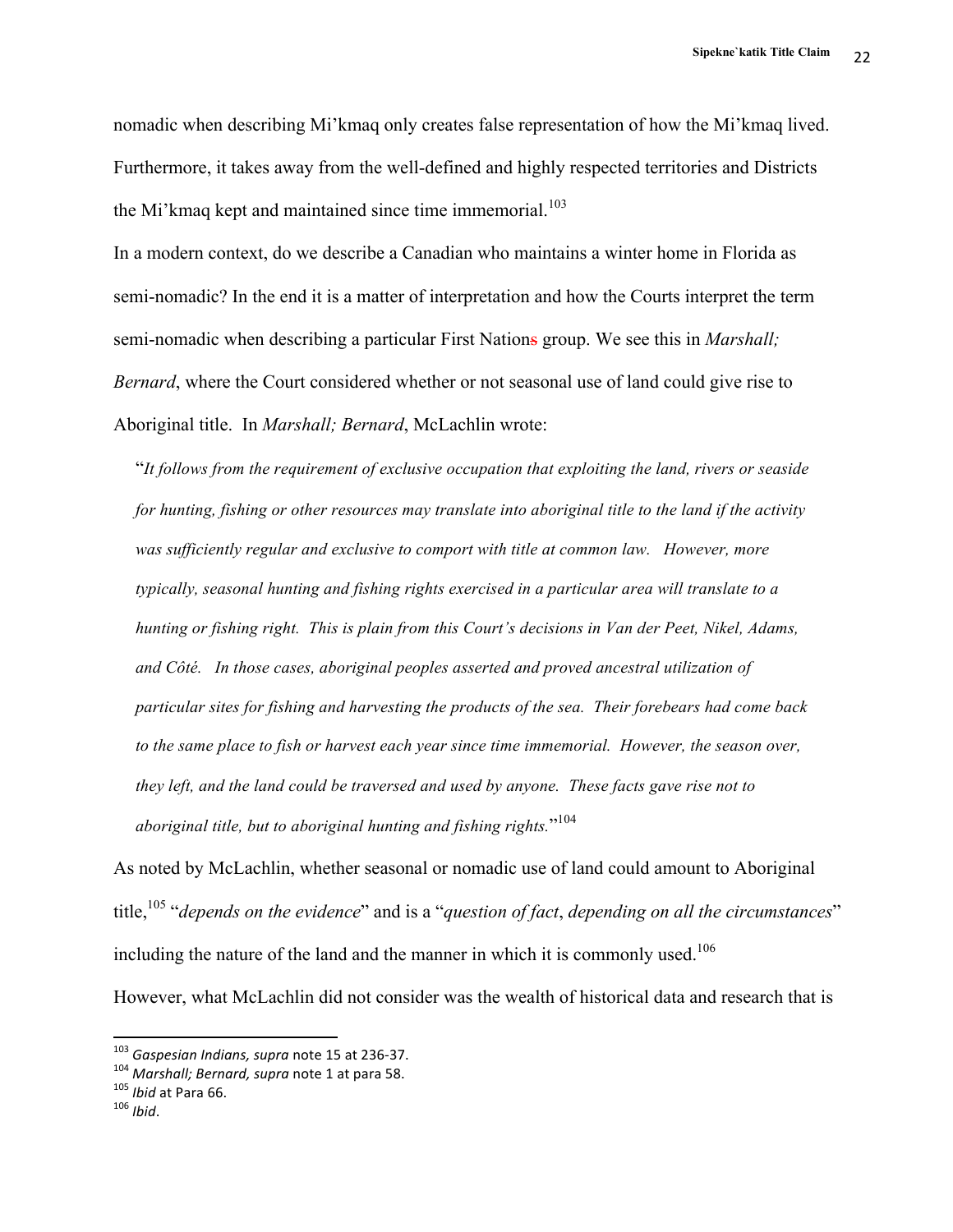available. Nor did she take into consider the countless testimonies of the Mi'kmaq in the Sipekne'katik District and those who have encountered and interacted with them over the last 400 years. McLachlin seems to be following a "frozen in time rights approach", and totally ignores the dynamic nature of Mi'kmaq culture and traditional territorial claims that existed long before any Europeans stepped foot in Mi'kmaq lands.<sup>107</sup> Such is seen in many Aboriginal rights and Aboriginal title claims where the courts attempt to take a snap shot of some arbitrary moment in time, and based on some archaic Eurocentric belief to define the Aboriginal right or title without first considering the overall Aboriginal peoples' perspective.

By trying to place Mi'kmaq into context of modern land rights in reference to ancient customary laws, inadvertently confines Mi'kmaq to the practices carried out in the pre-colonial past. Thus, we see history repeating itself, with the Courts using the same old arguments used in the early years of European colonial expansion all for the sole purpose of denying the legality of Mi'kmaq property rights.

While it is true there were many Mi'kmaq that moved to the coast lines during the summer months to take advantage of the highly productive oceans, there were just as many Mi'kmaq who remained in the interior along the main rivers systems such as the Shubenacadie River and its tributaries.<sup>108</sup> The Shubenacadie River in particular was a main highway that connected the Bay of Fundy with the Atlantic Ocean.<sup>109</sup> The Shubenacadie river system, like all major river systems in Mi'kma'kik was just as productive year round as the coast line.<sup>110</sup> The Shubenacadie river

<sup>&</sup>lt;sup>107</sup> Borrows, John (1998) "*Frozen Rights in Canada: Constitutional Interpretation and the Trickster*" American Indian Law Review 22(1):37-64.<br><sup>108</sup> *Hoffman 55, supra* note 18.<br><sup>109</sup> Eaton, A. W. H., History of Kings County, The Heart of Acadian Land, The Salem Press Company, Salem Mass.,

<sup>1910. [</sup>*Heart of Acadian Land*](A Post Contact site and long-time encampment was located at the "Pine Woods" northwest and across the river from Kentville. This encampment of traditional bark shelters was there until at least mid-1800's when Camp Aldershot was established and absorbed the "Pine Woods" area.)<br><sup>110</sup> Nova Scotia Museum of Natural History, T12.1 *Colonization by People, Natural History of Nova Scotia*, Volume 1,

Topics and Habitats, 2011. Online: file:///C:/Users/Owner/Downloads/3759-5671-1-SM.pdf.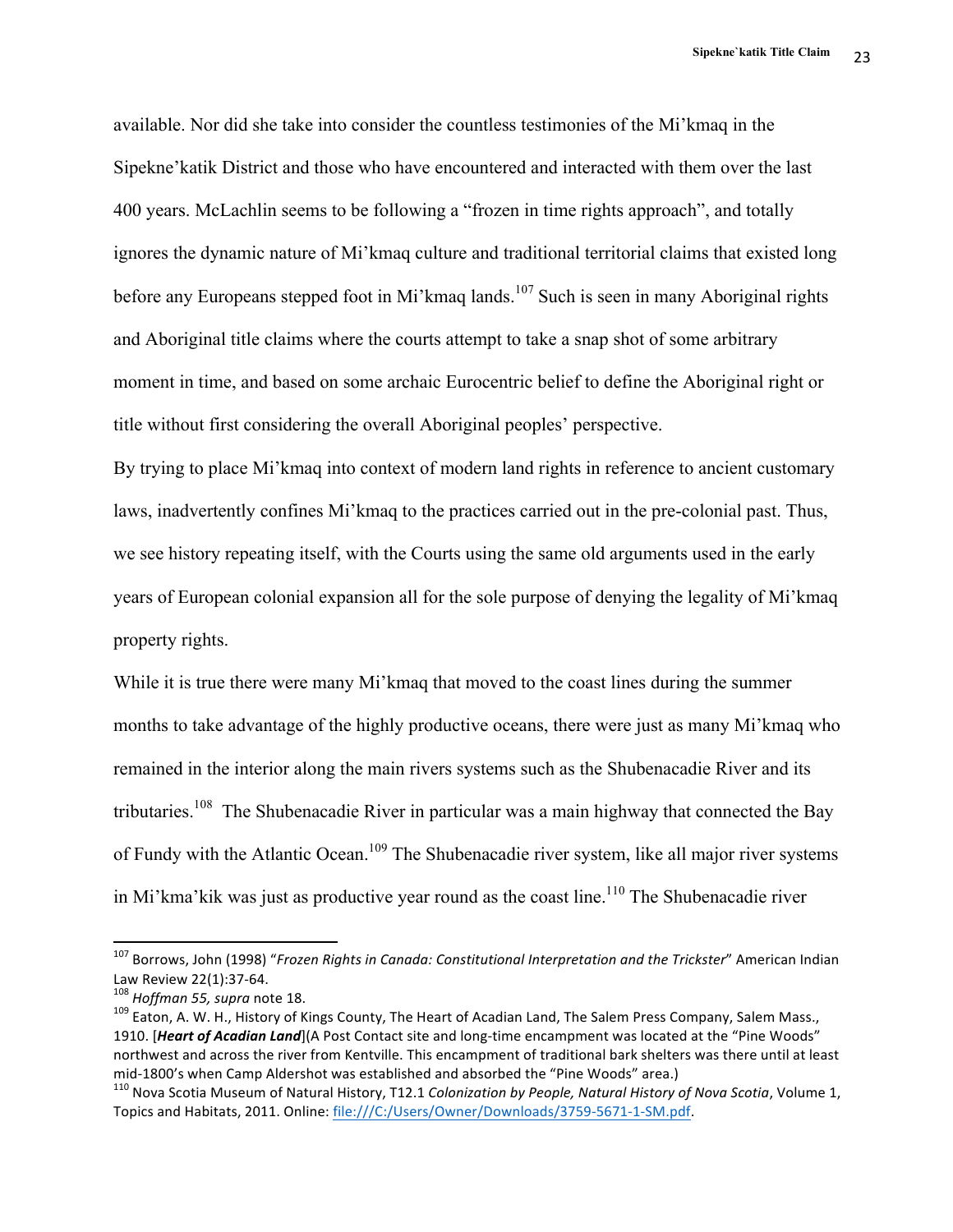system was so productive; a number of Mi'kmaq had no need to travel to the coastline and were able to maintain permanent settlements along the river.<sup>111</sup> The Mi'kmaq of Sipekne' katik still maintain this deep routed connection to the Shubenacadie River. Those Mi'kmaq that maintain shore line summer villages, always returned to the same location each summer.<sup>112</sup> During the winter months they would only venture inland a short distance away from the coast lines to their winter encampments along the many rivers that scatter the coast line. This is described in Biard's memoirs;

"*Now our savages in the middle of September withdraw from the sea, beyond the reach of the tide,*  to the little rivers, where the eels spawn, of which they lay in a supply; they are good and fat."<sup>113</sup>

In a letter to Father Pierre Mailard (Mailard), on May 8, 1756, Monsieur De La Varenne (Varenne), alluded to possible permanent village sites, namely Chipnakady (Shubenacadie) along with a couple of other locations in Sipekne'katik district .

"*The savages themselves rarely have any fixed hut, or village, that maybe called a permanent residence. If there are any parts they most frequently inhabit, it is only those which abound most in game, or near some fishing-place. Such were formerly for them….Chipoody, Chipnakady….La Héve…*" 114

One location that was said to hold permanent village sites was Chebucto, as previously noted, derives from the Mi'kmaq word "Kjipuktuk" which in English means Great Harbour.<sup>115</sup> A number of Clans called this area home which held a number of coves that offered protection from the elements, a place to beach canoes, and a constant supply of fresh water from the

<sup>&</sup>lt;sup>111</sup> Lacey, Laurie, *Micmac Medicines, Remedies and Recollections*, Nimbus, 1993.<br><sup>112</sup> Hoffman 55, supra note 18.<br><sup>113</sup> Jesuit Relations, supra note 48, at volume 3, ch IV, p 81.<br><sup>114</sup> "Letter from Mons. de la Varenne". *Micmakis and Maricheets, Savage Nations"*, Now Dependent on the Governmentof Cape Breton (London"^ 1758), 8T7 [**Micmakis and Maricheets**].<br><sup>115</sup> *Ibid.*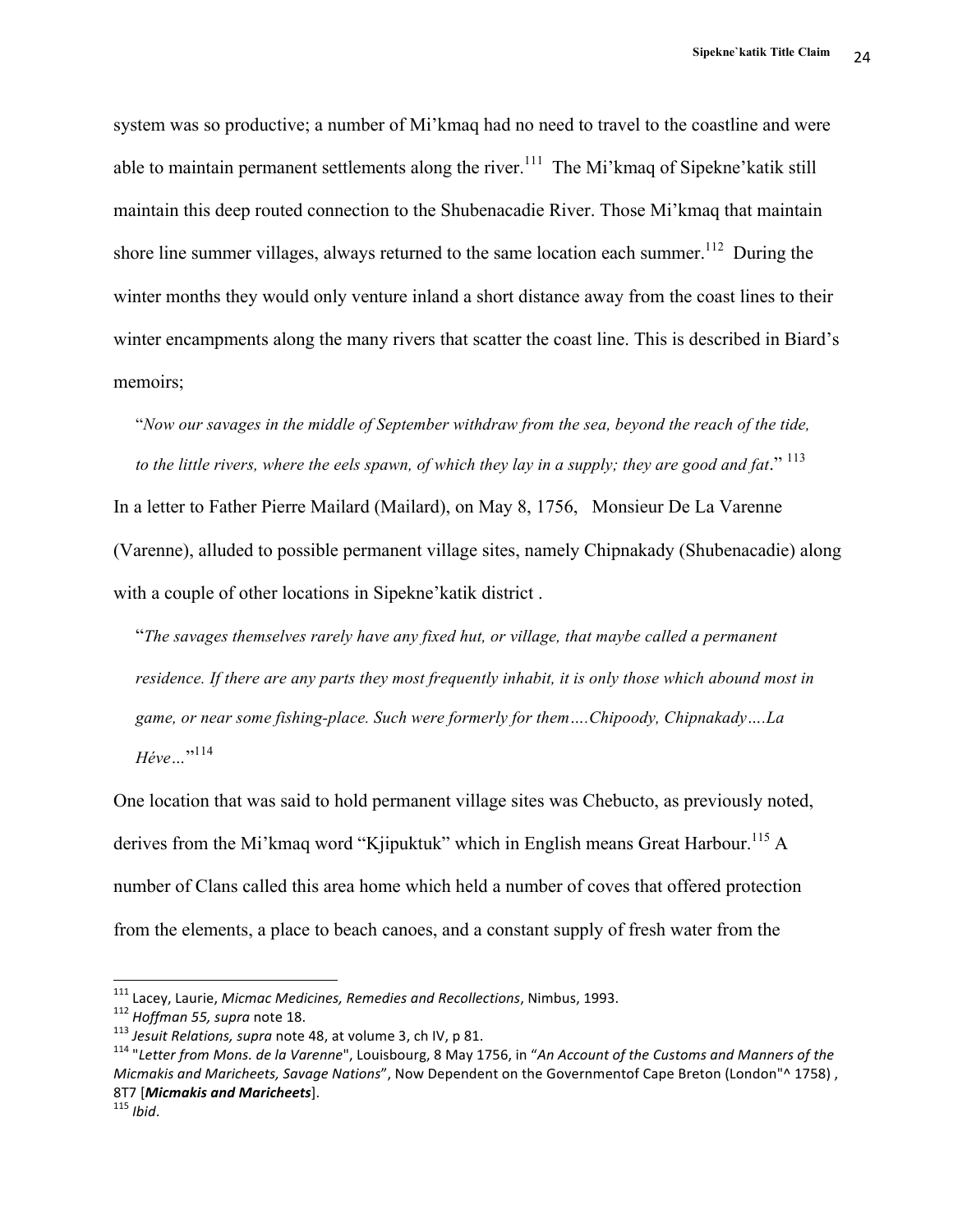streams flowing down from one of many lakes nearby.<sup>116</sup> There was also a wide diversity of marine life in this area that provided food all year round, especially large marine mammals such as grey seals, harbour seals and even Atlantic walruses were plentiful at the time of Sovereignty.<sup>117</sup>

The Melanson Site on the Gaspereau River, in Kings County, is considered the site of one of the largest Mi'kmaq Villages in Sipekne'katik, considering its large size and area it sat; it could have easily sustained 500 to 1000 Mi'kmaq at one time. The village existed right up until the late 1600, possibly 1698. It is believed an illness swept thru the village wiping out a large number of them. Given the food source available it could easily sustain a permanent population.<sup>118</sup> As to this notion of semi-nomadic, it is import to note that in his writing Biard spoke of the Mi'kmaq near what is known as Chignecto, or Chinictou which is close to Amherst. Biard wrote:

"*At this Chinictou there are many large and beautiful meadows, extending farther than the eye can reach; many rivers discharge their waters into it, through some of which one can sail quite far up on the route to Gachepé. The Savages of this place may number sixty or eighty souls, and they are not so nomadic as the others, either because the place is more retired, or because game is more abundant, there being no need of their going out to seek food*."<sup>119</sup>

Referring back to paragraph 58, McLachlin states; "*However, the season over, they left, and the land could be traversed and used by anyone.*" 120This presumption paints a false picture on the Mi'kmaq people and assumes that Mi'kmaq territory was not respected and even more so, as if to say that land was free for the taken. This one statement is not only insulting, it takes away from the factual information that Mi'kmaq territory was divided into seven separate Districts and

<sup>&</sup>lt;sup>116</sup> Sweet Suburb, supra note 99 at p 11.<br><sup>117</sup> *Hoffman, 1955 supra* note 18.<br><sup>118</sup> Ronald J. Nash and Frances L. Stewart, *Melanson: A Large Micmac Village in King's County, Nova Scotia* (Halifax, NS: Nova Scotia Museum, 1990).

<sup>&</sup>lt;sup>119</sup> *Jesuit Relations, supra* note 48, at volume 3 ch XXII at p 247-248.<br><sup>120</sup> Marshall; Bernard, supra note 1 at para 58.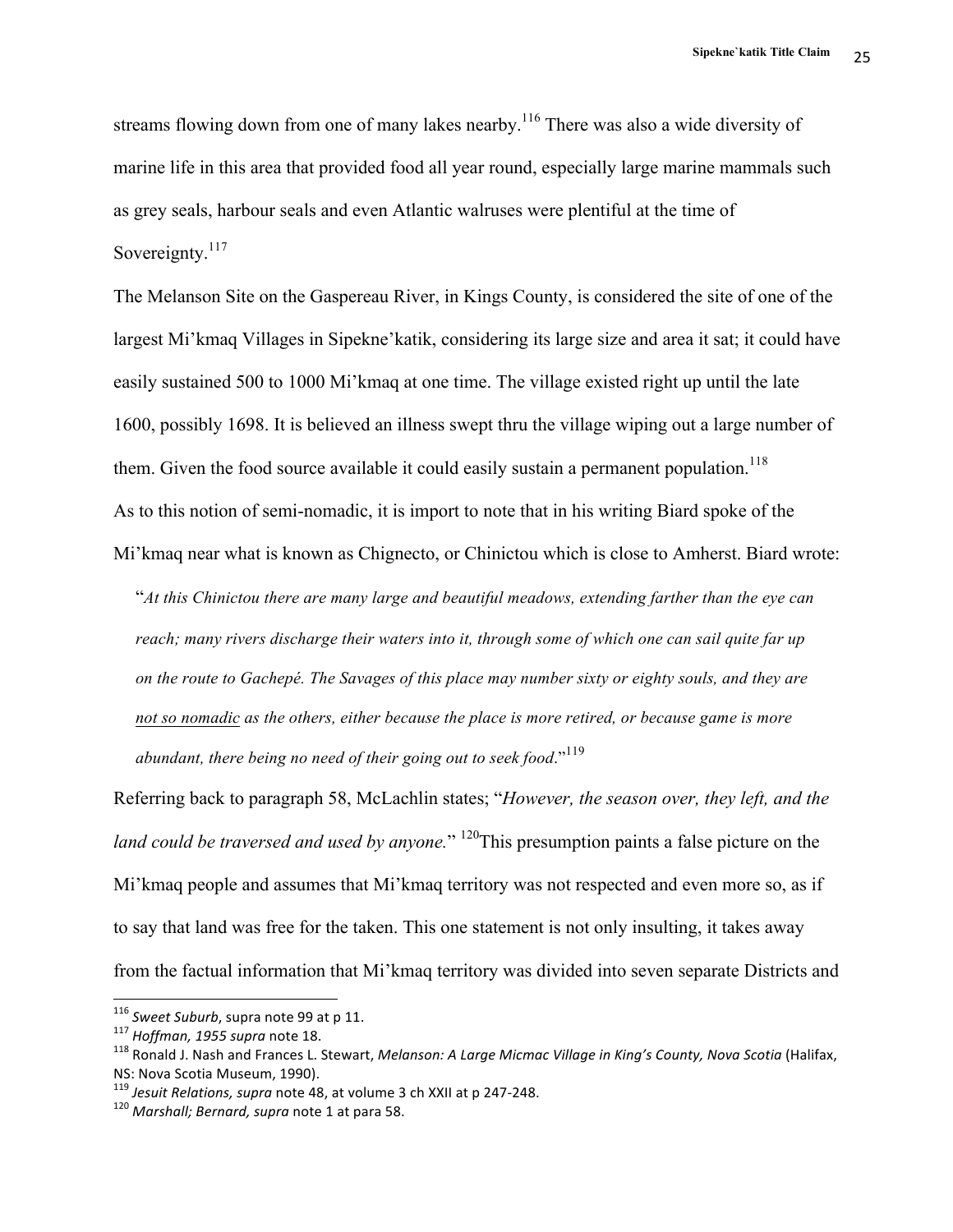these Districts were well defined and respected.<sup>121</sup> Not only by other Mi'kmaq, from other Districts, but other neighboring Aboriginal groups as well.<sup>122</sup> Whenever the boundaries were disrespected it was quickly dealt with and the invaders would be quickly eliminated.<sup>123</sup> It was not until the Mi'kmaq population was decimated through disease and scalp bounties that their territory boundaries could be traversed upon. However, even with low numbers the Mi'kmaq still asserted their rights to their lands as we noted earlier.

Biard described in his memoirs that the Mi'kmaq would pack their food storages in large sacks and hang them from trees in different locations in their territory.<sup>124</sup> Biard wrote:

"*Sometimes They Will Make Some Storehouses for the winter, Where They Will Keep smoked meat, roots, shelled acorns, peas, beans, golden plums Bought from us, etc….They place provisions in sacks…tie up in big pieces of bark….suspend these from the interlacing branches of two or three trees so…rats…animals…dampness…..can insult them. These are their Storehouses. Who is to take care of them when they go away?*."<sup>125</sup>

The Mi'kmaq were able to leave these sacks and not have to worry about anyone coming along and taking their food storages.<sup>126</sup> However, McLachlin claimed that when the season was over and the Mi'kmaq left an area *"the land could be traversed and used by anyone.*" If the land could be traversed and used by anyone why would Mi'kmaq leave large food storages hanging from trees in different locations on their lands? Such a statement would be analogous to stating that if person leaves their home and land to spend the winter in Florida, that land and home could be traversed and used by anyone. McLachlin failed to take into account that when Mi'kmaq left

 $121$  Hoffman 55, supra note 18 at 533-537

*וכר -כבר ac at 1913 , supra* note 16 at  $55$  ,  $\frac{122}{122}$  *Ibid.*<br><sup>122</sup> *Ibid.* 123 Denys, N.1908 The Description and Natural History of the Coasts of North America. Translated by W. F. Ganong. The Champlain Society, Toronto.

<sup>124</sup> *Jesuit Relations, supra* note 48, at volume III, ch 6, p 107-109.<br><sup>125</sup> *Ibid.* 126 *Ibid.* 126 *Ibid*.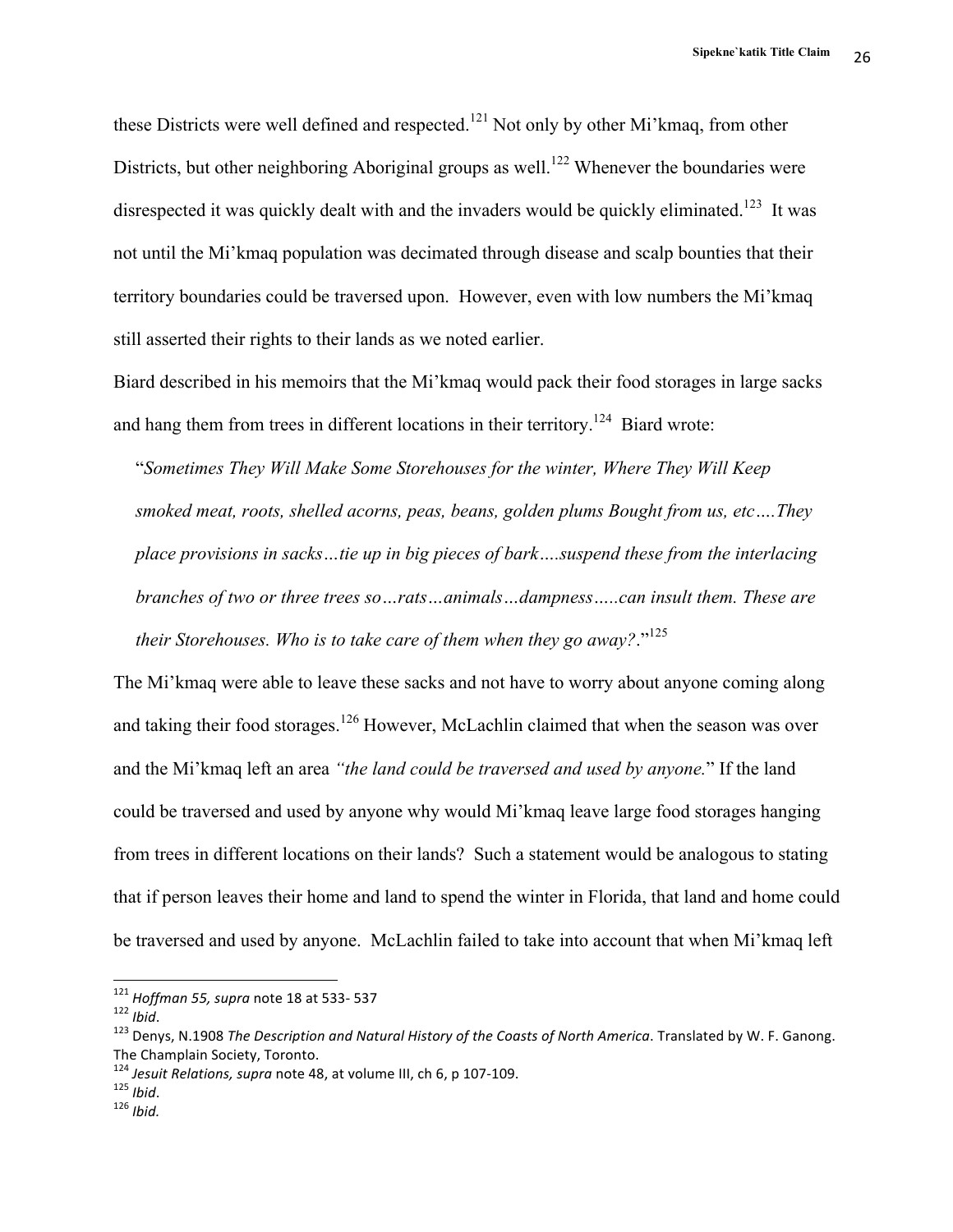an area they did not travel far, considering the large diversity of wildlife, as well as fish and fauna, the Mi'kmaq only traveled a short distance to a nearby lake or river.<sup>127</sup>

Again when we consider the larger diversity of wild life and the huge stocks of fish, there was no need for the Mi'kmaq of Sipekne'katik to wander in search of food. It was not until the Europeans settled in Mi'kma'kik and putting a strain on the resources did the Mi'kmaq have to travel further away. As time progressed, things got even worse for the Mi'kmaq. Even more so when the English started purposely burning large tracts of forest just so they can push the Mi'kmaq out of their traditional hunting areas, as noted by Varenne in 1756 in his letter to Mailard.<sup>128</sup>

"*The English, sensible of this effect, and who seemed to place their policy in exterminating these savage nations, have set fire to the woods, and burnt a considerable extent of them. I have myself crossed above thirty leagues together, in which space the forests were so totally consumed by fire*.".129

The British Columbia Supreme Court in *Tsilhqot'in* applied the principles set out in *Marshall*; *Bernard* when considering semi-nomadic circumstances of the Tsilhqot'in people.

Justice Vickers (Vickers) noted that the standard for exclusive occupation to prove the existence of title was set too high.<sup>130</sup> In *Marshall; Bernard*, the Courts stated that, to prove aboriginal title, the claimant must demonstrate, "*regular use or occupancy of definite tracts of land*". 131 According to Vickers, this proposes that "Aboriginal title is not co-extensive with any particular First Nation group's traditional territory."<sup>132</sup> That is to say, when speaking of a First Nation group

<sup>&</sup>lt;sup>127</sup> Prins, Harold E. L., *The Mi'kmaq Resistance, Accommodation and Cultural Survival, Case Studies in Cultural* Anthropology, Holt, Rinehart and Winston, 1996.<br><sup>128</sup> Micmakis and Maricheets, supra note 114.<br><sup>129</sup> Ibid.<br><sup>130</sup> Tsilhqot'in Nation v. British Columbia, 2007 BCSC 1700 at para. 583.<br><sup>131</sup> Marshall; Bernard, supra note 1 at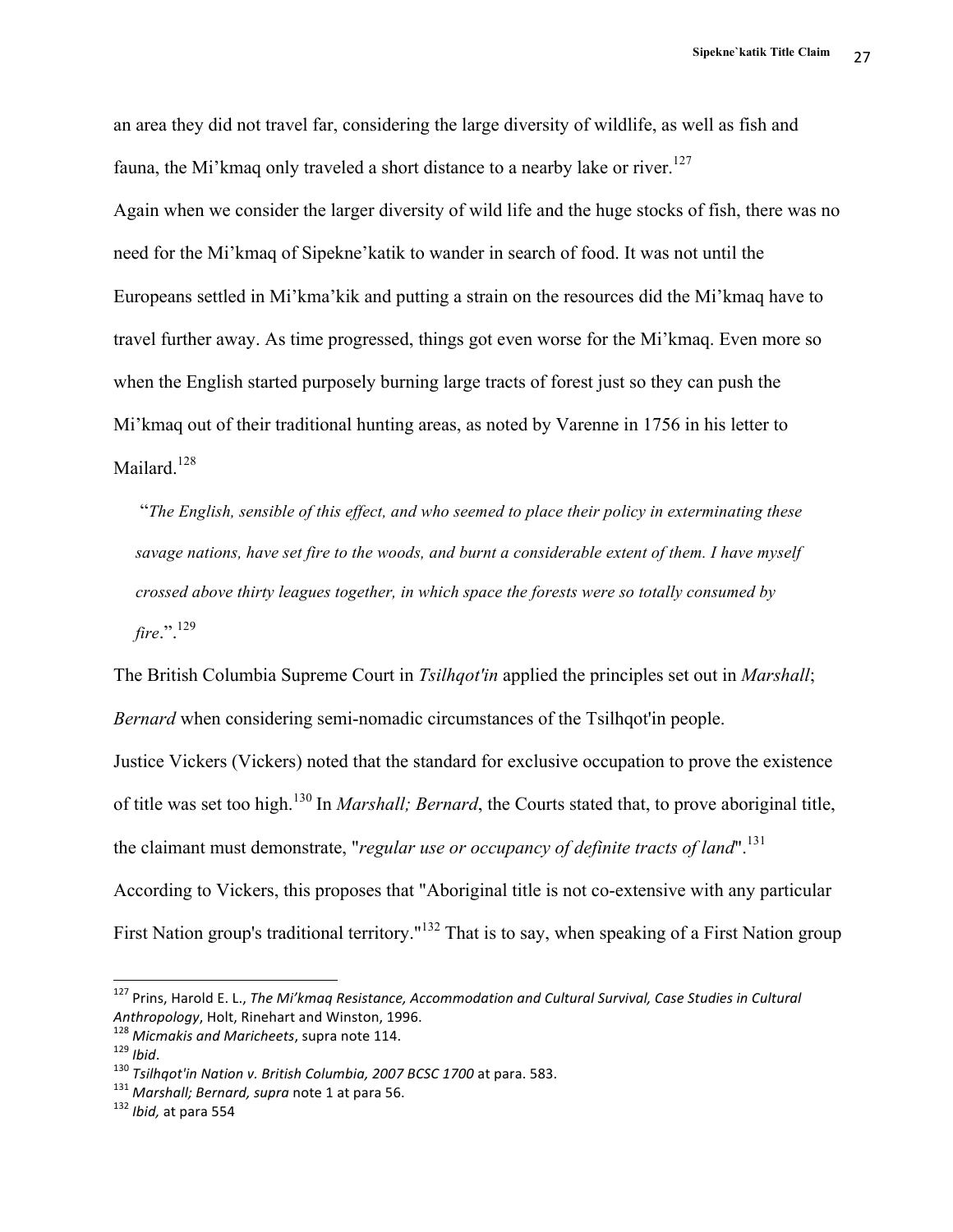who is described as living semi-nomadic on a large tract of land but only occasionally traversing on specific section, then title is not proven. In *Marshall; Bernard.* McLachlin states:

"*To say that title flows from occasional entry and use is inconsistent with these cases and the approach to aboriginal title which this Court has consistently maintained.*" <sup>133</sup>

Therefore according to McLachlin, for a claimant to prove title, the courts require evidence of "*regular use of definite tracts of land*" and moreover, the occasional entry or close proximity to an area will not establish Aboriginal title. However, the SCC in *Tsilhqot'in* state, while it is important to consider if the common law test for possession is met, the court must always "*consider the perspective of the Aboriginal group in question; sufficient occupation is a "question of fact, depending on all the circumstances, in particular the nature of the land and the manner in which it is commonly used"*. 134

If we follow McLachlan's fact-specific and fact-dependent approach used in Marshall for the Mi'kmaq of the Sipekne'katik District we must look at all the facts. Fact, the Mi'kmaq of Sipekne'katik have lived in the Sipekne'katik since time immemorial. Fact; prior to British acquisition of sovereignty the Mi'kmaq have maintain a complex social and political infrastructure with well-defined borders that were respected and protected. Fact, the Mi'kmaq of Sipekne'katik used their entire territory extensively and exclusively up until they started sharing their lands with the French just prior to sovereignty. At the time of sovereignty, the Mi'kmaq of Sipekne'katik continued to maintain and defended much of their territory. Moreover, Mi'kmaq defense of their territory was a catalyst to the Treaties of Peace and Friendship that the English wished to sign in. Fact, the word semi-nomadic does not accurately describe Mi'kmaq people before nor at the time of Sovereignty. Based on a number of factors, such as, abundant food

<sup>&</sup>lt;sup>133</sup> Marshall; Bernard, supra note 1 at para 59.<br><sup>134</sup> Tsilhqot'in SCC, supra note 4 at para 44.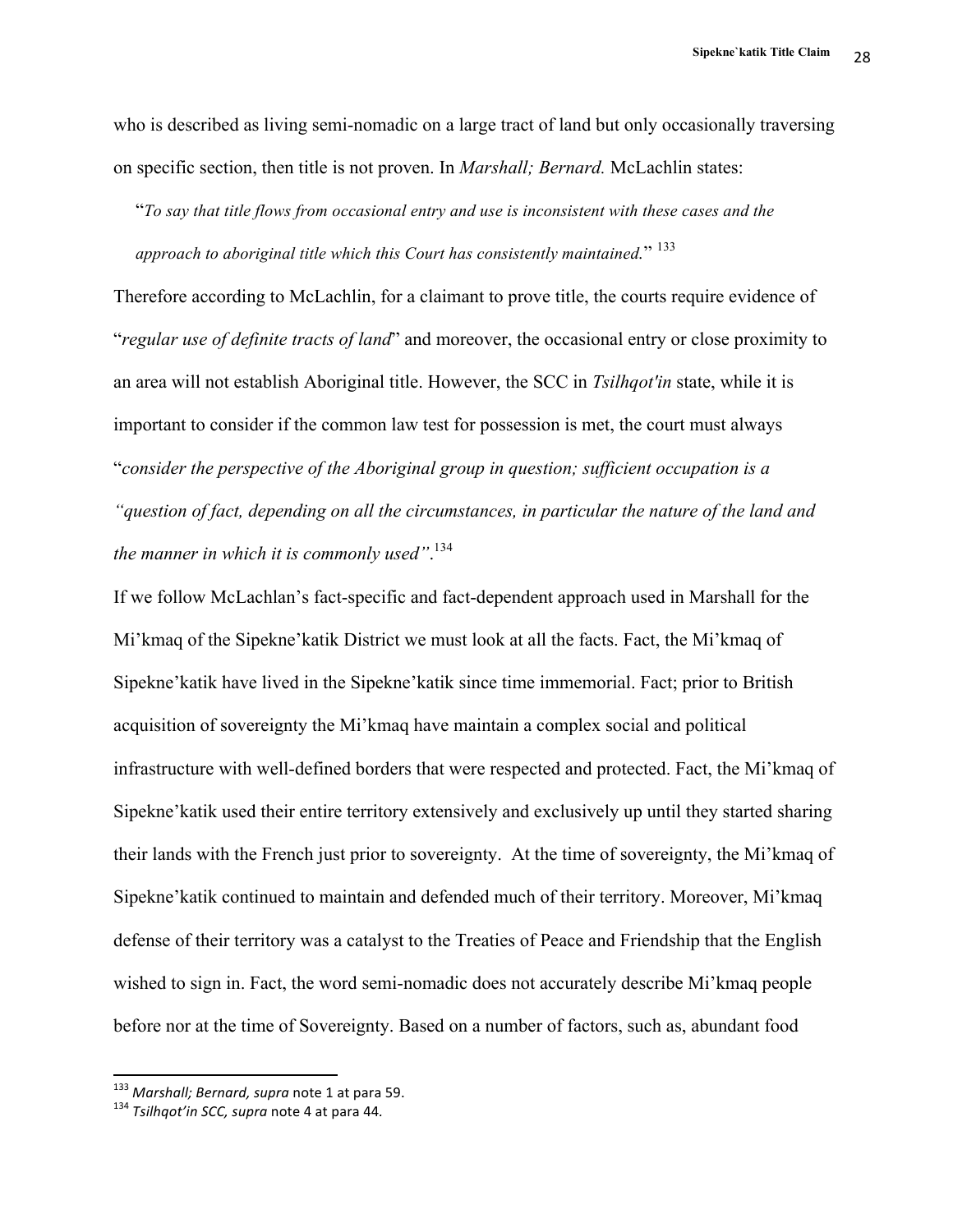supplies, and maintenance of assigned territories, the Mi'kmaq had no need to live a nomadic life style. This was clearly stated in Biards memoirs:

# "*they are not so nomadic as the others, either because the place is more retired, or*

*because game is more abundant, there being no need of their going out to seek food*." <sup>135</sup> That one sentence illustrates life of Mi'kmaq, before and after the time of acquisition of Sovereignty. The truth of the matter is, the Mi'kmaq did not need to be semi-nomadic. It was not until long after the acquisition of Sovereignty and the ever expansion of Europeans into their territories, along with the fear of being murdered, or contracting European-borne diseases; the intentional burning of large tracts of forest in their traditional hunting grounds; the loss of traditional coastal fishing grounds to English settlements; and the over-harvesting and extermination of much of their food resources by Europeans; did the Mi'kmaq have to start moving around in search of food. Such a nomadic behaviour was the result of British expansion into Mi'kma'kik and not illustrious to Mi'kmaq society or their way of life. The Mi'kmaq in Sipekne'katik however, remained in much of their original territory right up until the time of the "Peace and Friendship" Treaties. The Mi'kmaq of Sipekne'katik remained in much of their original territory and still use the lands just as they always had done since time immemorial. The Mi'kmaq of Sipekne'katik also continued to defend their territory not only in their words but in their actions which forced the English to sign into Treaty with the Sipekne'katik District Chief, Major Jean Baptist Cope (Kopit<sup>136</sup>) (Chief Cope) in 1752.<sup>137</sup>

### **d. Mi'kmaq had no conception of property hence no title.**

<sup>&</sup>lt;sup>135</sup> Jesuit Relations, supra note 48, at volume 3 ch XXII at p 247-248.<br><sup>136</sup> The name Cope derived from the name *Kopit* which is Beaver in Mi'kmaq, the family line of Kopit come from the Beaver clan. Whitehead, Ruth Holmes, The Old Man Told Us Excerpts from Micmac History 1500-1950, Halifax: Nimbus, 1991 at p 78.<br>
<sup>137</sup> The original document of the 1752 Treaty is at the Nova Scotia Public Archives, Halifax.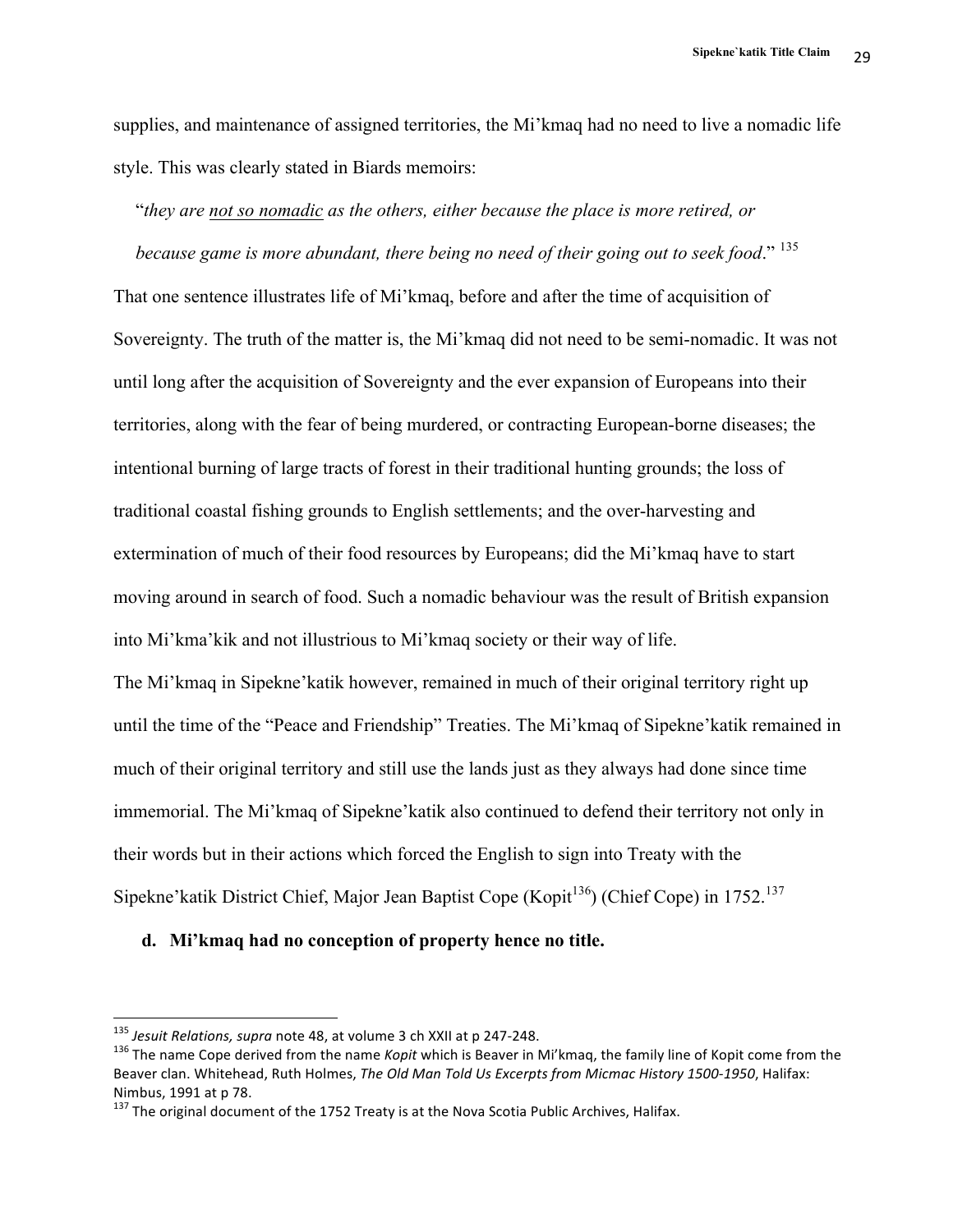One of the biggest problems in modern jurisprudence when it comes to Aboriginal title claims is trying to translate Aboriginal practices into some type of European legal perspective. Since First Nation groups differ all across Canada, trying to put a "one size fits all" perspective on title claims will only inevitable result in important facts being lost in translation. Trying to place contemporary property law onto an evolving Mi'kmaq society at the time of sovereignty only leads to misinterpretation and devalues Mi'kmaq perspective, practices and Mi'kmaq laws.<sup>138</sup> English property law is full of numerous intricate and artificial dogmas that arose out of a feudal system, which, even in modern time, is filled with artificial and arbitrary rules.<sup>139</sup> In applying English rules, courts may unconsciously misinterpret and devalue modes of First Nation practices of seasonal hunting, fishing, trapping and gathering, all based on the fact, that such practices are foreign to European agricultural economies.<sup>140</sup> This is, of course, nonsensical since there was no concept of private property in Mi'kmaq society in the  $1700s$ .<sup>141</sup>

For Mi'kmaq in Mi'kma'kik, land was communal that was shared among the group who lived on  $it.<sup>142</sup>$  However, this did not mean others from neighboring groups or even neighboring districts could come and use the land freely.<sup>143</sup> Boundaries were clearly respected.<sup>144</sup> If they were not then force would be used. Such is noted in a letter written by Abbé Le Loutre wrote to Governor Lawrence, on August 26, 1754.

"*They agree to give no insult to those of the English whom they shall meet travelling on the highway; but that those, who shall depart from it, for the purpose of going into the woods, as the* 

<sup>&</sup>lt;sup>138</sup> Mikmaw Concordat, supra note 60.<br><sup>139</sup> Sheppard, Steve, ed. "The History of Legal Education in the United States: Commentaries and Primary Sources." Pasadena, Calif.: Salem Press, 1999, at volume 1 p 402.

<sup>&</sup>lt;sup>140</sup> Slattery, The Land Rights of Indigenous Canadian Peoples, As Affected by the Crown's Acquisition of Their Territories (D.Phil. thesis, Oxford University, 1979; reprint, Saskatoon: University of Saskatchewan Native Law Centre, 1979) at 95-125, 357-61.<br><sup>141</sup> In private conversations with William Wickens.<br><sup>142</sup> : Robertson, M., *Red Earth*, Nova Scotia Museum, 1969.<br><sup>143</sup> *Ibid*. <sup>144</sup> *Ibid*.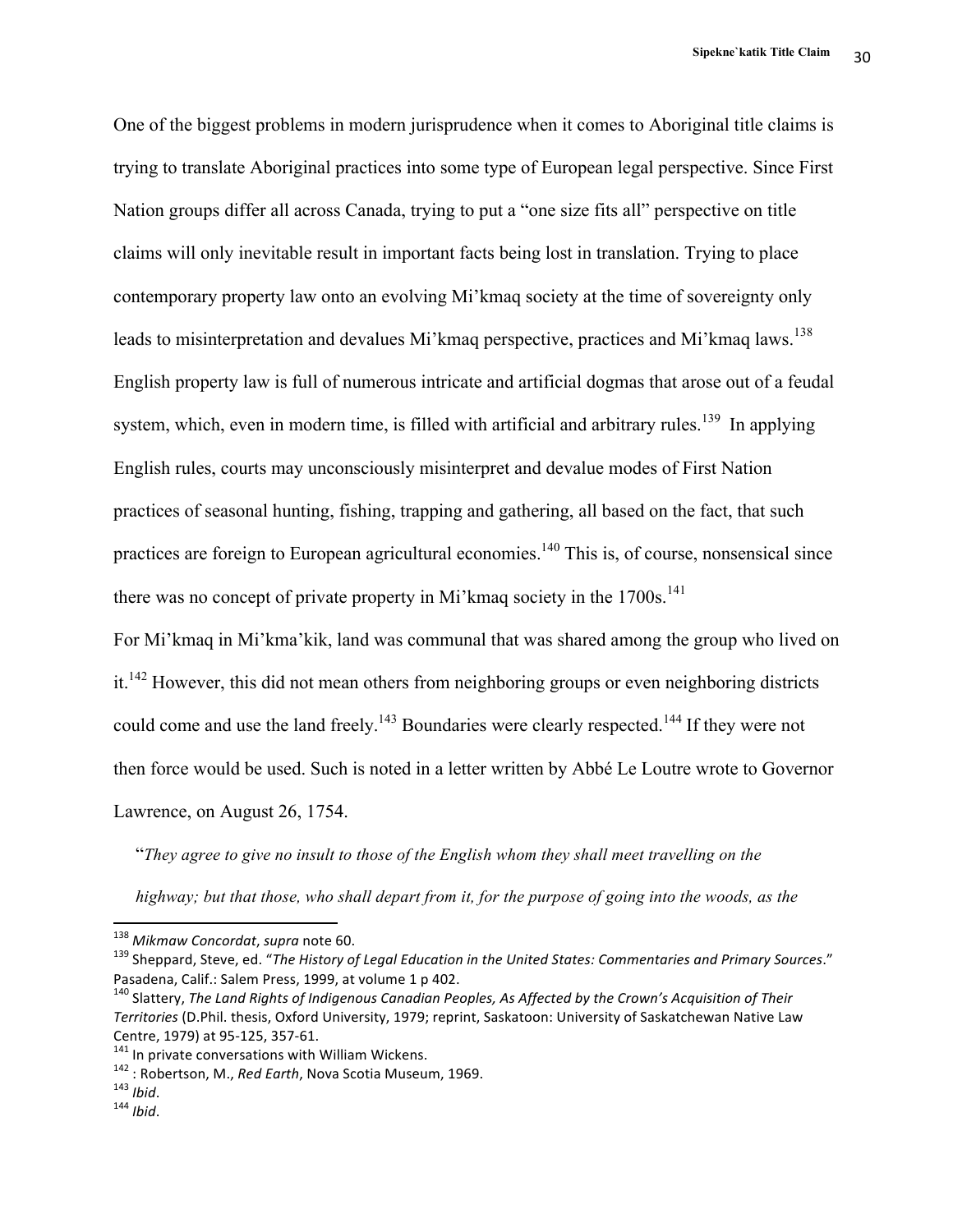*detachment did which came lately to Chigabenakady, which they consider an infraction, shall be treated as enemies*." 145

This statement is a clear demonstration of the Mi'kmaq of Sipekne'katik declaring that the Shubenacadie River is out of bounds to the English and anyone entering the area uninvited will be seen as an enemy.

If we are too look at property in an English concept, then property is the social concept, that is to say, property is a "social relationship".<sup>146</sup> It is within this relationship that the essence of property arises, and is at its core is the right to exclude others.<sup>147</sup> In this sense, the Mi'kmaq were asserting their right to exclude others when they stated that that "*those, who shall…came lately to Chigabenakady……shall be treated as enemies*<sup>'</sup>.<sup>148</sup> Moreover, this was not the first time

Mi'kmaq of Sipekne'katik declared title to their lands. In October of 1720, three Chiefs,

including the District Chief of Sipekne' katik, met with the French in Les Minas.<sup>149</sup> The Chiefs

requested the French to draft a letter for them and have it sent to Governor Richard Phillips

stationed at the English Garrison in Annapolis.<sup>150</sup> The letter was a warning to the English to stay

in Annapolis and stay out Mi'kmaq lands in Sipekne'katik. The contents of the letter in part

stated:

"*We believe Niskum "God" gave us these lands. However, we see you want to drive us from the place where you are living (Annapolis), and you threaten to reduce us to your servitude…..we are our own masters and not subordinate to anyone….we do not want English living in our lands* 

<sup>&</sup>lt;sup>145</sup> Akins, Public Documents of Nova Scotia, p. 217. Letter from the Abbé Le Loutre to Governor Lawrence, 27 August 1754, read at Council, Halifax, 9 September 1754 [Letter from Abbe'].<br><sup>146</sup> Cohen, Felix S. 1954. "Dialogue on Private Property". Rutgers Law Review 9(2):357-387.<br><sup>147</sup> Merrill. Thomas W, and Henry E Smith 2001. "Wh

Journal 111(2): 357-398.<br><sup>148</sup> Letter from Abbe', supra note 145.<br><sup>149</sup> A. J. B. Johnston, *Endgame 1758: The Promise, the Glory and the Despair of Louisbourg's Last Decade* (Lincoln:

University of Nebraska Press, 2007 at p 39 [*Endgame*]. (Pisiguit derived from the Mi'kmaq word Pesaquid, meaning "Junction of Waters".

<sup>150</sup> *Ibid.*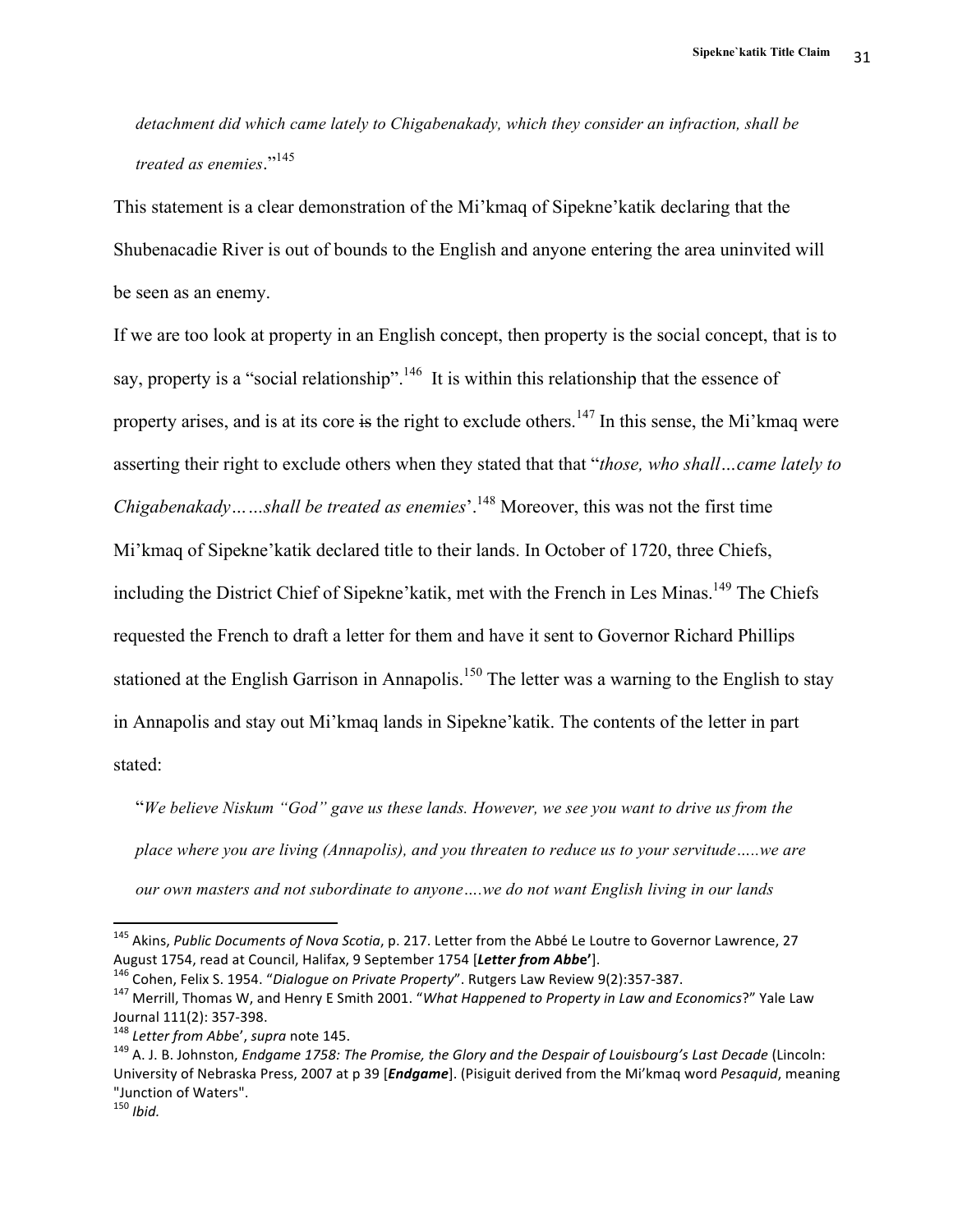*(District of Sipekne'katik). The land we hold only from God. We will dispute with all men who want to live here without our consent*<sup>151</sup>."

A similar letter was sent by the Mi'kmaq Chief's to Governor Saint-Ovide at Fortress of Louisbourg:

"*But learn from us that we were born on this earth that you march with feet, before even the trees that you see beginning to grow and leave the earth. It is ours and nothing can ever force us to abandon it.*" 152

Considering the words used by the Mi'kmaq Chief's in both letters, there is a clear demonstration of the Chiefs asserting title over the lands, and their right to exclude others, "such as the English" from their lands. As we noted earlier, a property right is the right to exclude others. It is important to note that these letters were both sent in 1720, which is, after the date of sovereignty. The contents of both letters, is a clear display of a Mi'kmaq exclusionary conception of property rights, as in those who are not apart of the communal right of ownership and use of the land are not allowed to use that property.

After receiving the letter in Annapolis, the English kept entering the Sipekne'katik territory. The English did not respect the Mi'kmaq's assertion of title. In response, the Mi'kmaq repeatedly attacking the English. From 1722 to 1726 the Mi'kmaq attacked and destroyed over 100 English ships.<sup>153</sup> After suffering many losses, the lieutenant-Governor of Annapolis, Captain John Doucett, wanted to make peace with the Mi'kmaq so finally a "Peace and Friendship" treaty was signed in  $1726$ <sup>154</sup>

In 1749, the Mi'kmaq of Sipekne'katik once again asserted rights to their lands when the English

<sup>&</sup>lt;sup>151</sup> *Ibid*.<br><sup>152</sup> NAC, MGIS, £29, "1720, *Speeches of the Indians...,"* in "R. v. Stephen Frederick Marshall et al. Defence Document Books, vol.6, no.93".<br><sup>153</sup> The Micmac, supra note 83, at p 364.

<sup>154</sup> Fergusson, Charles Bruce, *John Doucett*, Dalhousie University, Halifax, 2012, http://ns1763.ca/bio/7biodoucett1670.html.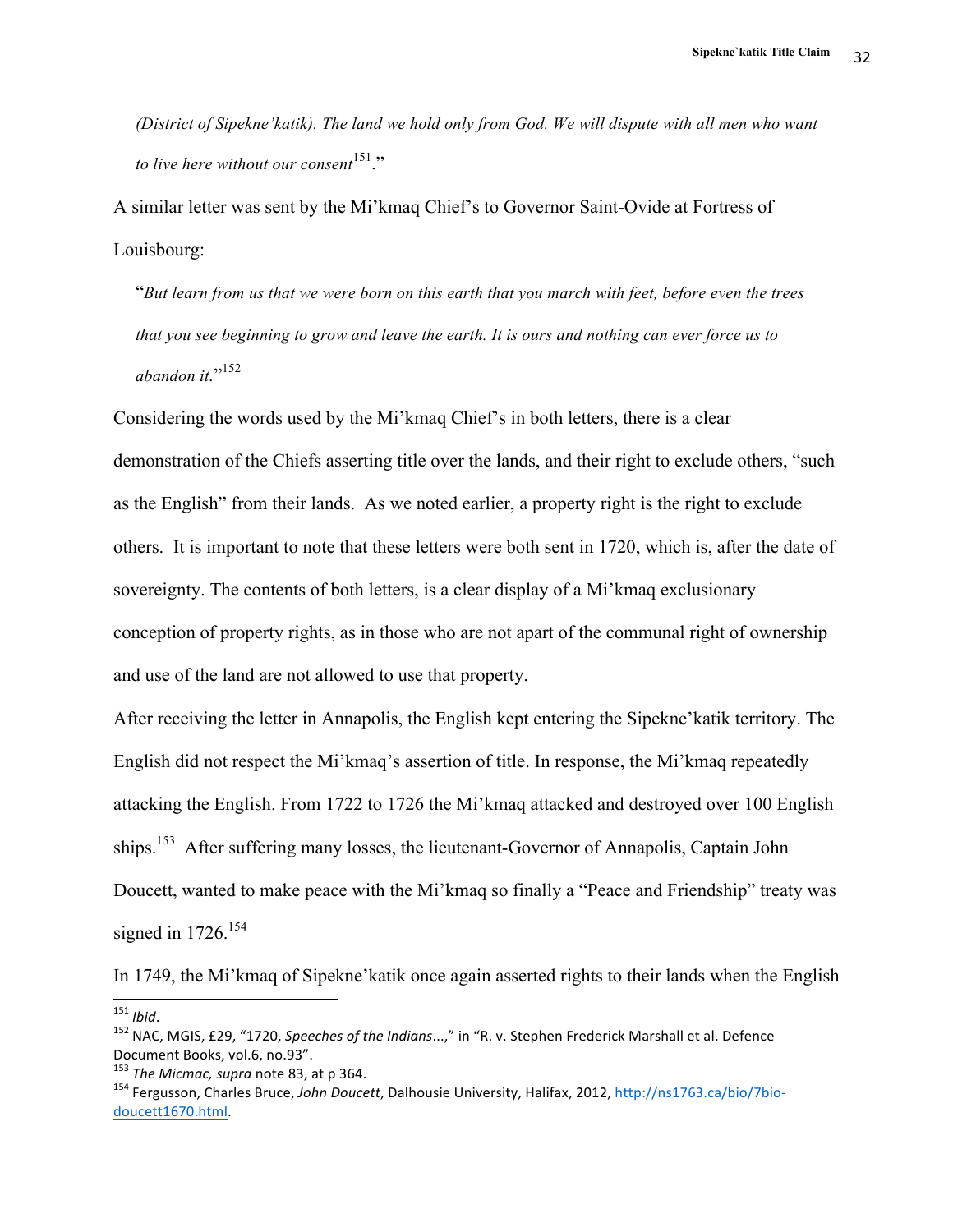settled in Halifax on June 14,  $1749$ <sup>155</sup>. This enraged the Mi'kmaq. The spot where they built their settlement was sacred land to the Mi'kmaq. As noted early, Halifax is known to Mi'kmaq as "*Kjipuktuk*". The place where the English built their fort and settlement was known to the Mi'kmaq as "*Amntu'kati*", which in English means, "spirit place" or "the place of spirits".<sup>156</sup> Every year since time immemorial the Mi'kmaq from all over Mi'kma'kik would come and gathered at "*Amntu'kati*" for seven days after the first full moon during "*Tquoluiku*," "the frog croaking month" in the spring. $157$ 

On August 14, 1749, Cornwallis called for a meeting with the Mi'kmaq and neighboring tribes.<sup>158</sup> It was crucial for the English to sign a Treaty with the Mi'kmaq especially with the Mi'kmaq of Cape Sable Island. The English needed a treaty to end the hostilities in Annapolis Royal and the constant attacks at English settlements in Maine and New England.<sup>159</sup> However, the Mi'kmaq of Sipekne'katik refuse to come to this meeting, instead the Chiefs and Elders of Sipekne'katik drafted a letter to Cornwallis expressing their anger over the English settlement in  $Kjipuktuk$ , and in doing so the Mi'kmaq asserted their rights to their lands.<sup>160</sup>

The letter in part to Cornwallis stated:

 

*"The place where you are, where you are building dwellings, where you are now building a fort, where you want, as it were, to enthrone yourself, this land of which you wish to make yourself now absolute master, this land belongs to me. I have come from it as certainly as the grass, it is the very* 

<sup>&</sup>lt;sup>155</sup> Akins, Thomas Beamish, "History of Halifax City, Collections of the Nova Scotia Historical Society for the years 1892-1894", v.8, Halifax: Morning Herald Printing and Publishing, 1895.<br><sup>156</sup> Bvrd Awalt speaks of this in his essay from multiple sources, including oral, however Byrd Mi'kmaq was slightly

off. Don (Byrd) Awalt "The Mi'kmaq and Point Pleasant Park An Historical Essay in Progress," Halifax, NS at p 2. Available on line: http://www.pointpleasantpark.ca/site-

ppp/competitionwebsite/ppp.isl.ca/media/documents/Historical\_MikmaqandPPPAwalt2004.pdf.<br>
<sup>157</sup> Akins, Thomas B. "History of Halifax City"; Murdoch, Beamish. "History of Nova Scotia or Acadie, in 3 Volumes";<br>
Raddall, Thoma

<sup>&</sup>lt;sup>158</sup> Ibid.<br><sup>159</sup> : O'neill, Dianne, curator, *At the Great Harbour: 250 Years on the Halifax Waterfront*, Art Gallery of Nova Scotia, <sup>1995</sup> [*Great Harbour*]. <sup>160</sup> *Ibid.*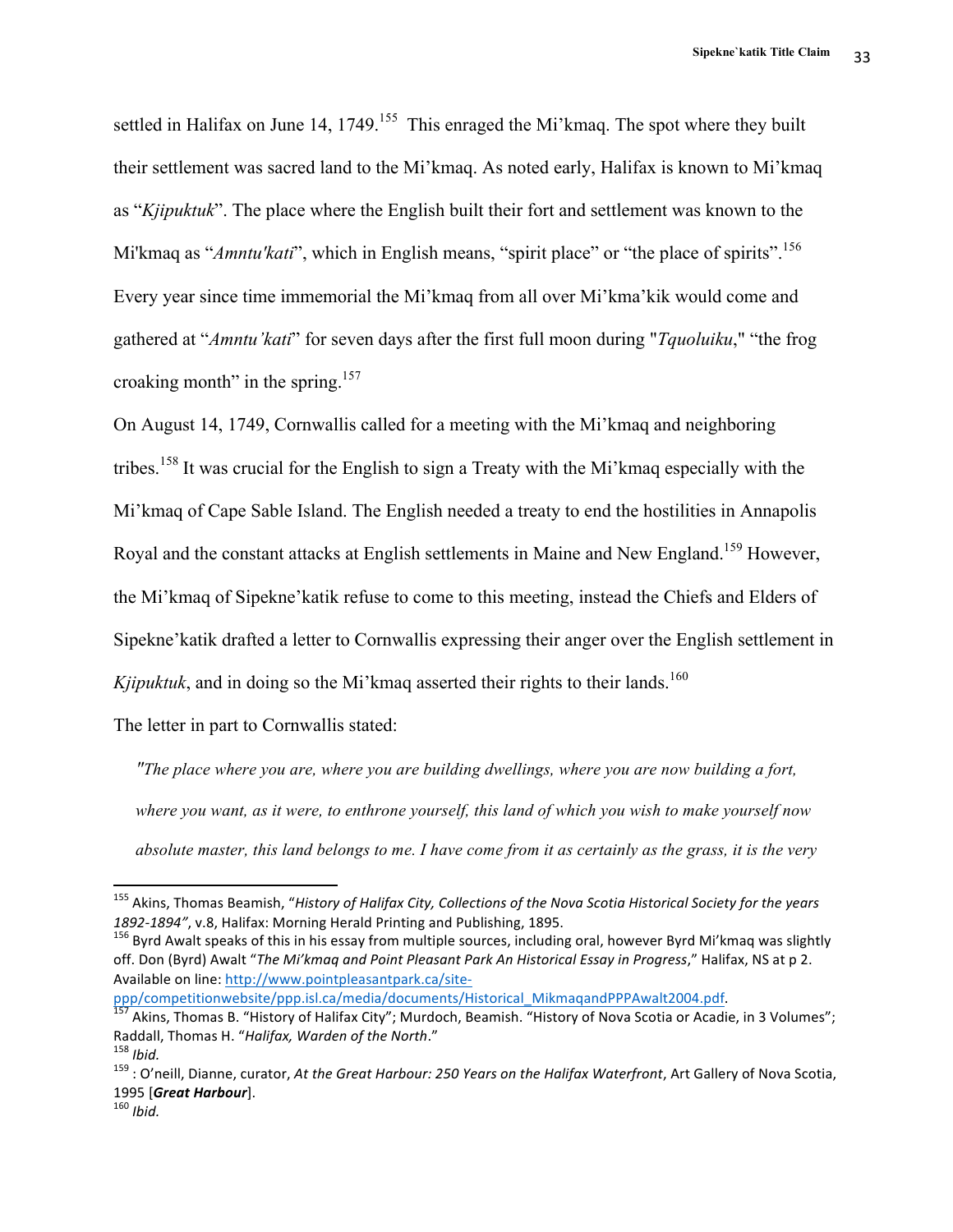*place of my birth and of my dwelling, this land belongs to me the Mi'kmaq (Lnuk), yes I swear, it is God (Niskam) who has given it to me to be my country forever ... Show me where the Mi'kmaq (Lnuk) will lodge? You drive me out; where do you want me to take refuge? You have taken almost all this land in all its extent. Nothing remains to me except Kchibouktouk (Kjipuktuk). You envy me even this morsel...Your residence at Port Royal does not cause me great anger because you see that I have left you there at peace for a long time, but now you force me to speak out by the great theft you have perpetrated against me."161*

Cornwallis refuse to accept the Mi'kmaq claims to *Kjipuktuk*, so the Halifax settlement remained. In September, less than a month after Cornwallis received the letter, the Mi'kmaq started attacking the settlement of Halifax.<sup>162</sup> These attacks on the Halifax settlement were a clear message to Cornwallis that this land belongs to the Mi'kmaq of Sipekne'katik. Even more so, the Mi'kmaq had already previously warned the English in 1720, that they will attack anyone who settled in their land without their consent (as noted above). The Mi'kmaq were clearly stating their rights to their lands in their recent letter that is repeated in part here.

*"this land of which you wish to make yourself now absolute master, this land belongs to me. I have come from it as certainly as the grass, it is the very place of my birth and of my dwelling, this land belongs to me the Mi'kmaq (Lnuk), yes I swear, it is God (Niskam) who has given it to me to be my country forever."<sup>163</sup>*

These attacks on the English could be interpreted as a clear demonstration of the Mi'kmaq asserting their right to exclude others from their lands. However, the English did not want to accept Mi'kmaq sovereignty. In response to the Mi'kmaq attacks Cornwallis gave the order for

<sup>&</sup>lt;sup>161</sup> Endgame, supra note 149, at p 24.

<sup>162</sup> *Great Harbour, supra* note 159.<br><sup>163</sup> *Endgame, supra* note 149, at p 24.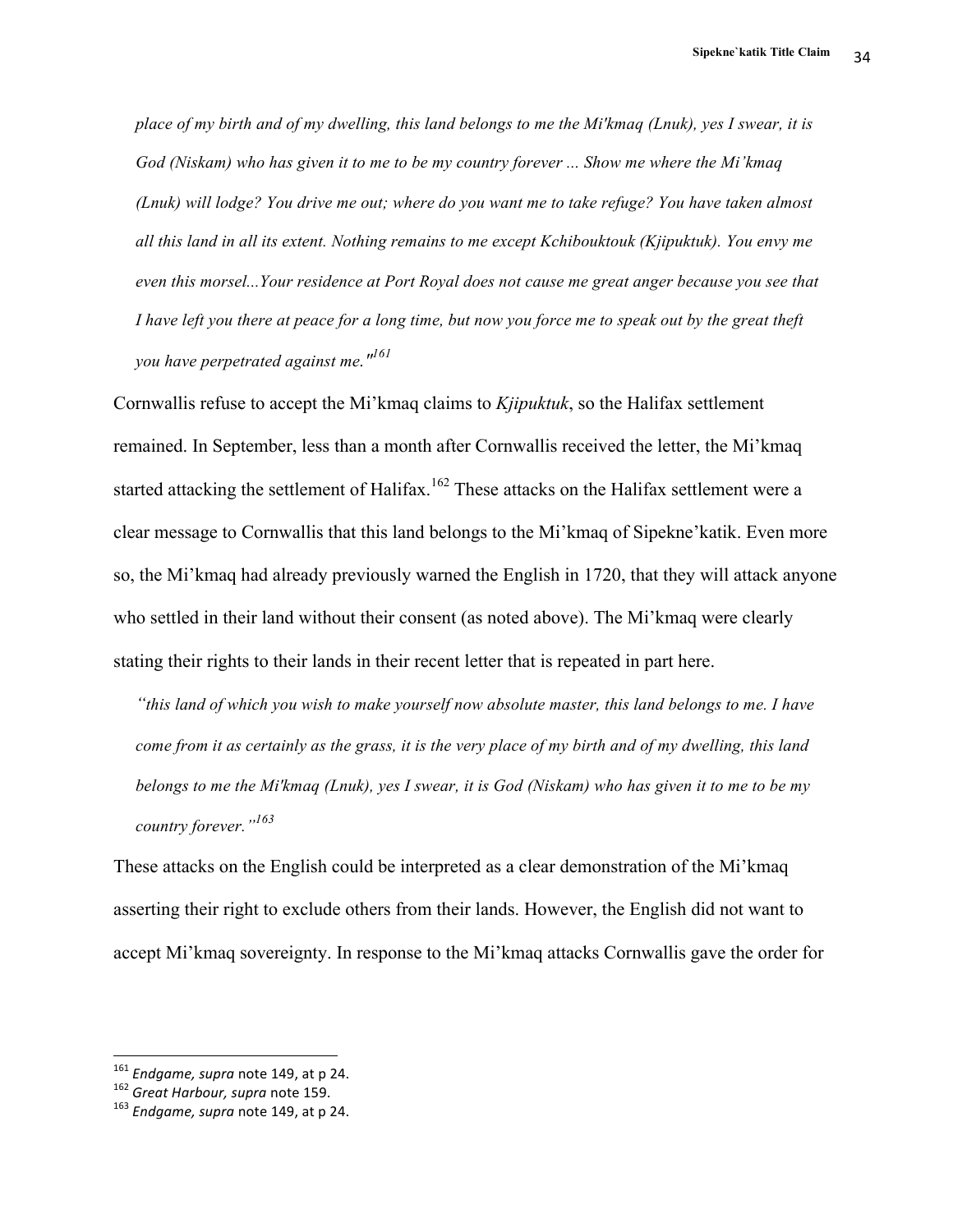all British military under his power, to attack and kill any Mi'kmaq on site.<sup>164</sup> The date of this order was October 01, 1749.<sup>165</sup> Cornwallis included a bounty of 10 Guineas for every Mi'kmaq scalp produced to commanding officers at Annapolis, Minas and Halifax.<sup>166</sup> This bounty included woman and children.<sup>167</sup>

Skirmishes between the Mi'kmaq of Sipekne'katik and the English continued for three years. In response to English bounty on Mi'kmaq scalps the Mi'kmaq of Sipek'nekatik declared war on the English.<sup>168</sup> The Mi'kmaq of Sipekne' katik started launching a series of destructive attacks against Protestant settlers in the Halifax area.<sup>169</sup> Eventually Cornwallis was forced to resign in failure and was replaced by Governor Peregrine Thomas Hopson in August  $1752$ .<sup>170</sup> One of Governor Hopson's first priorities was to make peace with the Mi'kmaq.<sup>171</sup> Governor Hopson sent messages to the Mi'kmaq of Sipekne'katik that the English wish to make peace and lifted the bounty Cornwallis had out for Mi'kmaq scalps.<sup>172</sup> What is most interesting is the response received by Hopson from the District Chief of Sipekne'katik, Chief Cope. Chief Cope felt that the Mi'kmaq of Sipekne'katik should be compensated for the lands settled in their district. Chief Cope stated: "*the Indians should be paid for the land the English had settled upon in this country*."<sup>173</sup> These words clearly demonstrate a Mi'kmaq assertion of title, especially when they are asking for compensation. Although the Council did not address Chief Cope's proposal for

<sup>&</sup>lt;sup>164</sup> Akins, Thomas B., *Selections from the Public Documents of the Province of Nova Scotia*, Resolution of the House of Assembly, 1865.<br><sup>165</sup>lbid.

<sup>&</sup>lt;sup>166</sup> Endgame, supra note 149, at p 40.<br><sup>167</sup> *Ibid.*<br><sup>168</sup> John Mack Faragher, A Great and Noble Scheme: The Tragic Story of the Expulsion of the French Acadians from<br>*their American Homeland* (New York: W.W. Norton & Com

<sup>&</sup>lt;sup>170</sup> Haliburton, *History of Nova Scotia*, vol. 1, p. 317; Brebner, New England's Outpost, at p 186.<br><sup>171</sup> Ibid.<br><sup>172</sup> Ibid.<br><sup>173</sup> Akins, *Public Documents of Nova Scotia*, p. 671. Council Minutes, Halifax, 14 September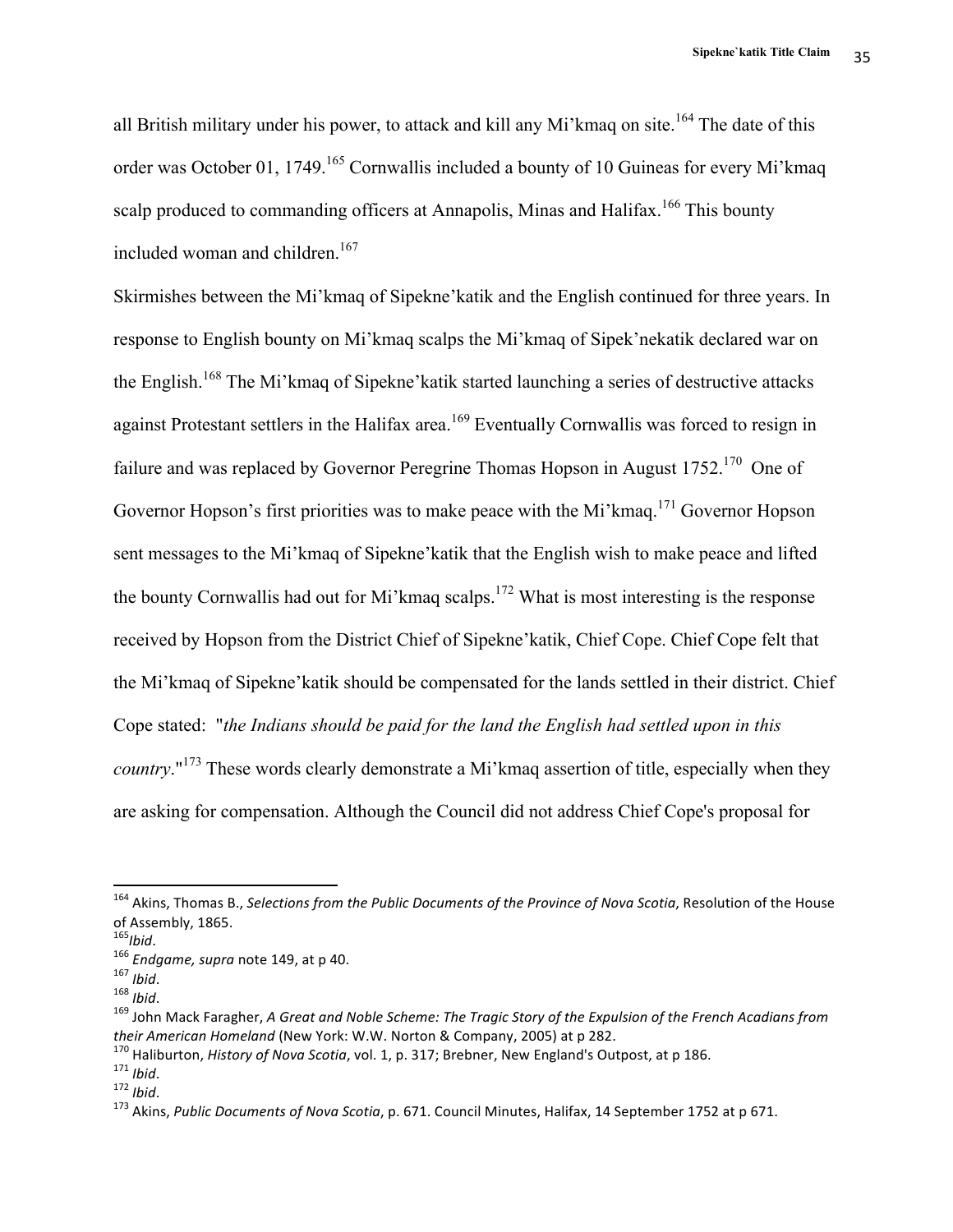monetary compensation for the lands settled on by the English, they did recognize the lands were still controlled by the Mi'kmaq by the words written in the treaty.

"*We will not suffer that you be hindered from Hunting, or Fishing in this Country, as you have been used to do, and if you shall think fit to settle your wives and children upon the River* 

*Shibenaccadie, no person shall hinder it, nor shall meddle with the lands where you are.*" 174 It is important to note that this was not the first recorded occurrence of a Sipekne'katik Chief asking compensation for the use of their lands. In August 1720 the Chief of Minas, Peter Nunquadden "*Ne'wt'kadaagan*" 175, demanded a trading fee from New England Captain, John Alden if he wished to do trading in the Sipekne' katik District.<sup>176</sup> Captain Alden stated that he was approached Chief Nunquadden along with 11 other Mi'kmaq from the Minas and that the Chief demanded payment for the liberty of trading. Captain Alden reported: "*At Menis, on 22nd Aug., 11 Indians with Peter Nun-quadden their Chief, demand 50 livers of him for liberty to trade, saying this countrey was theires, and every English trader should pay tribute, to which payment Deponent agreed being under necessity*." <sup>177</sup> A few days later Chief Nunquadden "*Ne'wt'kadaagan*" returned and stated: "*if any person came there with any orders from General Philipps he* (the Chief) *would make him prissonner and distroy what he had, neither*  should any orders of that Government be observed there."<sup>178</sup> Again, these words clearly demonstrate an assertion of title in 1720 after the date of the "Acquisition of Sovereignty".

# **Re-examination of title claim - Mi'kmaq of Sipekne'katik**

<sup>&</sup>lt;sup>174</sup> Akins, Public Documents of Nova Scotia, p. 673. Council Minutes, Halifax, 16 September, 1752 at p 673. <sup>175</sup> Nunquadden derives from the Mi'kmaq name Ne'wt'kadaggan "the ones who fish for eels", this name is in reference to the Ne'wt'kadaggan Clan that lived in Minas.

<sup>&</sup>lt;sup>176</sup> PRO, (GB), CO, 217, V.4, no.l8 (xii), "September 14, 1720, Memorial of John Alden, " in "R. v. Donald Marshall Jr., Defence Document Books, vol.2, doc.55".<br><sup>177</sup> Ibid..

<sup>177</sup> *Ibid..* <sup>178</sup> *Ibid.*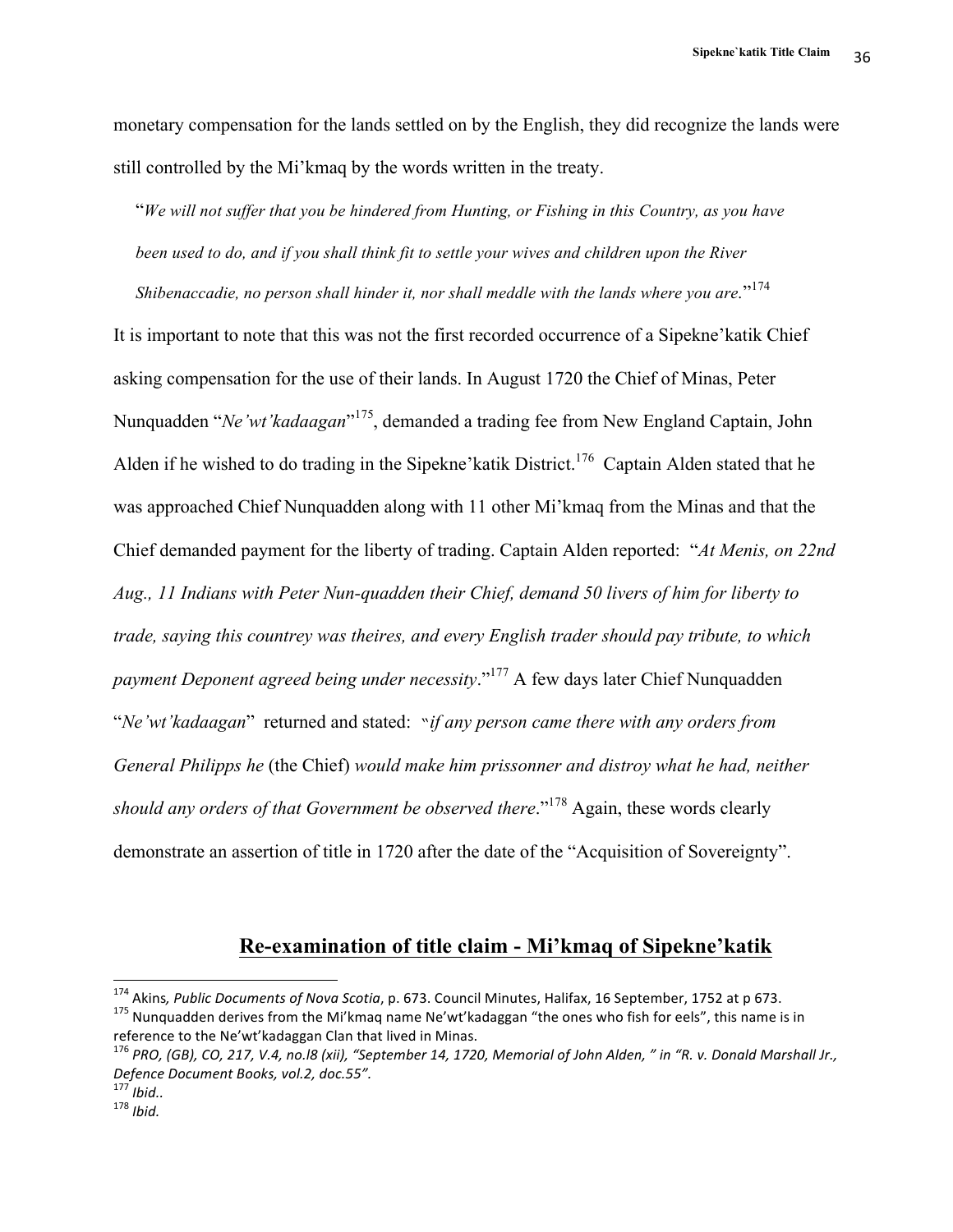#### **a. What is title?**

For the Mi'kmaq, title is the Mi'kmaq's attachment to the land, the rivers, the lakes, seas and all the resources within their territory that was given to them by "*Niskum*", the Creator, who is the supreme being of all. Title to the Mi'kmaq is not just the attachment, but also their connection to the lands and waters. For the Mi'kmaq, we are as much a part of the lands and waters as the lands and waters are a part of us. We have come from land and waters just as certainly as the lands and waters it is the place of their birth and has provided for them since the beginning of time. For thousands of seasons we have existed here and the lands and waters have belonged to us and have been under our care; as a gift from *Niskum* to the *Lnu'k* of Mi'kma'kik and it was given to us until the end of time.

In 1978 the Union of British Columbia First Nation Chiefs described Aboriginal title as following:

"*The Sovereignty of our Nations comes from the Great Spirit. It is not granted nor subject to the approval of any other Nation….we have the sovereign right to jurisdiction rule within our traditional territories….The land is provided for the continued use, benefit and enjoyment of our People and it is our ultimate obligation to the Great Spirit to care for and protect it. Our power to govern rests with the people and like our Aboriginal Title and Rights, it comes from……supreme and absolute power over our territories, our resources and our lives with the right to govern, to make and enforce laws, to decide citizenship, to wage war or to make peace and to manage our lands, resources and institutions. Aboriginal Title and Rights means we as Indian people hold Title and have the right to maintain our sacred connection to Mother Earth by governing our territories through our own forms….since time immemorial and continue to this day…….Our power to govern*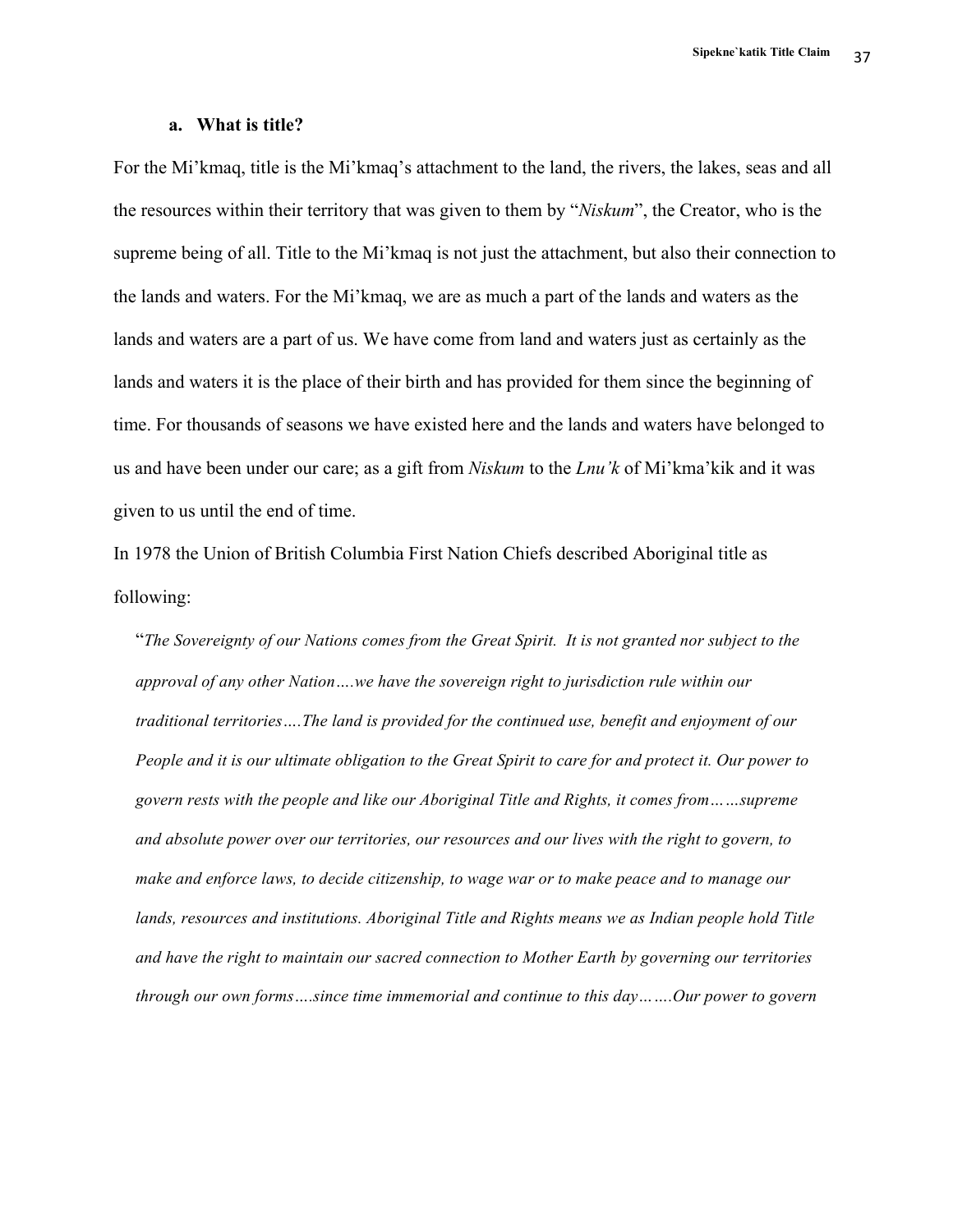*rests with the people and like our Aboriginal Title and Rights, it comes from within the people and cannot be taken away*". 179

In this sense Aboriginal title refers to the inherent Aboriginal right to land or a territory from which they are from. The Canadian Courts have stated that Aboriginal title is "*sui generis*", that is to say, it is unique, one of a kind. In *Canadian Pacific Ltd. v. Paul,* the Court stated: "*The inescapable conclusion from the Court's analysis of Indian title up to this point is that the Indian interest in land is truly sui generis. It is more than the right to enjoyment and occupancy*" 180 Moreover, it is a First Nation's right to the use of and jurisdiction over their ancestral territories. This right is not granted from some external source but is a result of that First Nation group's relationship and occupation of their territories. Aboriginal title arises from Aboriginal occupation of the land prior to Crown acquisition of sovereignty and from the historic relationship between Aboriginal people and the lands and waters.<sup>181</sup> Under the "Doctrine of Continuity", it stands that, Aboriginal title continued at the time of the acquisition of sovereignty.<sup>182</sup> Further, any interest a First Nation group had in the land or any customary laws or practices that governed them would have continued by virtue of the doctrine of continuity.<sup>183</sup> In the dissenting comments coming out of *Calder v. British Columbia*, the Court noted that under the common law, people who are in occupation of land are presumed to have possession and thus title to the land they occupy.184 Even in *R.* v. *Bernard* and in *R.* v. *Marshall*: The SCC confirmed the common law theory of Aboriginal title when McLachlin stated:

<sup>&</sup>lt;sup>179</sup> Union of British Columbia Indian Chiefs, online: http://www.ubcic.bc.ca/Resources/atrp.htm.<br><sup>180</sup> Canadian Pacific Ltd. v. Paul [1988] 2 S.C.R. 654, at 677, 678.<br><sup>181</sup> EAGLE, Nation to Nation: The Law of Consultation Law Centre, 1979), 50-59; Mark D. Walters, "The 'Golden Thread' of Continuity: Aboriginal Customs at Common

Law and Under the Constitution Act, 1982" (1999) 44 McGill L.J. 711.<br><sup>183</sup> *Ibid.* 184 *Calder v. British Columbia*, [1973] SCR 313 per Hall J at 368, 375 [**Calder**].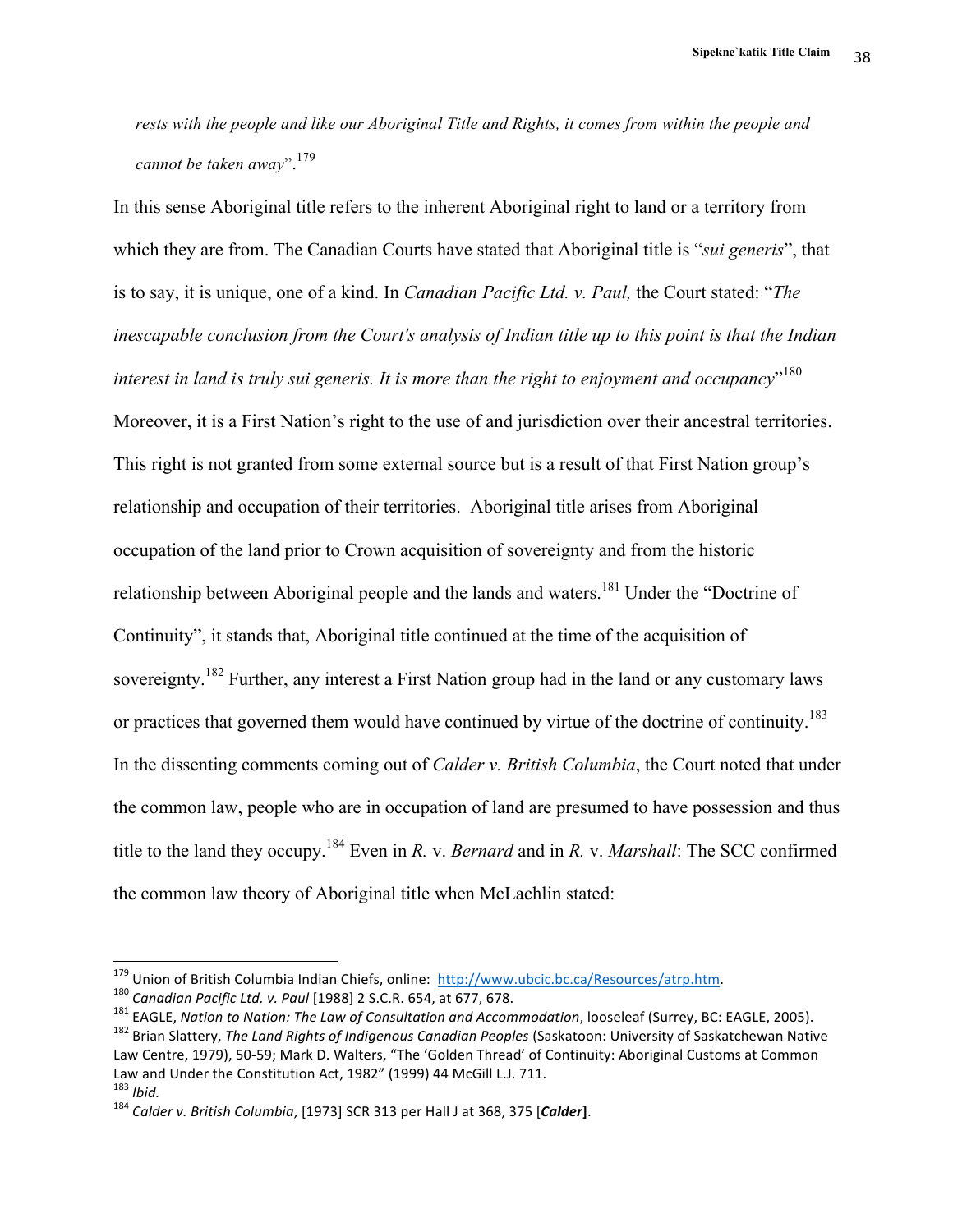"*an aboriginal group which occupied land at the time of European sovereignty and never ceded or otherwise lost its right to the land, continues to enjoy title to it.*" 185

In addition to occupying lands, First Nation groups also had their own traditional laws that governed themselves, and further, that were held in relationship to the land.<sup>186</sup> In her dissenting comments in *R. v. Van der Peet*, McLachlin alluded to suggesting that, it would be appropriate to base Aboriginal title on pre-existing Aboriginal Law.187 However this was not the case in *Marshall; Bernard*. In *Marshall; Bernard,* McLachlin seem to move away from the Aboriginal law approach. Instead, McLachlin focused on physical occupation that translated Aboriginal perspectives and practices into legal common law property rights. According to McLachlin, Aboriginal title has to be established by proof of physical occupation of specific sites.<sup>188</sup> Professor K. McNeil contended that, McLachlin's jurisprudence appeared to reject the territorial approach to Aboriginal title.<sup>189</sup> However, the SCC in *Tsilhqot'in*, disagreed with this contention: McLachlin asserted;

"*In fact, this Court in Marshall; Bernard did not reject a territorial approach, but held only (at para. 72), that there must be "proof of sufficiently regular and exclusive use" of the land in*  question, a requirement established in Delgamuukw."<sup>190</sup>

Moreover, that the Court in *Marshall; Bernard,* were stating; "*regular use of definite tracts of land for hunting, fishing or otherwise exploiting its resources*" is sufficient for establishing Aboriginal Title.<sup>191</sup>

## **b. What are the steps accepted by law?**

<sup>&</sup>lt;sup>185</sup> Marshall; Bernard, supra note 1 at para 39.<br><sup>186</sup> John Borrows, *Canada's Indigenous Constitution* (Toronto: University of Toronto Press, 2010).<br><sup>187</sup> R. v. Van der Peet, [1996] 2 S.C.R. 507 at para 261-275.<br><sup>188</sup> M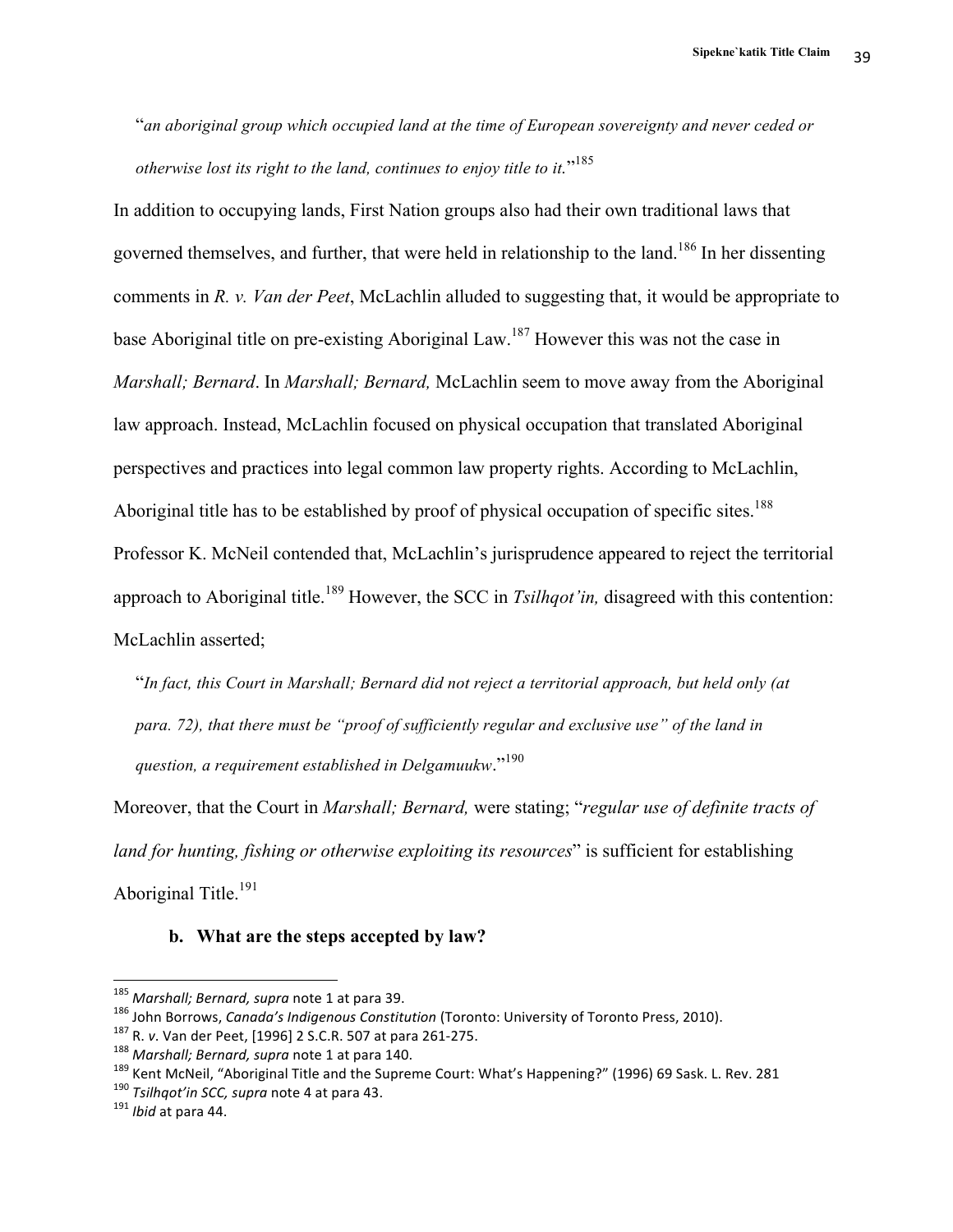The SCC in *Tsilhqot'in,* reaffirms the test set out in *Delgamuukw*. <sup>192</sup> Whereas, Aboriginal title must possess three characteristics. It must be *sufficient*; it must be *continuous* (where present occupation is relied on); and it must be *exclusive*. <sup>193</sup> However, *Tsilhqot'in* rejected the narrow "postage stamp" or "site specific" approach to Aboriginal title used by the Court of Appeal, and adopted the broader territorial approach of Justice Vickers.194 McLachlin in *Tsilhqot'in* is basically rejecting her own "site specific approach" used in *Marshall; Bernard*. McLachlin recognized that *Delgamuukw* affirmed a "territorial used- based approach to Aboriginal title" 195 McLachlin also agreed with Chief Justice Lamar in Delgamuukw by holding that, when looking at Aboriginal title, the Courts must look at it from both the common law and the Aboriginal law perspective. <sup>196</sup> Moreover that Aboriginal perspective includes "*laws, practices, customs and traditions of the group*" 197.

It seems McLachlin has moved beyond *Marshall; Bernard* by including Aboriginal Law, and that she is more open to the idea that, it is not just about fact base and fact specific, when it comes to occupation and possession. The courts must also consider the laws and perspectives of the Aboriginal group claiming title. This idea of change is illustrated, when McLachlin stated:

"*The common law test for possession —which requires an intention to occupy or hold land for the purposes of the occupant — must be considered alongside the perspective of the Aboriginal group which, depending on its size and manner of living, might conceive of possession of land in a somewhat different manner than did the common law*." 198

<sup>&</sup>lt;sup>192</sup> Delgamuukw, supra note 12 at para 143.<br><sup>193</sup> Tsilhqot'in SCC, supra note 4 at para 25.<br><sup>194</sup> Tsilhqot'in Nation v. British Columbia, 2007 BCSC 1700 at para 610.<br><sup>195</sup> Tsilhqot'in SCC, supra note 4 at para 57.<br><sup>196</sup>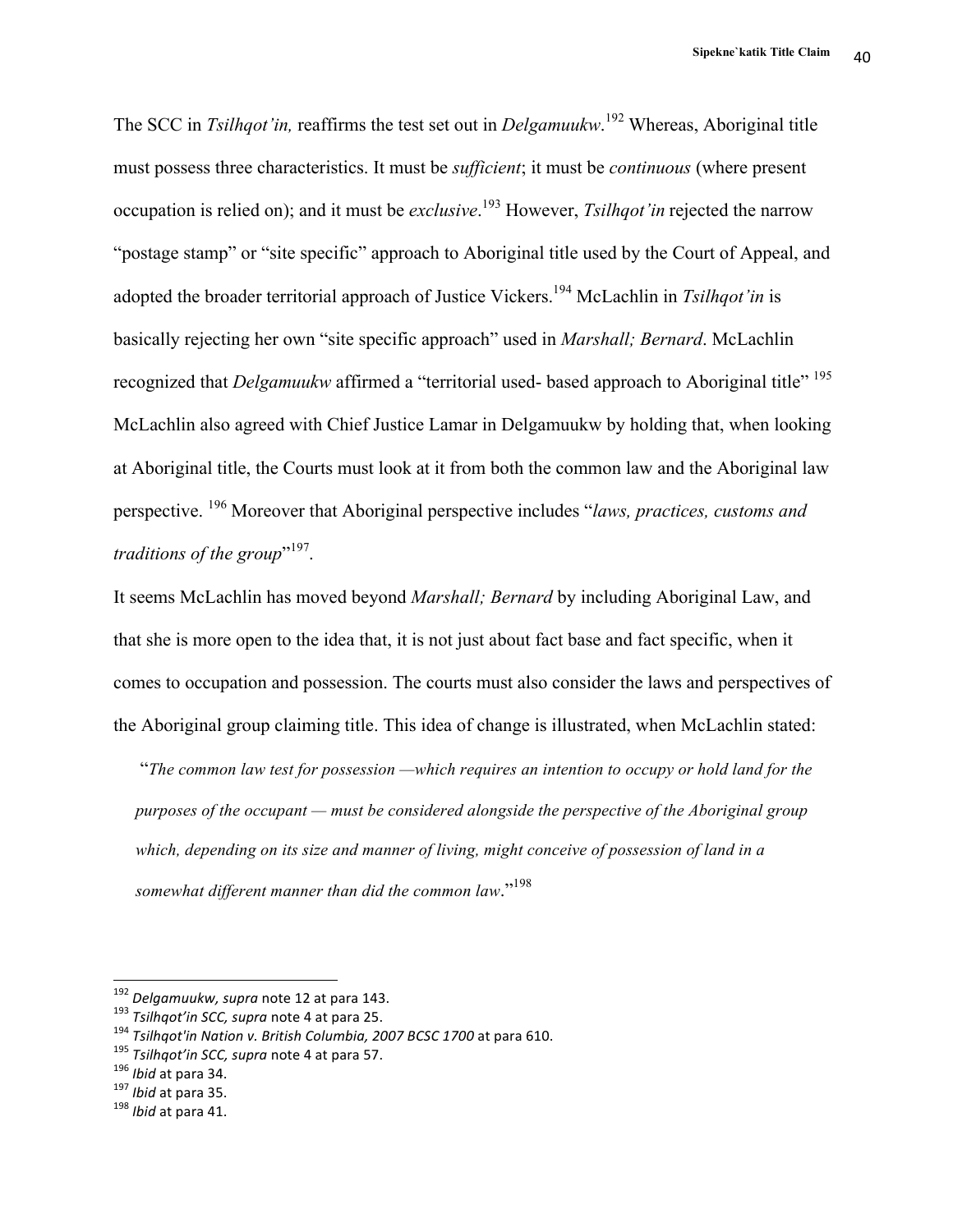Occupation through Mi'kmaq law is a territorial approach: Mi'kmaq were in occupation of their traditional district territories because they had laws, including laws in relation to the land that applied to their District boundaries.<sup>199</sup> As such, Mi'kmaq were in occupation because they exercised governmental authority over their District, and maintained the same boundaries for generations, in part through the application of their own laws, customs and beliefs.<sup>200</sup> In the Minority Judgement of *Marshall; Bernard*, Justice Lebel stated at paragraph 127;

"*In my view, aboriginal conceptions of territoriality, land-use and property should be used to modify and adapt the traditional common law concepts of property in order to develop an occupancy standard that incorporates both the aboriginal and common law approaches. Otherwise, we might be implicitly accepting the position that aboriginal peoples had no rights in*  land prior to the assertion of Crown sovereignty because their views of property or land use do not *fit within Euro-centric conceptions of property rights*." <sup>201</sup>

For the Mi'kmaq in Sipekne'katik, land was communal, more-over, that it was shared among the Clans who lived on it.202 Boundaries were maintained and respected. If they were not respected then force was used.<sup>203</sup> This has been clearly demonstrated when the English settled in Sipekne'katik. As I noted earlier, property is a social concept, based on social relationships. It is in this relationship that the essence of property arises, and at its core, is the right to exclude others. At the time of the British acquisition of sovereignty, the Mi'kmaq asserted their right to exclude others from their territory right up until and beyond, the signing of "Peace and Friendship" Treaties. Even after all the wars, and losses from the influx of disease, and untold

<sup>&</sup>lt;sup>199</sup> Mikmaw Concordat, supra note 60..

<sup>&</sup>lt;sup>200</sup> Hoffman 55 supra note 18.<br><sup>201</sup> Marshall; Bernard, supra note 1 at para 127.<br><sup>202</sup> Patricia Nietfeld, "*Determinants of Aboriginal Micmac Political Structure*", Ph.D. thesis, University of New Mexico, 1981, at 457.<br><sup>203</sup> Jesuit Relations, supra note 48 volume 2 at 91.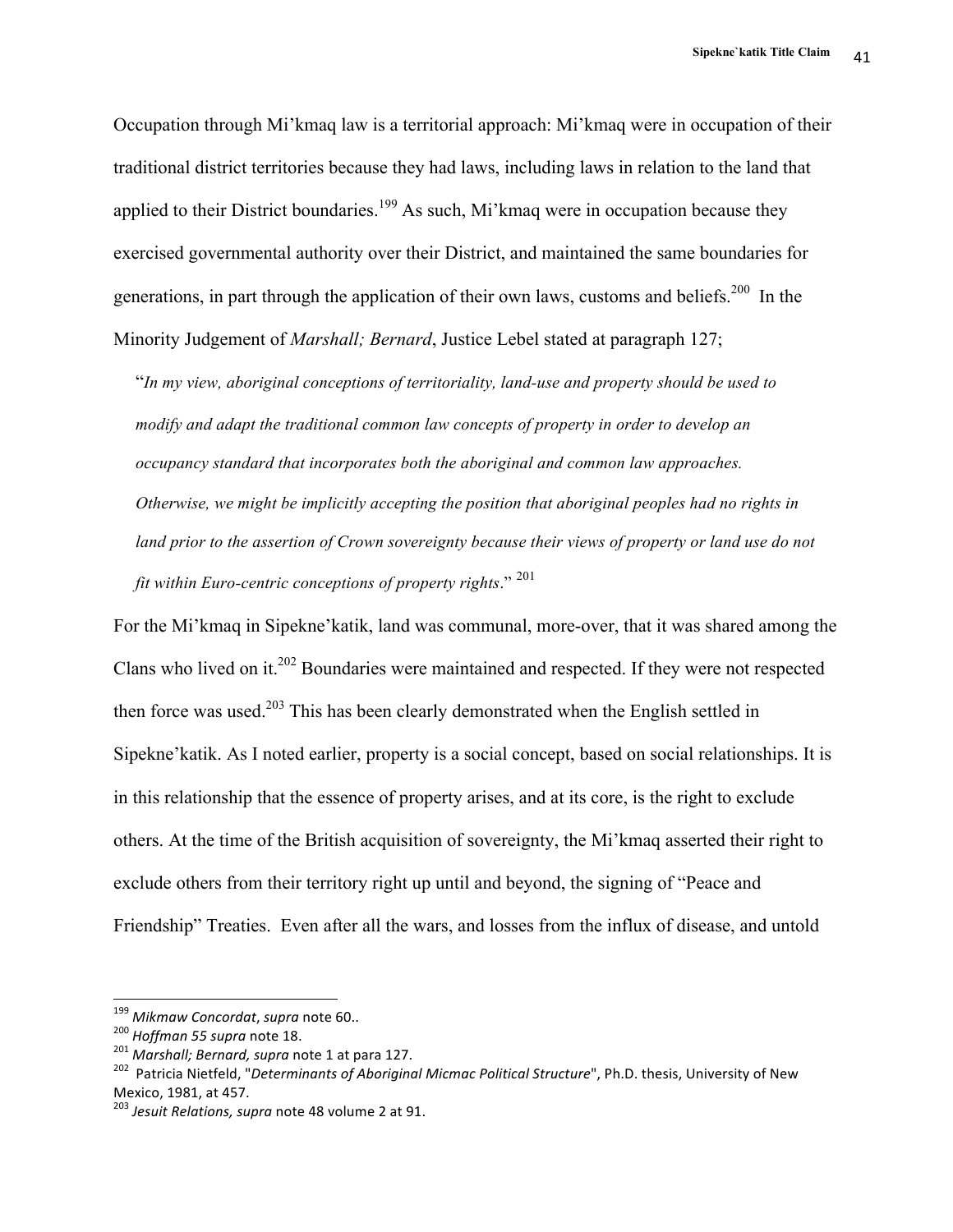losses as a direct result of scalp bounties imposed by Cornwallis, the Mi'kmaq of Sipekne'katik still maintained and assert their right to exclude others from their territory.

#### **c. So where do we go from here?**

Aboriginal title to land is based on "occupation" prior to assertion or rather the unlawful acquisition of British sovereignty. As previously noted, the courts require sufficiency, continuity and exclusivity. The SCC refined it as; sufficient pre-sovereignty occupation; continuous occupation (where present occupation is relied on); and exclusive historic occupation. If we considered the Mi'kmaq of Sipekne'katik, then we must look at the date Britain asserted their acquisition of Sovereignty in Mi'kma'kik. In *Marshall; Bernard*, it is noted the date British declared sovereignty for mainland Nova Scotia is 1713.<sup>204</sup> Since that date the Mi'kmaq of Sipekne'katik maintained continuous occupation.

When we consider exclusivity, Chiefs of Sipekne'katik asserted their right to exclude the British from their lands. The Chiefs demonstrated assertion of exclusive possession in contents of the letters they sent to the British and the actions they took in attempt to keep the British out of their lands. If European viruses and diseases did not have such a detrimental effect on the Mi'kmaq from occupying all of their territory, then the Mi'kmaq would have maintained full continuity. The Mi'kmaq did however, continue to use the lands much as they always have done by way of traditional, customary and spiritual practices. Mi'kmaq occupation in Sipekne'katik was sufficient, was continuous and was exclusive.

<sup>&</sup>lt;sup>204</sup> *Ihid* at 71.